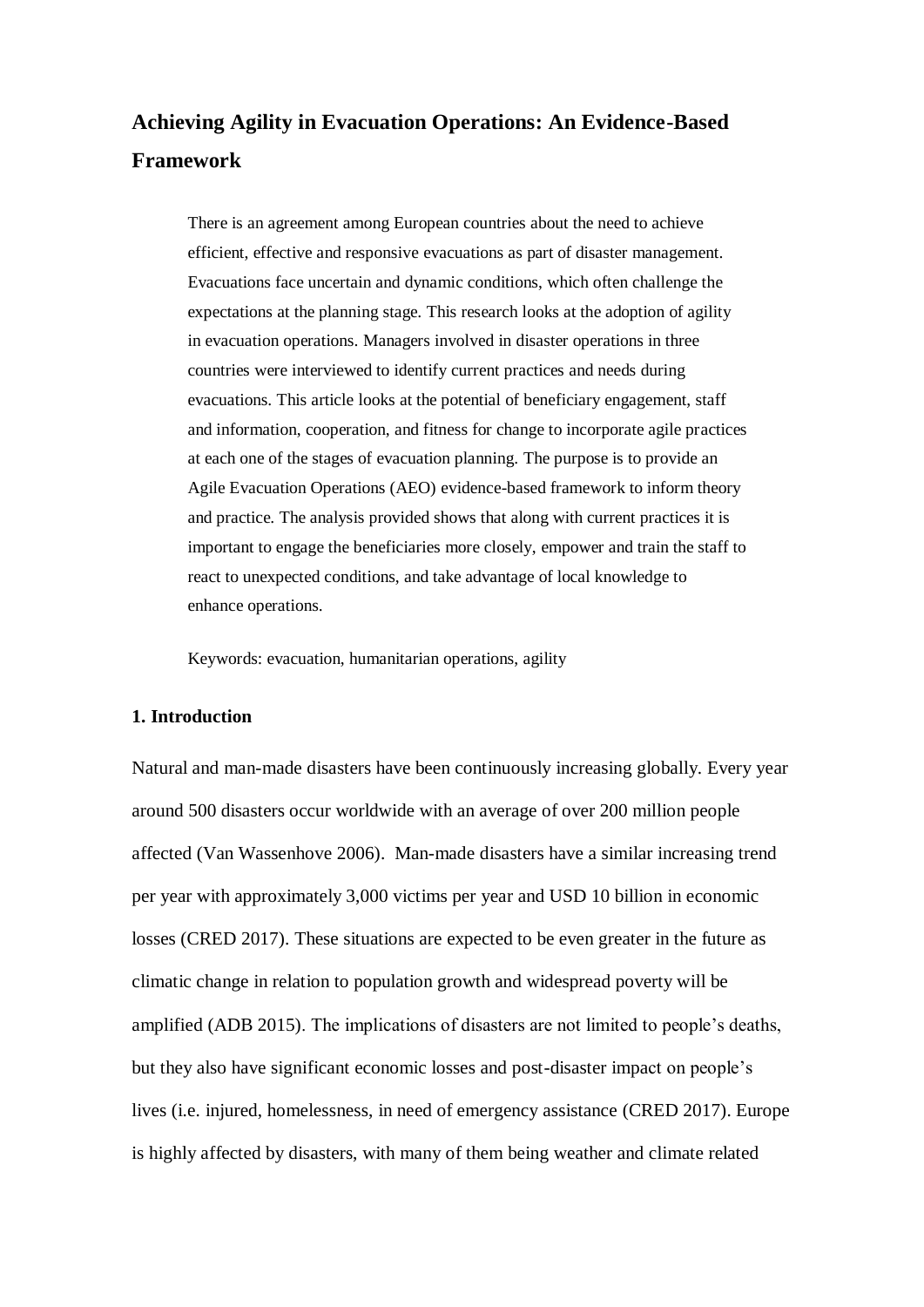incidents such as droughts, extreme temperatures, landslides, and storms (EM-DAT 2015). Unfortunately, the future seems to hold more disruptions in store for European countries. High temperature extremes, heavy precipitation events and droughts are expected to increase in the continent which will presumably lead to greater losses (EEA 2018).

Humanitarian operations have proven to be vital in averting human suffering in the event of disasters (Kovacs and Spence, 2007). Humanitarian operations are characterised as unpredictable, turbulent, and inflexible (Oloruntoba and Gray, 2006). Developing an appropriate logistics strategy for humanitarian operations management could create a prompt and effective response in disasters (Cozzolino et al, 2012). A core part of every humanitarian operation is evacuation. Evacuations involve the transportation of the vulnerable population to safe locations before or after the occurrence of disaster (AZDS 2018). Looking at evacuations is important because they involve the safety of people at risk. Nevertheless, this activity can become very convoluted because of the uncertainty of the conditions of the disaster and the human component involved. Therefore, evacuations often require swift changes and the capacity to adapt to dynamic conditions to reduce death and suffering. Improper management of mass evacuations could lead to collateral casualties due to evacuations not being coordinated in real-time, dynamic and situation-based way (Lujak and Ossowski, 2017). Thus, mass evacuations are a very important and sensitive aspect of humanitarian operations.

Due to the increased occurrence of natural and man-made disasters along with the high stakes involved, humanitarian operations need to be continuously improved. Agility is defined as "the adaptive capacity of an organisation as a whole to build strategic capabilities that support operational responsiveness and flexibility in order to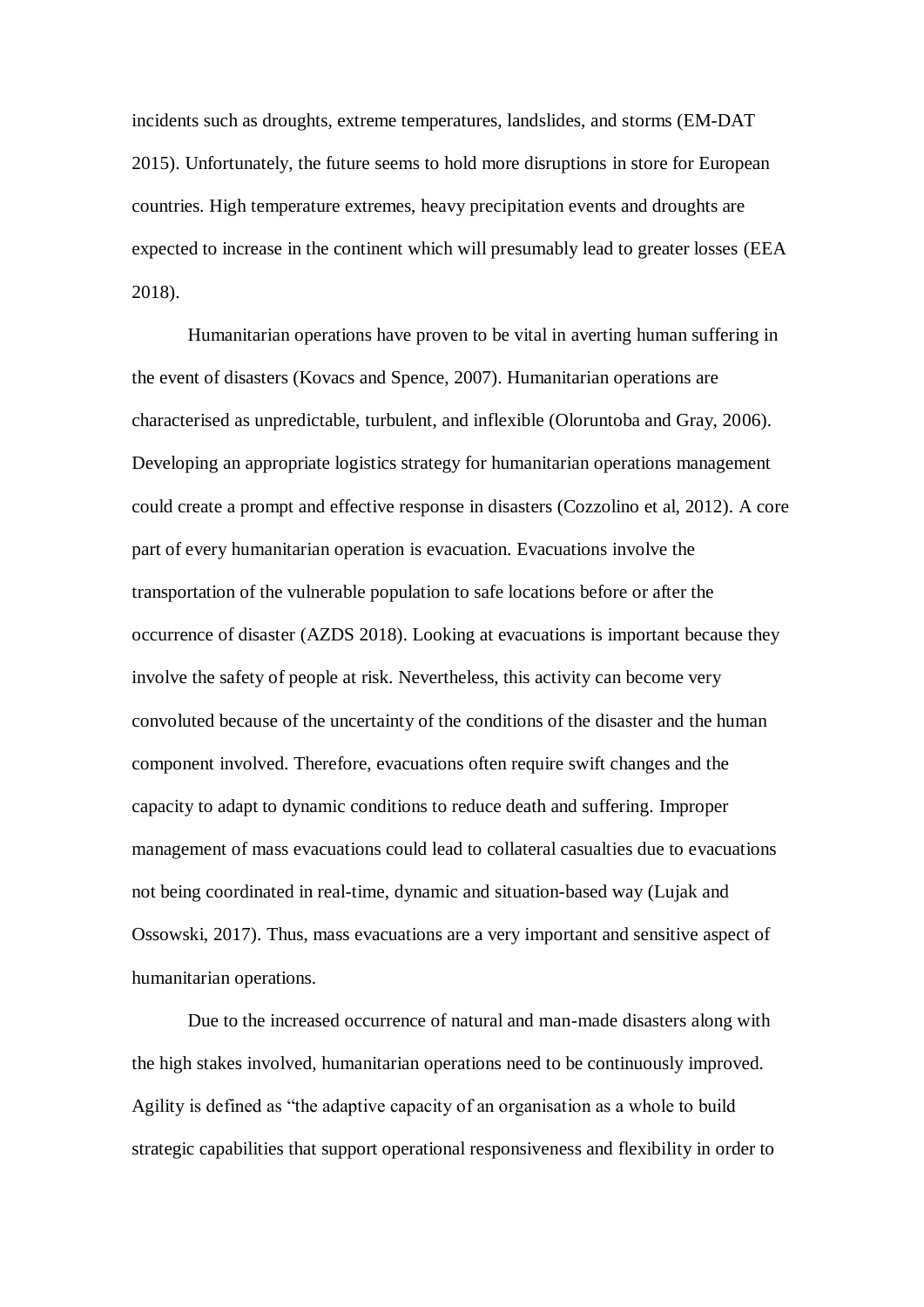manage existing or arising risks, uncertainties, and opportunities in the logistics and supply chain environment" (L' Hermitte et al., 2015, p.221). Supply chain agility is a logistics strategy that aims to respond quickly to short-term changes in demand (or supply) and to smoothly handle external disruptions (Lee and Marc 2003), which can be a suitable approach to manage the complexity of humanitarian operations. Agile supply chains are flexible, responsive, and effective (Charles et al., 2010). According to Oloruntoba and Kovacs (2015) agile supply chains have the following characteristics: market sensitive by connecting to the end-users needs, virtual through information sharing across the supply chain, and orchestrators of networks by using the strengths of the network to gain flexibility. Based on recent experiences, it is clear that there is a need for agility to be incorporated in humanitarian operations due to the high unpredictability, and high complexity involved as well as the need for situation specific response (Charles et al., 2010; Wassenhove, 2006). This could bring significant benefits to humanitarian operations such as increased responsiveness to the changing needs of the end users and demand changes, and improved flexibility and efficiency (Chandra and Kumar 2001; Oloruntoba and Gray 2006; Nelan, Wachtendorf, and Penta 2018). Agility could improve mass evacuation in disasters by assuring high real-time reactivity to safety changes throughout the evacuation process for evacuees, increasing flexibility and efficiency of the processes through network collaboration, and information sharing across stakeholders (Oloruntoba and Kovacs, 2015; Lujak and Giordani 2018). Implementing agility in mass evacuations will develop operations and strategic level capabilities such as purposeful, action-focussed, collaborative, and learning oriented capabilities (L' Hermitte et al., 2015). Current research on agility in mass evacuations planning is focused on the transportation stage of the process (Lujak and Giordani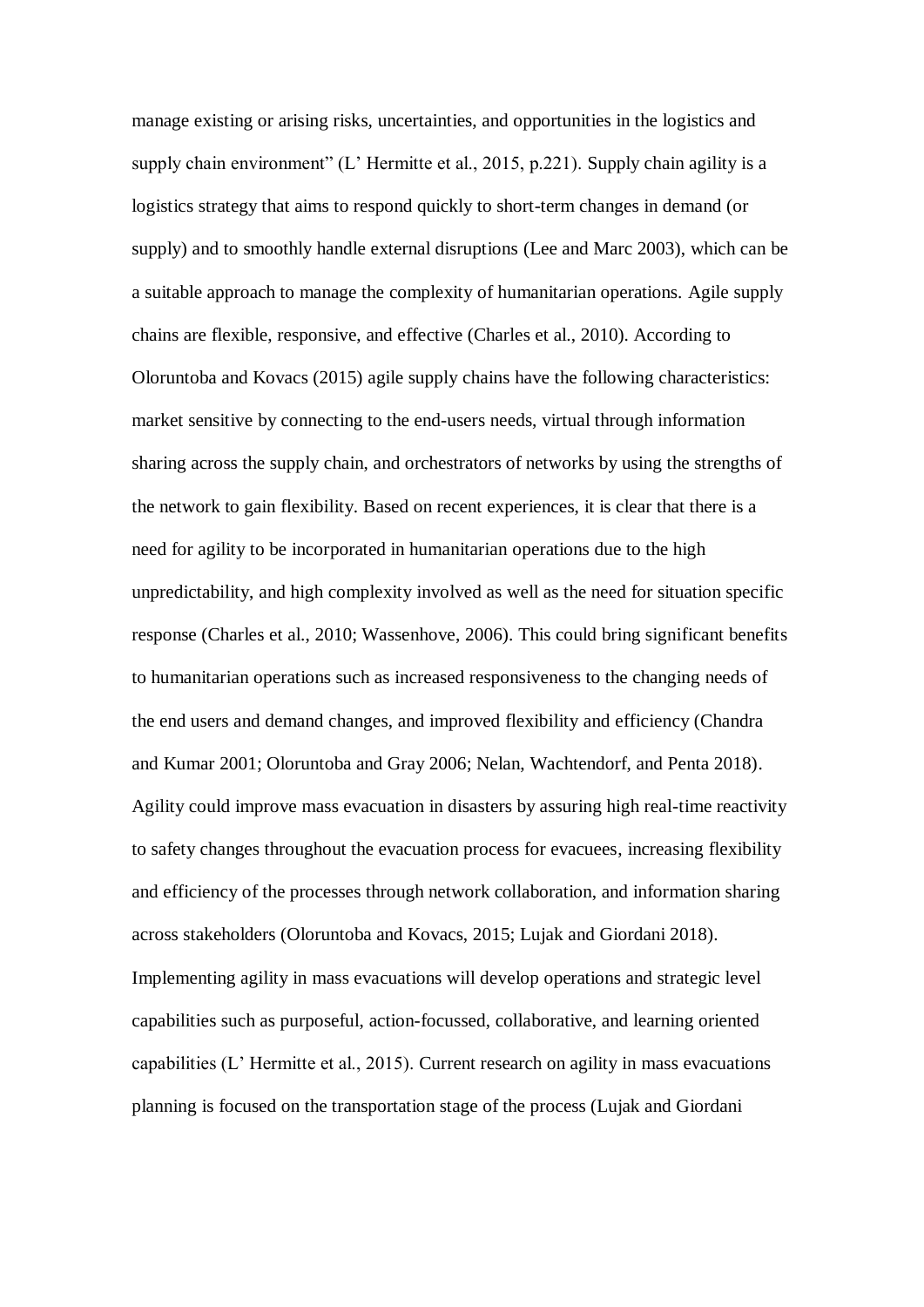2018), but there is lack of research regarding agility in mass evacuations looking at each one of the evacuation stages and to the process as a whole.

Taking a holistic view of mass evacuations planning from the agility perspective will incorporate the benefits of agility across the different evacuation stages. This is particularly important for practice, as NGO's and governments plan and conduct mass evacuations considering the whole process of mass evacuation rather than the individual stages. The increase of disasters worldwide and their inherent uncertainty and unpredictability requires continuous improvements in mass evacuations to make them for efficient, responsive, and adaptable to the particular context. An agile mass evacuation could mean that more lives are rescued by adapting to the people's needs and the specific disaster conditions, which highlights the high societal impact of this research. Additionally, a comprehensive framework for agility in mass evacuations planning considering all the evacuation stages is missing from the literature. Hence, this research will bridge this gap in theory and practice by developing a comprehensive framework for agility in mass evacuations planning, i.e. Agile Evacuation Operations (AEO) framework, considering all the different evacuation stages. The research question is the following: How could agility be incorporated in the planning of the different mass evacuation stages?

The aim of this research is to study how agility concepts can be applied to evacuations to develop an evidence-based framework for improving mass evacuation planning in disasters through agility. This is the first study that considers agility across all the evacuation stages. Looking at the current outlook of potential disasters in Europe, interviews were conducted with disaster-related experts from Northern European countries. Having faced prior disasters, authorities in these countries provided insights about current practices and needs in evacuations. Their experiences and views are used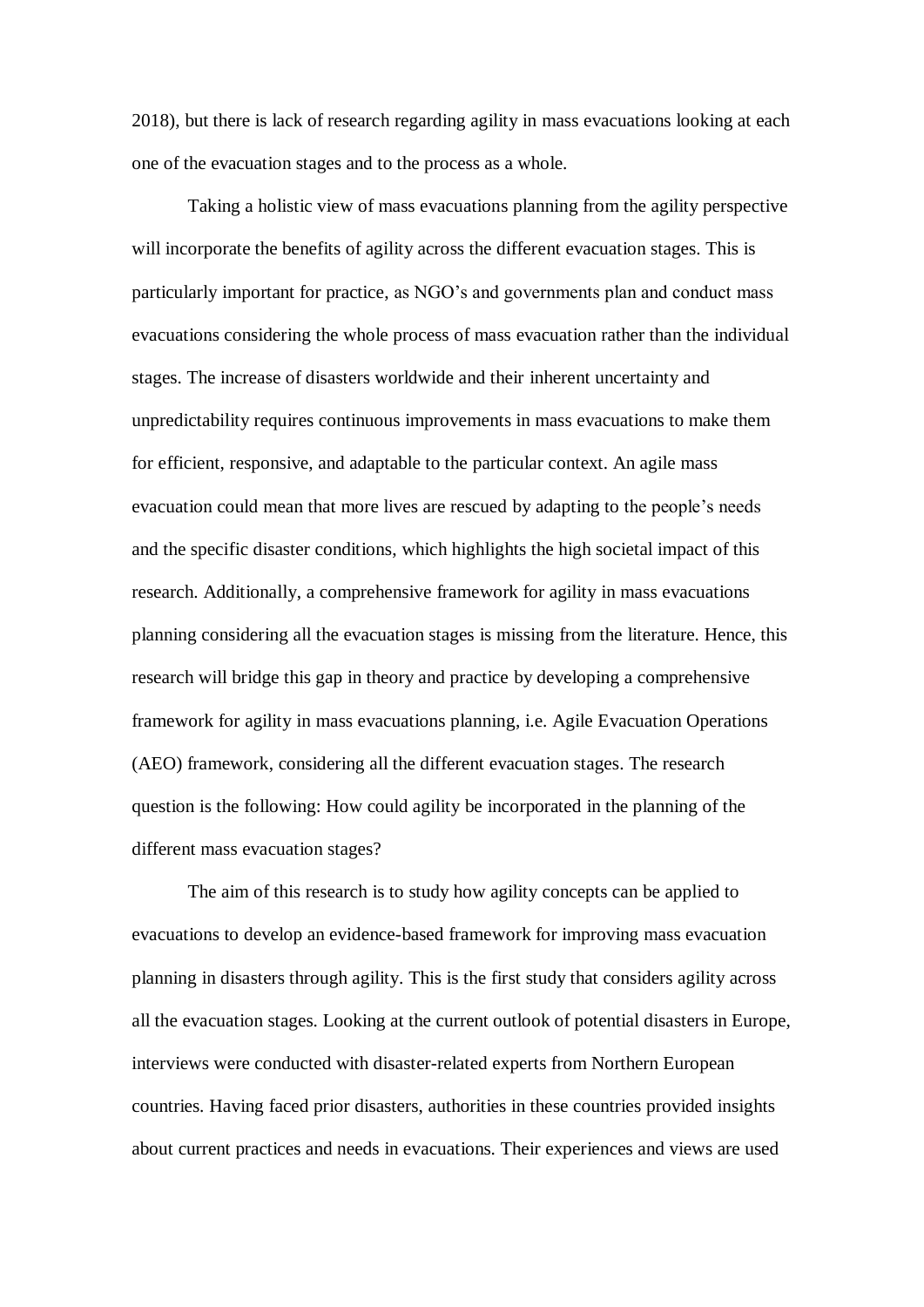to build a framework for incorporating agility in mass evacuations in a context that could be exploited by other European countries with similar resources.

The paper is organised as follows: Section 2 presents the literature review, section 3 discusses the research methodology, section 4 presents the interview findings, and section 5 discusses the results. Section 6 draws conclusions and provides future research directions.

#### **2. Literature review**

## *2.1. Humanitarian logistics*

Major crises have become a significant problem for authorities globally. The impact of recent disasters combined with poor management of operations (See Bogard 1988) have attracted the attention of several researchers lately. As a result of the implications of humanitarian situations for victim's wellbeing, it is important to develop efficient tools for effective management (Van Wassenhove 2006; Kovács and Spens 2007). The purpose of these contributions have been to develop strategies and solutions for humanitarian operations characterised by a dynamic environment (Drabek and McEntire 2003), high levels of uncertainty (Balcik and Beamon 2008; Whybark et al. 2010; Van Wassenhove 2006), and shifting priorities over time (Van Wassenhove 2006; Whybark et al. 2010).

Humanitarian logistics is a discipline arising from the need to support disaster victims in need of products and services in the face of a crisis. It can be defined as "the process of planning, implementing, and controlling the efficient and cost-effective flow and storage of goods and materials, as well as related information, from point of origin to point of consumption for the purpose of meeting the end beneficiary's requirements" (Thomas and Mizushima 2005). This field has two main areas of study: continuous aid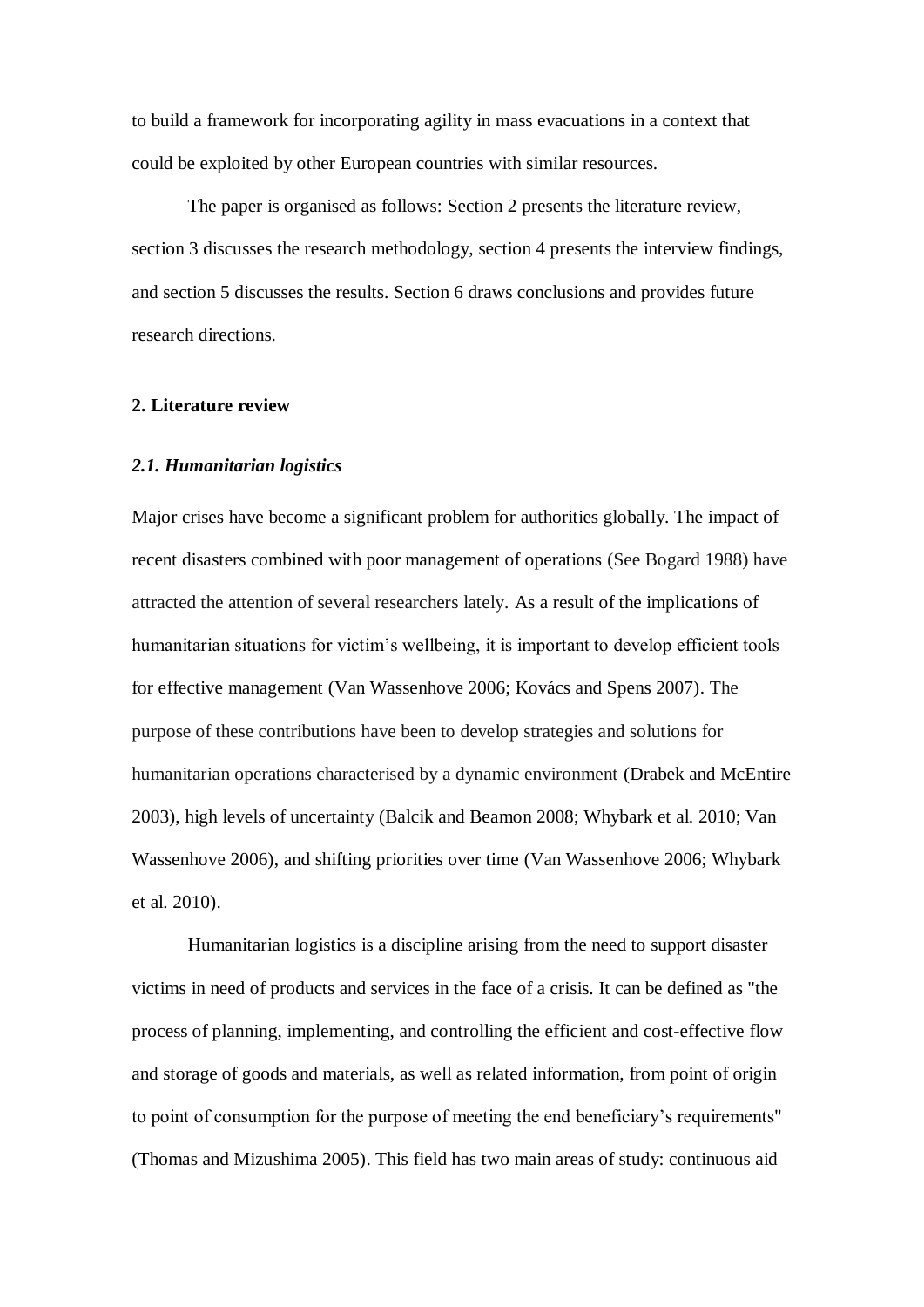work and disaster relief. The former looks at slow-onset situations such a drought or famine, whereas the latter focuses on sudden disasters commonly caused by natural phenomena (Kovács and Spens 2007). In both cases, there are high stakes involved (Kovács and Spens 2007) which require the appropriate management of resources to account for the high cost of operations (Christopher and Tatham 2011).

Humanitarian logistics plays a prominent role across the different phases of emergency management, namely mitigation, preparedness, response and recovery (Drabek and Hoetmer 1991); but it is closely related to disaster preparedness and response. Preparedness involves planning and prevention, which can include early warning (Nagarajan, Shaw, and Albores 2012), preventive evacuation (Kolen et al. 2013), location of emergency facilities (Balcik and Beamon 2008) and stock prepositioning (Rawls and Turnquist 2010). Emergency response refers to the activities just before, during and after the disaster strikes including relief distribution (Rodríguez-Espíndola, Albores, and Brewster 2018b), post-event evacuation (Apivatanagul, Davidson, and Nozick 2012) and inventory planning (Beamon and Kotleba 2006).

Caunhye, Nie, and Pokharel (2012) introduced a framework incorporating the most relevant activities involved in preparedness and response. These activities include: evacuation, stock pre-positioning, facility location, capacity planning, relief distribution, casualty transportation, and inventory planning. In real operations, all of these activities are challenging because they involve the participation of different organisations (Rodríguez-Espíndola, Albores, and Brewster 2018a), the appearance of self-initiated participants (Drabek and McEntire 2003; Whybark et al. 2010), and communication constraints (Drabek and McEntire 2003; Tatham and Spens 2011). Therefore, each one of the activities mentioned above requires approaches to ensure efficient and responsive operations to protect people.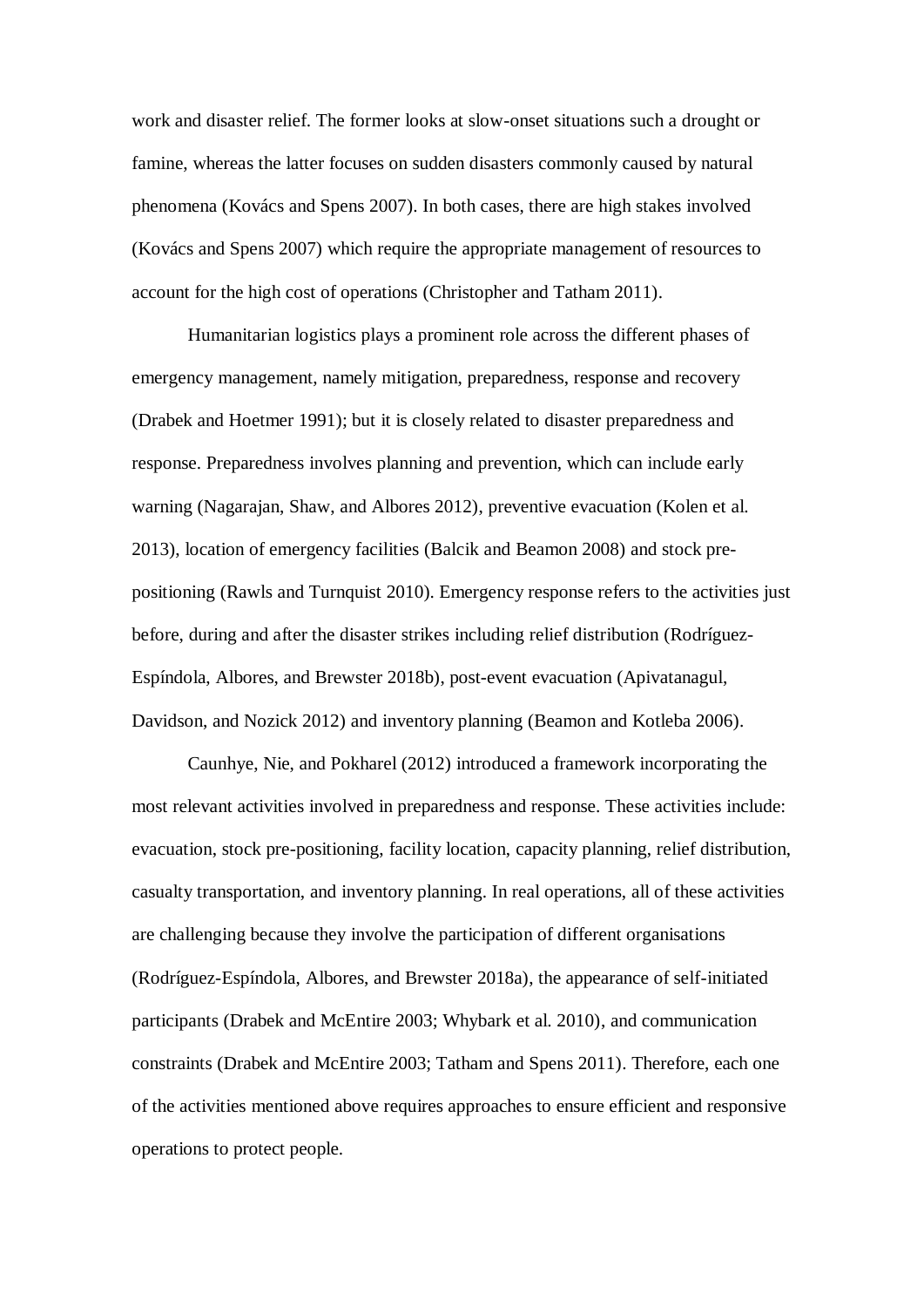Evacuation is one of the most important activities in humanitarian logistics because it can reduce the level of mortality caused by crises. The purpose of this activity is to transport people from a risky area to safer locations for temporal or permanent support, and it is a strategy widely used both at the preparedness and at the response stages (Bayram 2016). There are several articles focusing on evacuation from the point of view of operational research (Altay and Green 2006), but recent experiences show the necessity to look at evacuations using the perspective of operational excellence to improve humanitarian operations.

## *2.2. Evacuation Planning and Management*

Evacuation has been defined as "the mass physical movement of people, of a temporary nature, that collectively emerges in coping with community threats, damages or disruptions" (Quarantelli 1980). The purpose of evacuation is to transport the vulnerable population to safe locations, either temporarily or permanently, in order to reduce deaths and injuries. This activity can be essential to protect vulnerable people because it allows to reduce the chance of the disaster reaching the population, but it involves several logistics decisions which have to be carefully managed.

Southworth (1991) adapted the traditional model for transportation planning into a five-step process for evacuations planning including *trip generation, trip departure time, trip distribution, network assignment, and the development of a user specifiedplan*. Looking at the origin of the evacuation, trip generation involves the analysis of the point of departure of the evacuees (Bayram 2016) whereas trip departure time looks at the response timing of the evacuees (Southworth 1991). In any evacuation, it is key to understand the evacuation zone and the potential demand to create an evacuation plan (Shaw et al. 2011). Several factors can have a significant effect on the success of evacuation because of the effect of the context of the situation (e.g. time of the day, the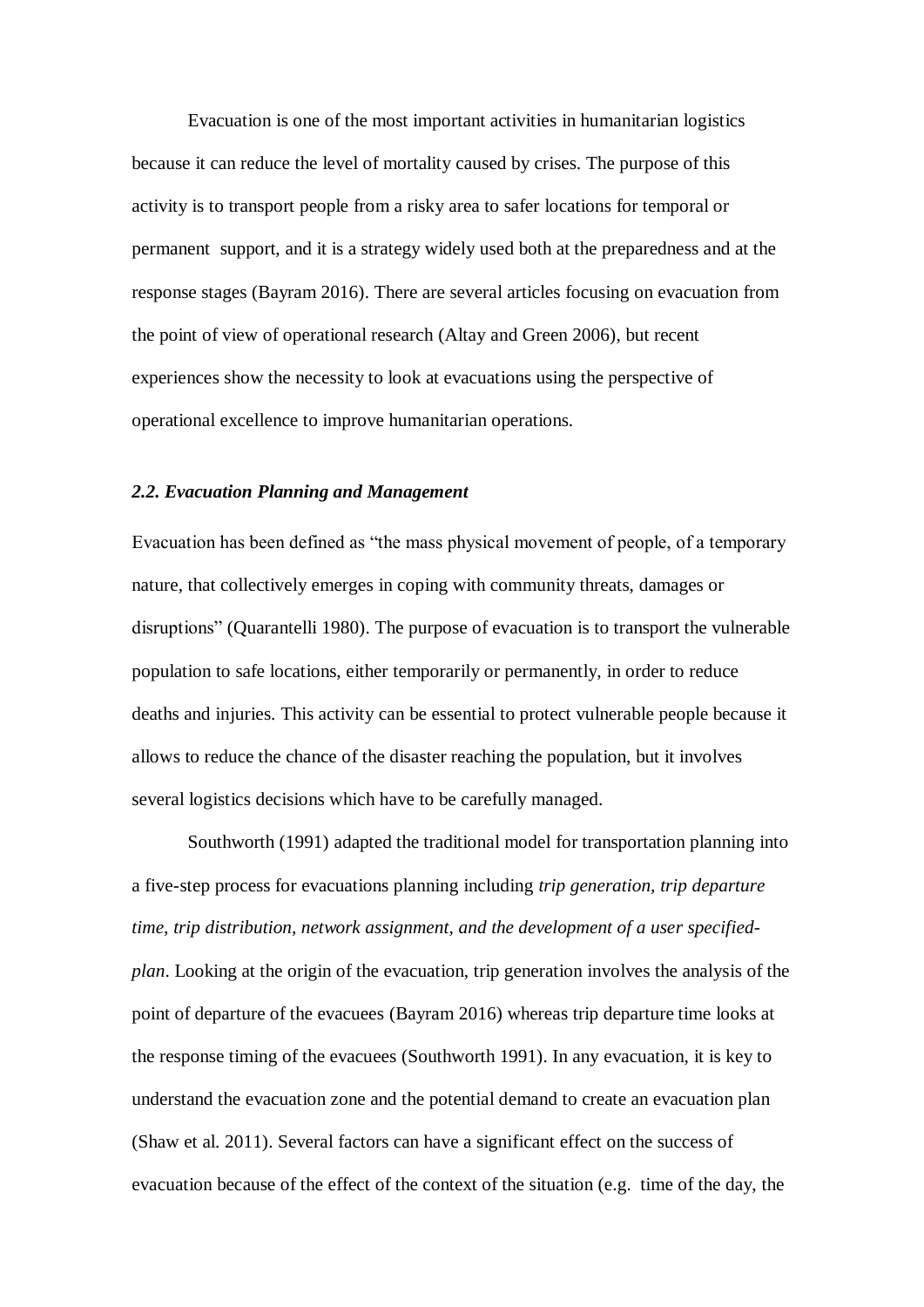day of the week, externalities in the area, among others) and the behaviour of the people affected (Bayram 2016).

Trip distribution and network assignment focus on the selection of the most appropriate refuge facilities, and the mode of transportation and the path chosen to get there, respectively (Bayram 2016). The selection of the destination is a critical part of evacuations (Sherali, Carter, and Hobeika 1991), and it needs to be complemented by the right transportation decisions. These steps include the decisions about the most appropriate combination of options available to reduce risk and transportation time. Safety becomes of paramount importance both in-transit and at the destination. During these stages, there is a strong focus on the supply of resources provided by authorities (in the form of facilities, employees and vehicles) and their practices to transfer the victims from areas at risk to safer zones.

The user-specified plan refers to the analysis from the manager to test different strategies using traffic management controls (Murray-Tuite and Wolshon 2013). At this step, authorities consider the controls at their disposal such as signal times and road closures (Southworth 1991) that could enable them to implement the evacuation plan and enhance the operations.

All of the stages presented are essential to provide reliable and robust evacuation plans, very often with the support of different models. There is ample literature looking at the use of operational research (OR) formulations to provide evacuation plans to support decision-makers (Caunhye, Nie, and Pokharel 2012). However, some of the assumptions included in these models, such as considering no alterations during the execution of the plan, can be difficult to transfer to reality (Galindo and Batta 2013). In the field, there is a series of challenges which complicate operations. Beyond the infrastructure damages commonly found in crisis (Tatham and Spens 2011; Van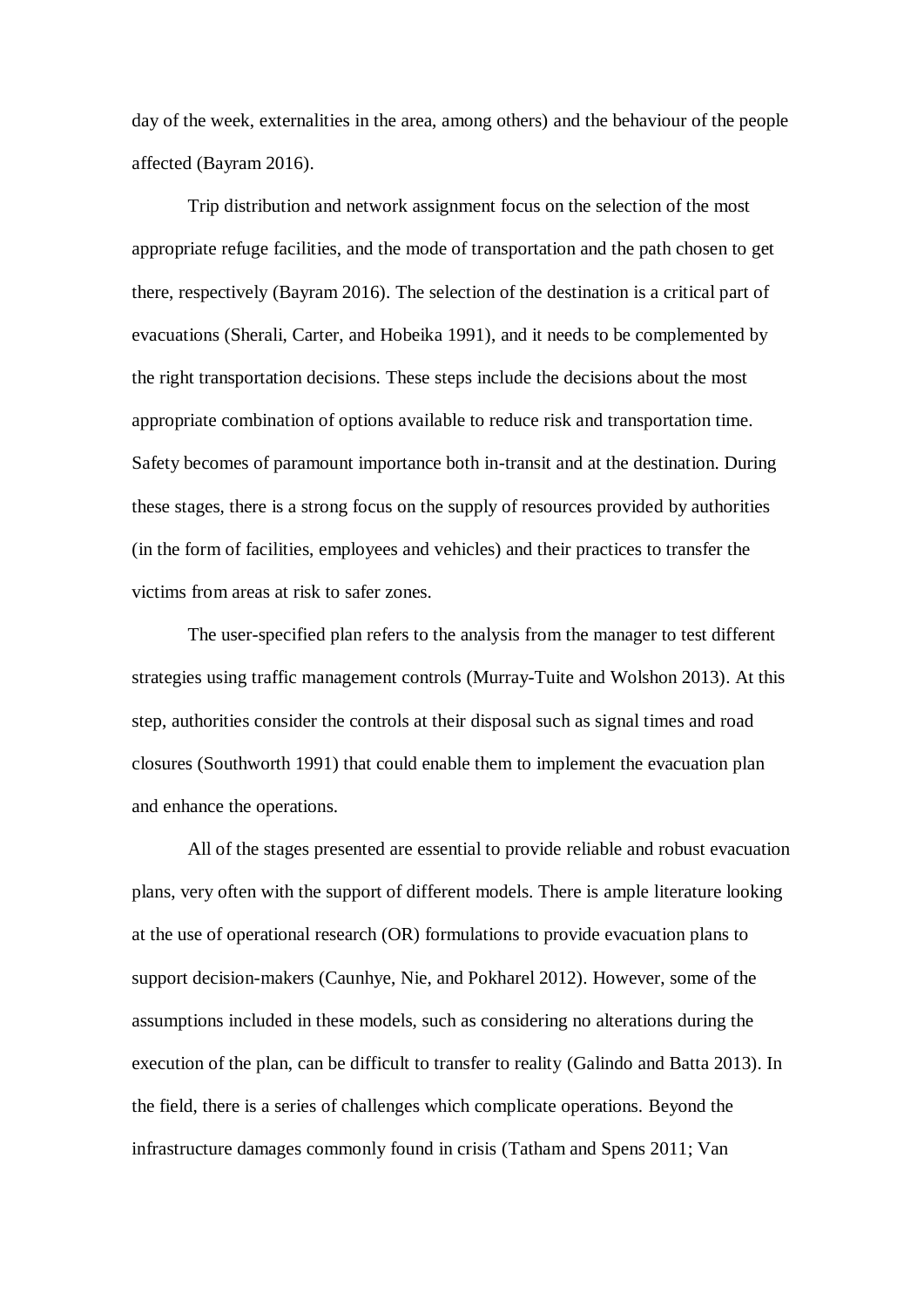Wassenhove 2006), evacuation can be hindered by the absence of accurate and updated information (Drabek and McEntire 2003), the behaviour of the evacuees (Durage et al. 2014), and the effect of external traffic (Bayram 2016). These problems highlight the need to have more adaptable plans. Several studies have been looking at the effect of human behaviour on evacuation (Toledo et al. 2018; Li, Zhuang, and Shen 2017). Nevertheless, the wide range of behaviours, the appearance of improvisation, resource variability, and route changes (Toledo et al. 2018; Murray-Tuite and Wolshon 2013) make it important to introduce an approach that can flexibly adapt to dynamic conditions. That is the reason this paper is looking at lessons from the agile approach to improve evacuation planning and management.

#### *2.3. Agile systems in humanitarian logistics*

The agile approach has been treated as the evolution of lean, which can only handle a pre-determined number of variants and is better suited to situations with known demand and steady production (Potdar, Routroy, and Behera 2017). Agility is very useful in settings where speed is the priority (Soni and Kodali 2012), as it can be defined as the capacity to be flexible and responsive in order to manage risks and uncertainties (L'Hermitte et al. 2016; Ifandoudas and Chapman 2009; Lauras, Dupont, and Humez 2012). This concept has been clearly associated with different areas such as manufacturing (Soni and Kodali 2012), business (Loss and Crave 2011), project management (Mafakheri, Nasiri, and Mousavi 2008), supply chain management , among others. The reason is because the concept of agile considers dynamic environments and focuses on the customer (Potdar, Routroy, and Behera 2017; Bruce and Daly 2011; Mafakheri, Nasiri, and Mousavi 2008), which makes it valuable for multiple contexts. A prominent feature of agile is that it works at its best in circumstances which we cannot control, not only accommodating change but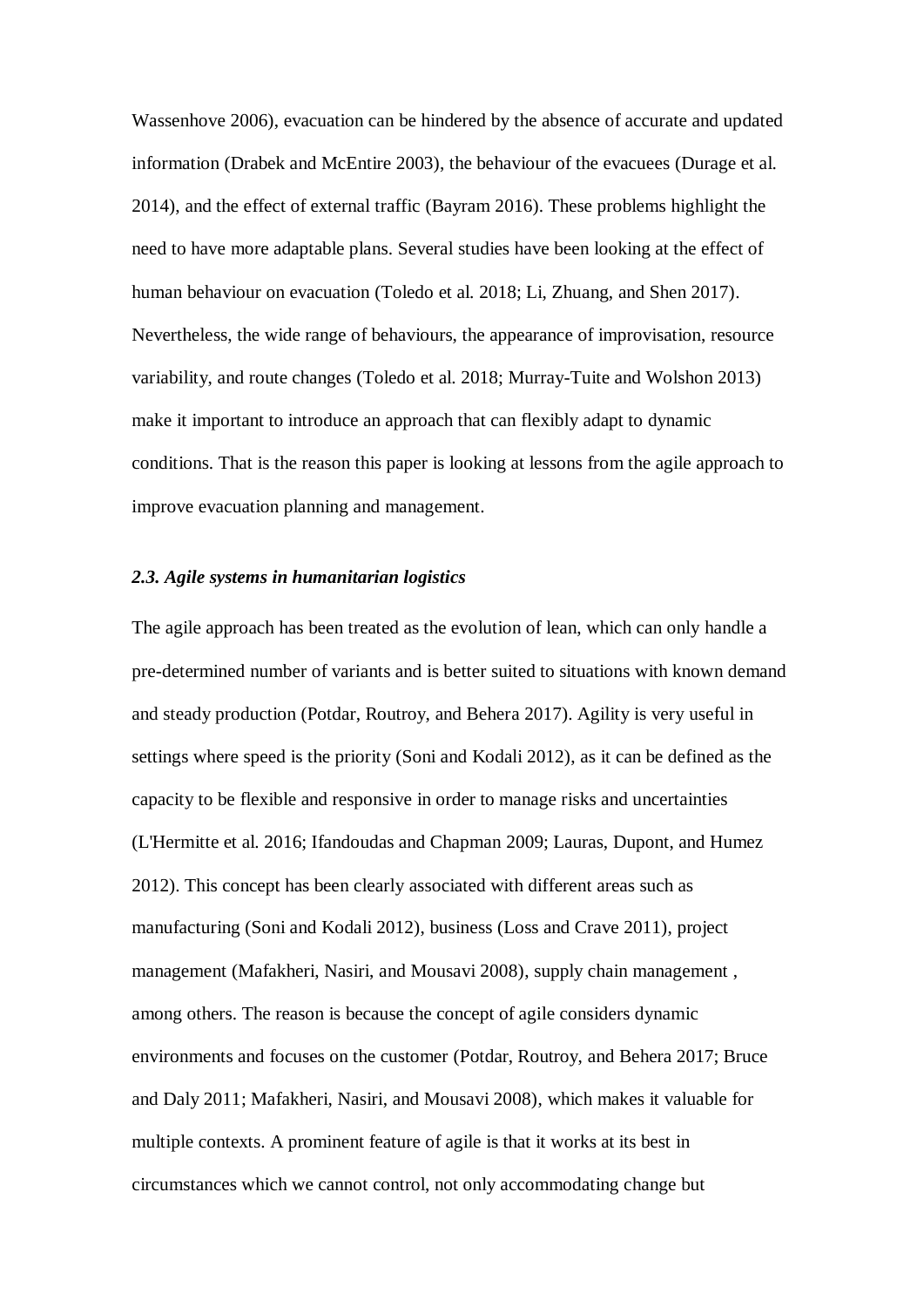welcoming it in order to thrive and prosper (Maskell 2001; Loss and Crave 2011). Moreover, agility can be value in multi-disciplinary environments because it can boost the performance of participating organisations, reduce their weaknesses, create more synergy in the field (Loss and Crave 2011), and create more resilient organisations (Purvis et al. 2016).

Maskell (2001) postulates that the agile approach has four main aspects: customer prosperity, people and information, co-operation within and between firms, and fitting a company for change. Customer prosperity refers to the strong focus on the customer and their needs. Instead of looking at the processes and capabilities of the firm, this aspect is looking at the value generated by the product/service to the customer. To that end, this approach is looking to involve the customer from the design stage to improve the final outcome. People and information involve the interaction through the use of knowledge-based systems to achieve customer awareness. Also, it looks at the interaction of these systems with stakeholders. Cooperation on the other hand is looking at the synergy of capabilities across departments and organisations, which can be achieved through introducing more flexible structures to encourage joined operations. Fitness for change refers to the empowerment of the final links that interact with the customer through high levels of education, training, and alignment towards a clear objective. The purpose is to have assets that are able to reconfigure resources to serve different customers.

The unpredictable and turbulent nature of humanitarian supply chains highlights the need of adaptability and flexibility that could be achieved using agile principles (Oloruntoba and Gray 2006). In fact, agility can add a degree of resilience built-in the plans and the organisations (Purvis et al. 2016), which is the reason both concepts have been linked before (Altay et al. 2018). That is the reason several authors have hinted the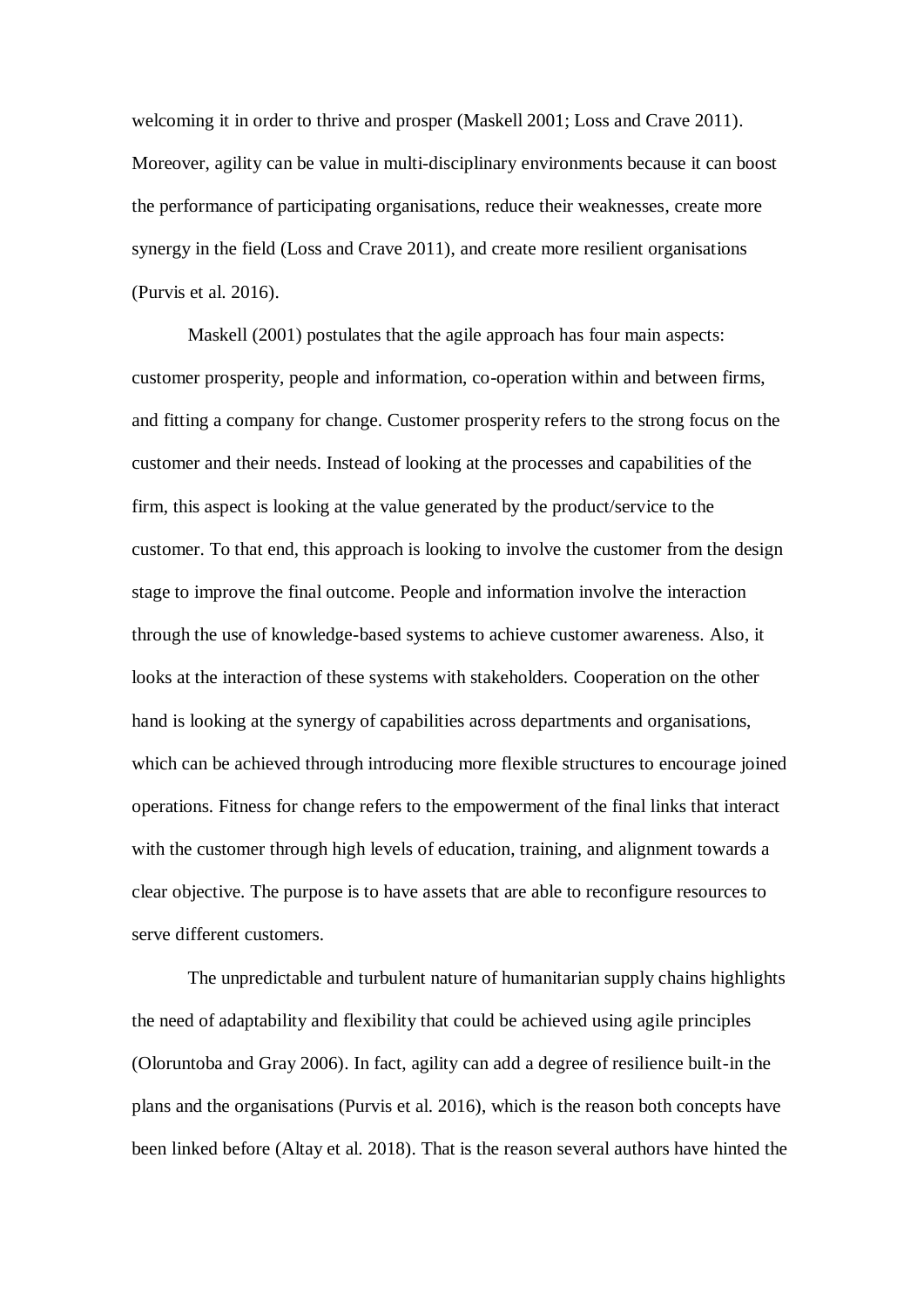value of agility in humanitarian supply chains (Van Wassenhove 2006; Charles, Lauras, and Van Wassenhove 2010; Oloruntoba and Gray 2006). Among the articles looking at this area, L'Hermitte et al. (2016) show the value of agility in continuous relief operations based on the case of the World Food Programme (WFP), whereas Cozzolino, Rossi, and Conforti (2012) use the same context to analyse the role of lean and agile across different stages of the WFP. The relationship between lean and agile has been well established in the supply chain literature (Bruce and Daly 2011; Ifandoudas and Chapman 2009; Moyano-Fuentes, Bruque-Cámara, and Maqueira-Marín 2018), but in the context of emergency logistics, Lotfi and Saghiri (2017) link leanness and agility to resilience in order to show their impact in organisational performance, finding improvements in cost and responsiveness, among others. Baham et al. (2017) propose the use of agility for disaster recovery from the project management perspective to support businesses affected. Looking more towards monetary and material donations in cases of disaster, Nelan, Wachtendorf, and Penta (2018) postulates that agility is a suitable approach for the management of donations, especially to sort relief items. Looking at supply chain agility and resilience on performance, Altay et al. (2018) found that these elements have a significant effect on pre-disaster performance. The works presented so far show the potential of agile in humanitarian operations, but we believe that the implementation of agility in this context is still at an early stage.

Although most of the extant research is looking at relief fulfilment, the idea of agility in humanitarian operations can be transferred to other relevant activities. For instance, Lujak and Giordani (2018) address the area of evacuation specifically. In their work, the authors propose an algorithm to find agile evacuation routes which allows to change and reroute depending on the conditions under uncertain environments. A summary of the contributions can be seen in [Table 1,](#page-11-0) which shows the interest paid to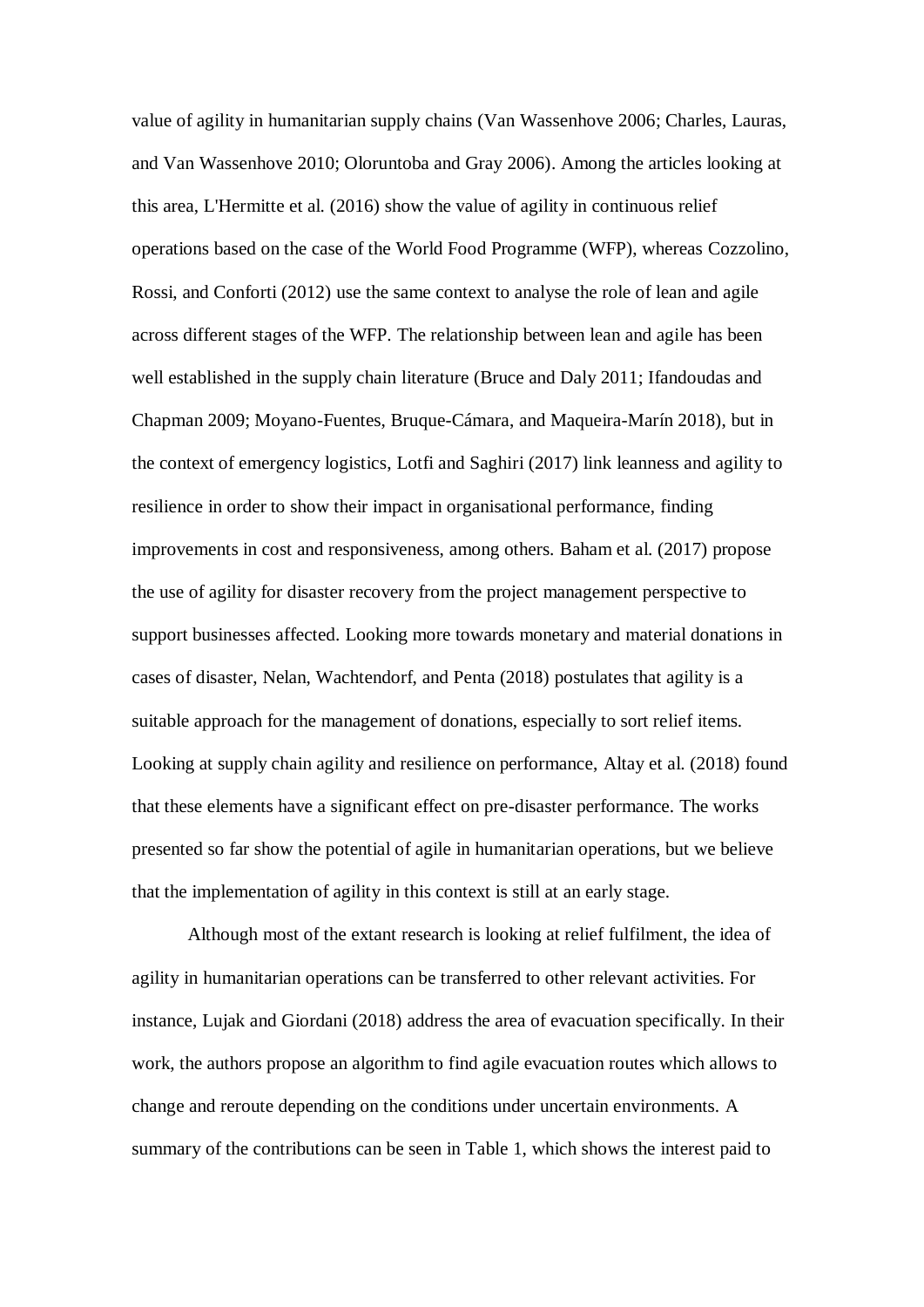the supply chain but highlights the lack of studies looking at agility in evacuation. In that sense, it is evident that Lujak and Giordani (2018) provided a valuable contribution to achieve more responsive evacuations, but based on the classification from Southworth (1991) it mostly addresses network assignment and disregards other stages. As a result, the value of agility to the different stages of evacuation is a gap in current literature. It is important to provide an analysis about the integration of agility across evacuation stages to tackle the challenges found in past disasters related to changing conditions and the need for re-evacuations (Santos-Reyes, Alvarado-Corona, and Olmos-Peña 2010).

Therefore, as table 1 above illustrates, this article is looking at the potential of agile practices for evacuation planning and management. Despite the number of articles suggesting the integration of agile practices in humanitarian logistics, there is a lack of research bridging the gap between this concept and current practices from managers in the field, especially for evacuations. Through the application of interviews with managers from different organisations in three different countries, this article is proposing a framework for the implementation of agile evacuation planning.

<span id="page-11-0"></span>Table 1 - Taxonomy of the literature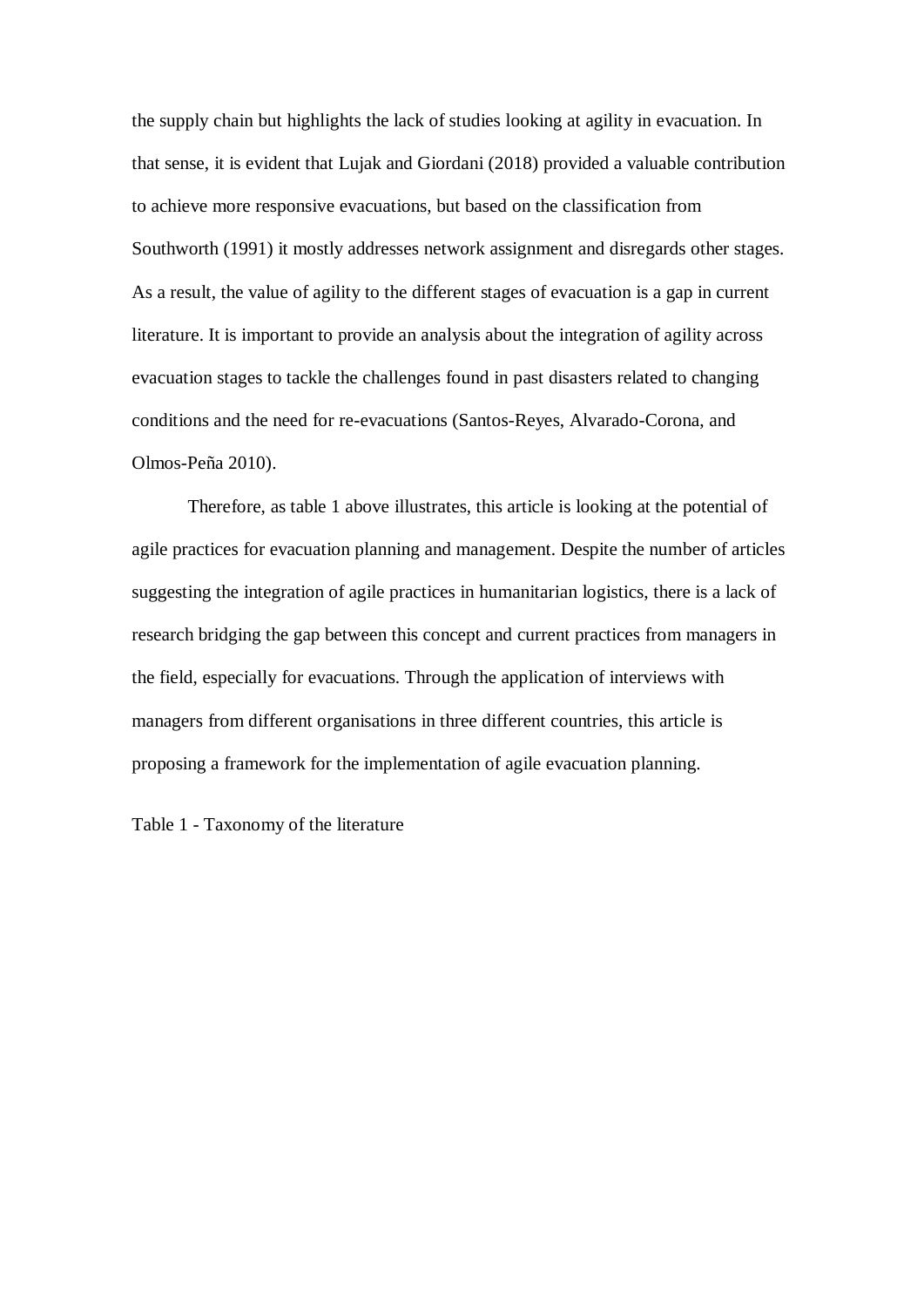| <b>Authors</b>    | <b>Focus</b>         | <b>Contribution</b>                            | Application of agility in  | <b>Agility in</b> | Approach            |
|-------------------|----------------------|------------------------------------------------|----------------------------|-------------------|---------------------|
|                   |                      |                                                | humanitarian logistics     | evacuations       |                     |
| Van               | Supply chain         | Showing the importance of agility in different | Disaster response (Relief  | Not explicitly    | Theoretical         |
| Wassenhove        | management in        | settings to support disaster response          | distribution)              | mentioned         | discussion based on |
| (2006)            | humanitarian         |                                                |                            |                   | humanitarian        |
|                   | logistics            |                                                |                            |                   | logistics' cases    |
| Oloruntoba and    | Agility in the       | Arguing the value of agility in disasters and  | Disaster response (Stock   | Not explicitly    | Theoretical         |
| Gray (2006)       | humanitarian         | proposing postponement as a suitable           | pre-positioning and relief | mentioned         | discussion          |
|                   | supply chain         | substitute to pre-positioning aiming to have   | distribution)              |                   |                     |
|                   |                      | an efficient flow through the supply chain     |                            |                   |                     |
| Charles, Lauras,  | Supply chain agility | Discussion about supply chain agility and      | Disaster response (Relief  | Not explicitly    | Interviews and case |
| and Van           |                      | developing a model to assess the agile         | distribution)              | mentioned         | studies             |
| Wassenhove        |                      | capabilities of humanitarian organisations     |                            |                   |                     |
| (2010)            |                      |                                                |                            |                   |                     |
| L'Hermitte et al. | Supply chain agility | Introducing the value of agility in            | Disaster recovery (Relief  | Not explicitly    | Case study          |
| (2016)            | in protracted        | humanitarian protracted operations             | distribution)              | mentioned         |                     |
|                   | operations           |                                                |                            |                   |                     |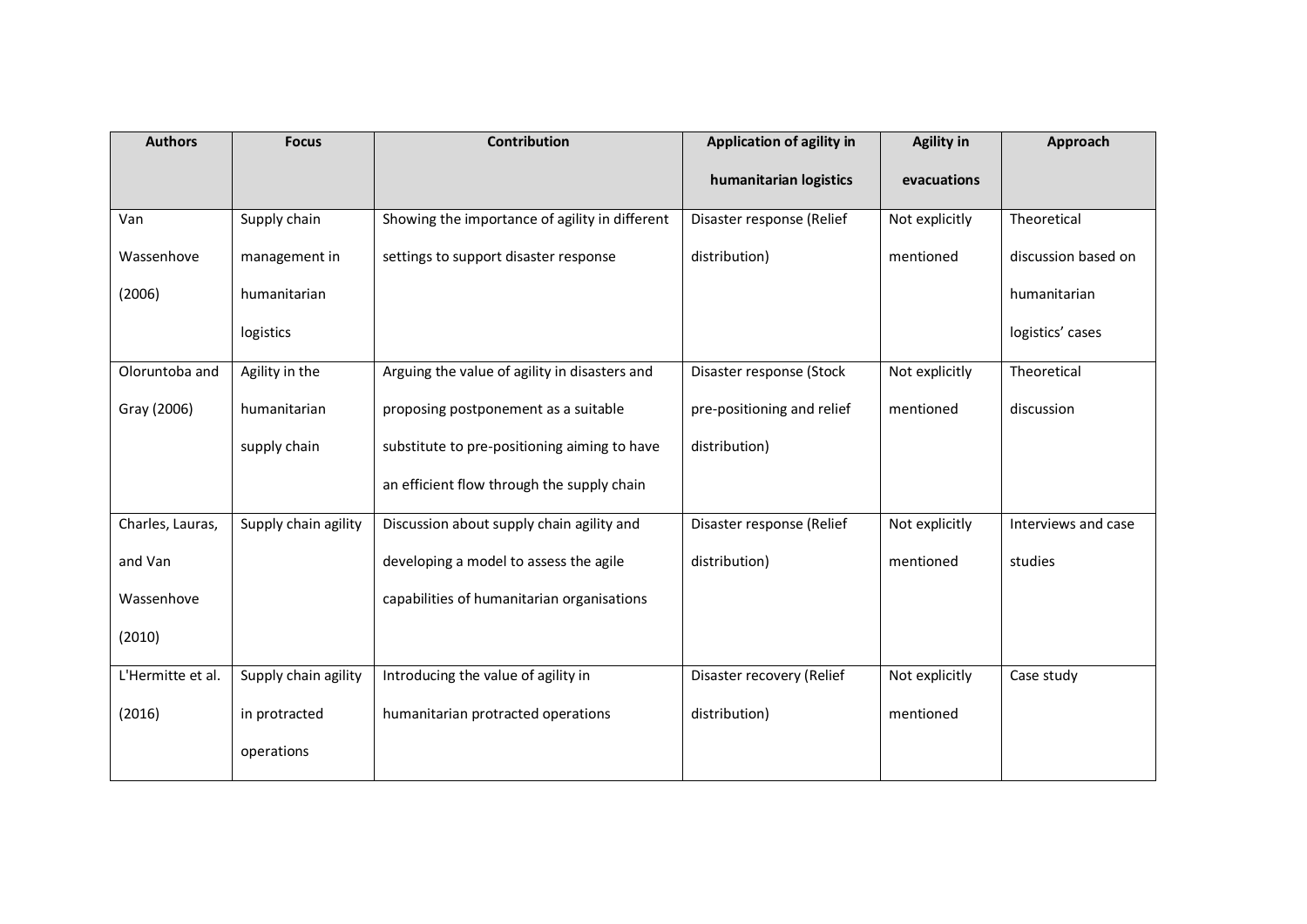| Cozzolino, Rossi, | Supply chain agility | Exploring the appropriate stages for the use | Different stages of disaster | Not explicitly | Interviews and case    |
|-------------------|----------------------|----------------------------------------------|------------------------------|----------------|------------------------|
| and Conforti      |                      | of lean and agile principles in humanitarian | management                   | mentioned      | study                  |
| (2012)            |                      | logistics                                    |                              |                |                        |
| Baham et al.      | Information          | Use of Kanban in a complex scenario          | Disaster response and        | Not explicitly | Action research        |
| (2017)            | management           |                                              | recovery                     | mentioned      |                        |
| Lotfi and Saghiri | Supply chain agility | Looking at the implementation of lean and    | Disaster recovery            | Not explicitly | Survey and statistical |
| (2017)            |                      | agile to enhance resilience in disaster      |                              | mentioned      | analysis               |
|                   |                      | management                                   |                              |                |                        |
| Nelan,            | Supply chain agility | Analysing the effect of agility to reduce    | Disaster response (relief    | Not explicitly | Interviews             |
| Wachtendorf,      |                      | convergence in humanitarian operations       | distribution)                | mentioned      |                        |
| and Penta         |                      |                                              |                              |                |                        |
| (2018)            |                      |                                              |                              |                |                        |
| (Altay et al.     | Supply chain agility | Exploring the impact of supply               | Different stages of disaster | Not explicitly | Survey and statistical |
| 2018)             |                      | chain agility and supply chain resilience on | management                   | mentioned      | analysis               |
|                   |                      | performance                                  |                              |                |                        |
| Lujak and         | Agile evacuation     | Algorithm to find agile evacuation routes    | Disaster response (network   | Explicitly     | Modelling              |
| Giordani (2018)   | routes               | which allows to change and reroute           | assignment)                  | mentioned      |                        |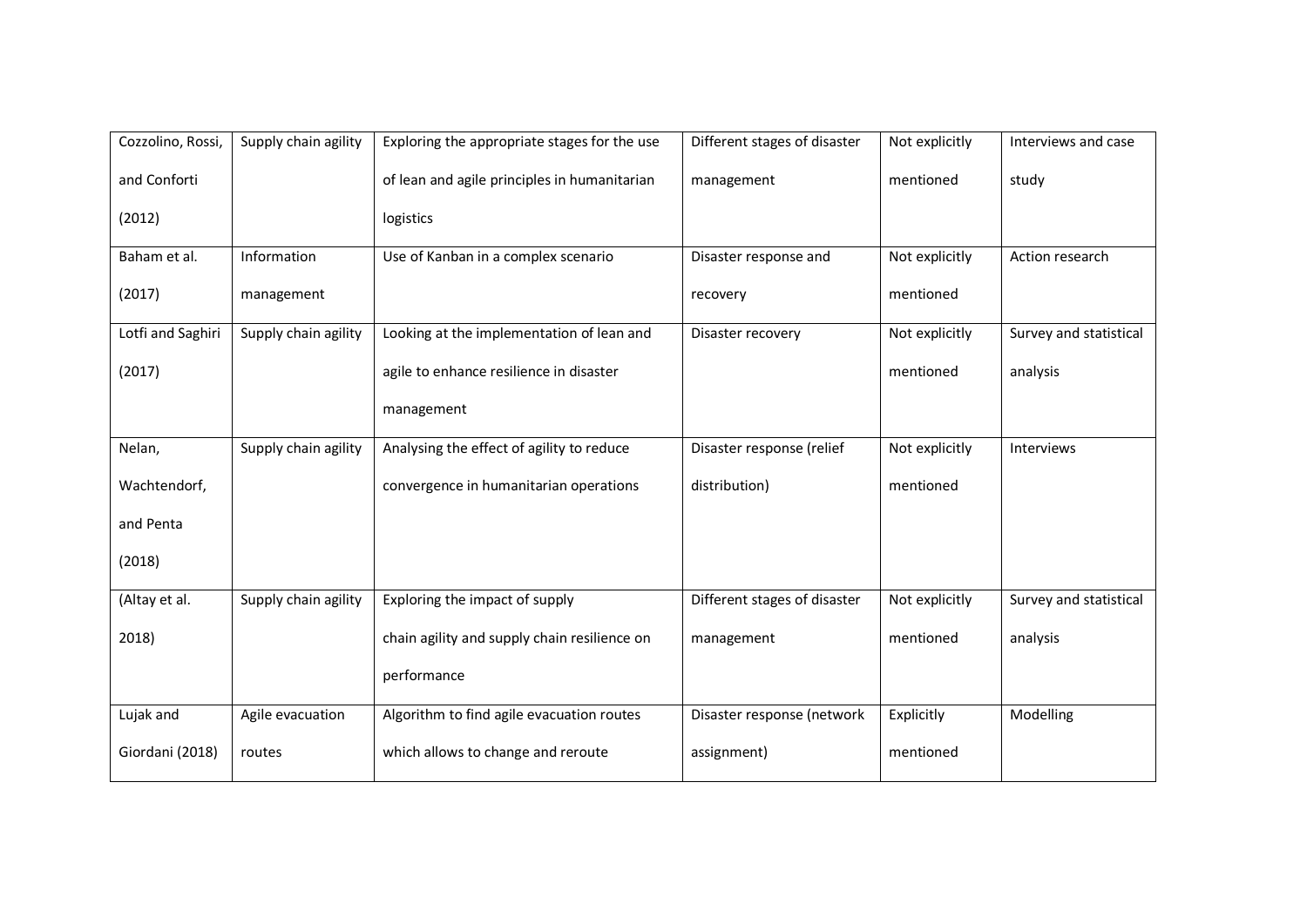|                 |                    | depending on the conditions under uncertain |                   |            |                     |
|-----------------|--------------------|---------------------------------------------|-------------------|------------|---------------------|
|                 |                    | environments                                |                   |            |                     |
| Present article | Agile practices in | Development of a framework to plan          | Disaster response | Explicitly | Interviews and case |
|                 | evacuation         | evacuation considering the use of agile     | (Evacuation)      | mentioned  | studies             |
|                 | management         | principles                                  |                   |            |                     |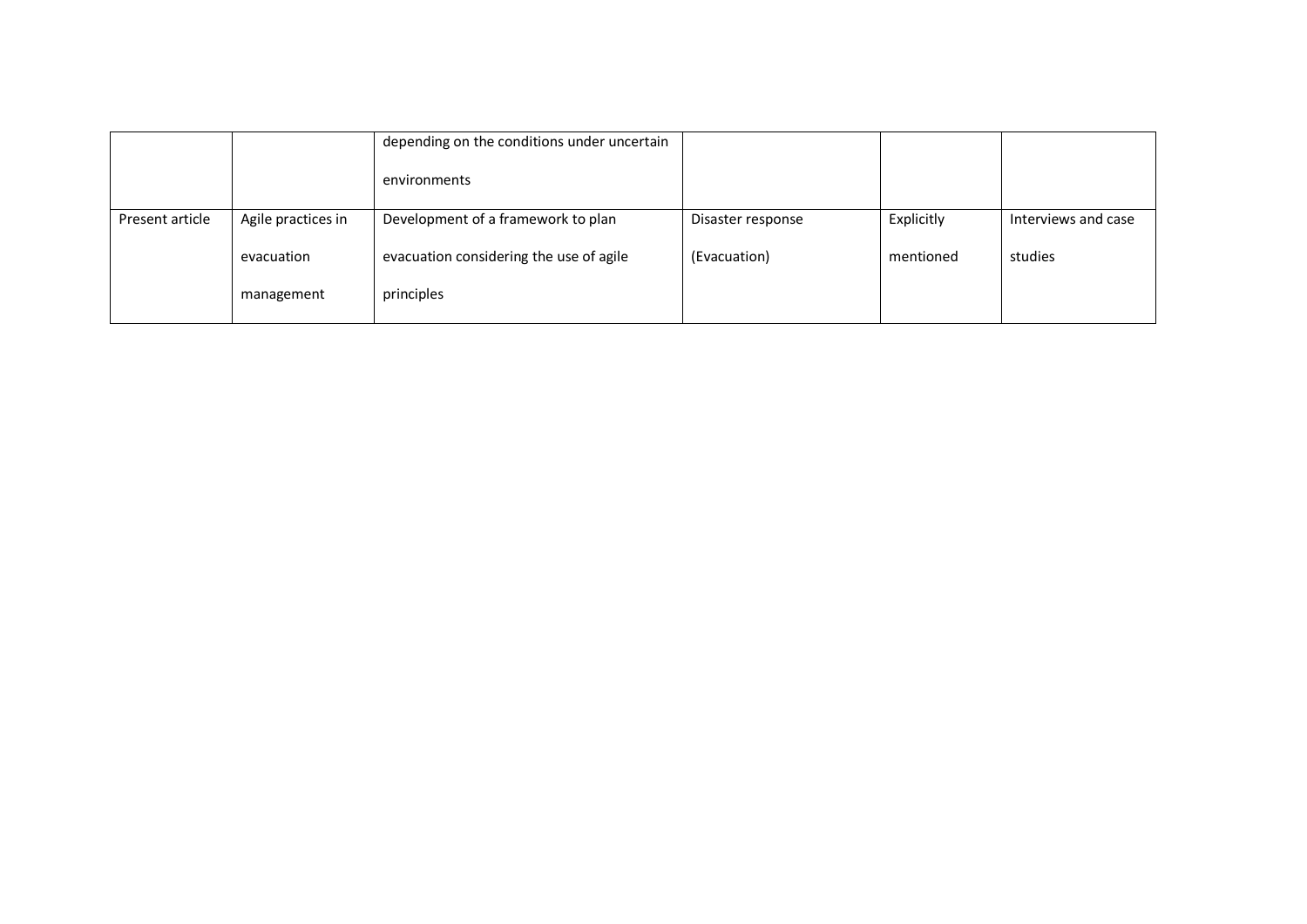#### **3. Research Methodology**

In order to prove the use of the concept of agility in evacuation, a framework was developed by combining Southworth's (1991) framework for evacuation with Maskell's (2001) dimensions of agility and data collected from emergency managers, civil protection officials, Non-governmental organisations (NGOs) and other relevant actors.

The research approach and methods used to collect data on evacuation and how the data were analysed are now discussed. This research is exploratory with the application of qualitative methods, involving a focused literature review, interviews and observations. The approach for this research was qualitative. Van-Maanen (1983) (cited in Easterby-Smith, Thorpe, and Jackson (2012)) defines qualitative methods as "an array of interpretive techniques which seek to describe, decode, translate and otherwise come to terms with the meaning not the frequency of certain more or less naturally occurring phenomena in the social world".

Semi-structured interviews were carried out in three countries (Belgium, Denmark and Iceland) with emergency managers. This approach was deemed suitable for the research as semi-structured interviews "involve prepared questioning guided by identified themes in a consistent and systematic manner interposed with probes designed to elicit more elaborate responses. The focus is on the interview guide incorporating a series of broad themes to be covered during the interview to help direct the conversation toward the topics and issues about which the interviewers want to learn" (Qu and Dumay 2011). The three countries were selected as case studies because the focus of their preparation includes different types of disasters. These countries have plans for a variety of disasters, but for this study, they focused on evacuations around nuclear plants, due to terrorism/flooding and caused by volcanic eruptions, respectively. They were chosen for the study because of this different focus on disasters. Whilst their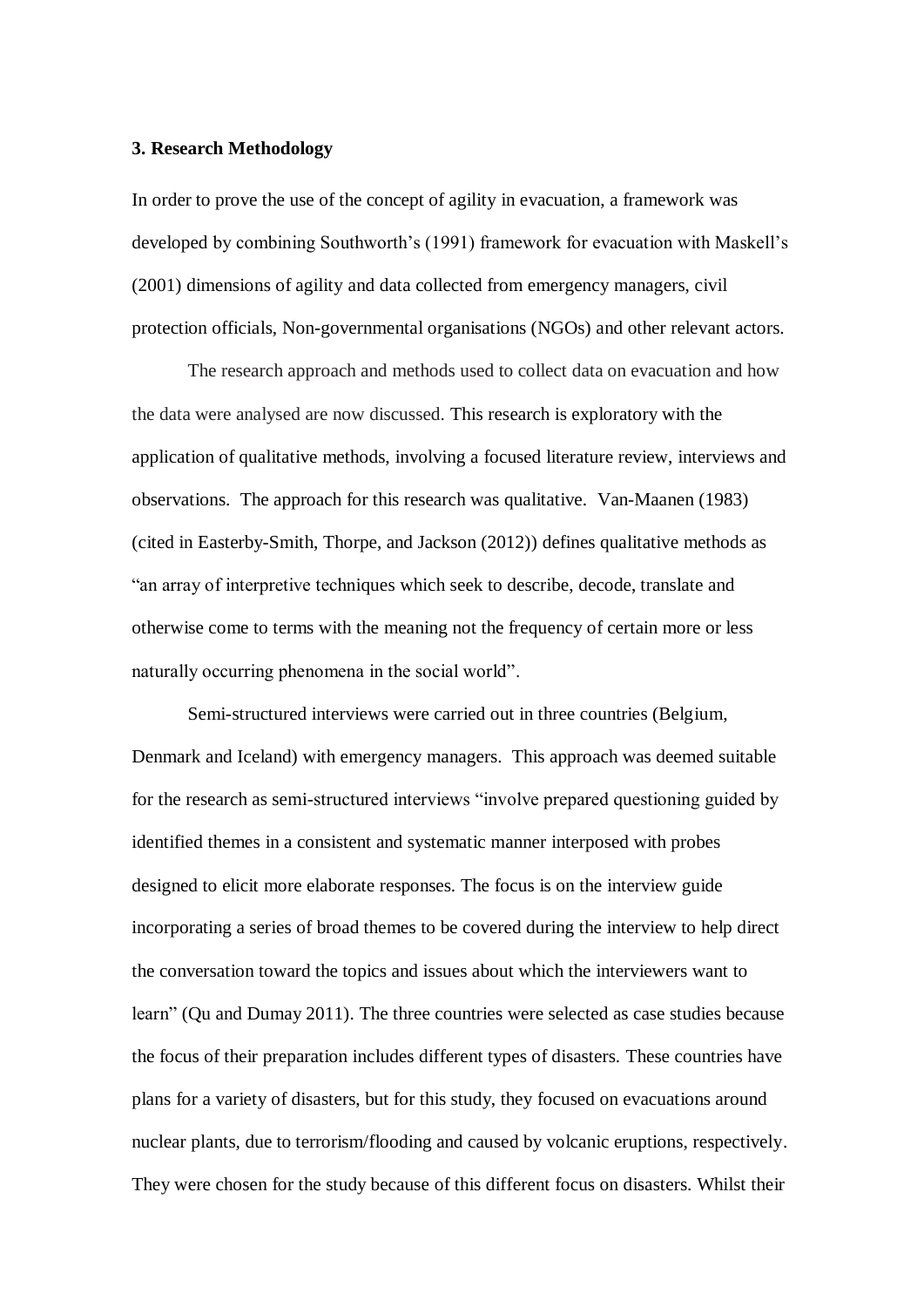operating structures are similar and therefore allow comparison between the countries, they are headed by different entities (Ministry of the Interior, Police and Civil Protection), which helps the generalisability of the findings of the study. Therefore, the social similarities among these countries allows comparability, whereas the difference in their internal disaster management structure can help provide more robust results. These cases are treated as a holistic, multiple-case design (Yin 2011) in that the focus of the interviews was a single type of incident (e.g. volcanic eruption) for each country and therefore is considered as a single unit of analysis, but we are using three cases, following the replication logic proposed by Yin (2011). This replication logic intends to cover different types of disasters (natural and man-made, sudden and slow onset (Wassenhove 2006)) in order to see the way in which the authorities in these countries have faced prior disasters to provide insights about current practices and needs in the area of evacuations.

The qualitative data for the project was collected through practitioner interviews and observations of sites. The interviews took place over a period of six months. The sampling method used was purposeful sampling. Purposeful sampling was chosen because "The logic and power of purposeful sampling lie in selecting information-rich cases for study in depth. Information-rich cases are those from which one can learn a great deal about issues of central importance to the purpose of the inquiry, thus the term purposeful sampling" (Patton 2002).

Of the 16 purposeful strategies proposed by Suri (2011), Operational Construct Sampling was deemed the most appropriate for this research since "one selects cases that represent 'real-world examples (i.e. operational examples) of the constructs in which one is interested" (Patton 2002).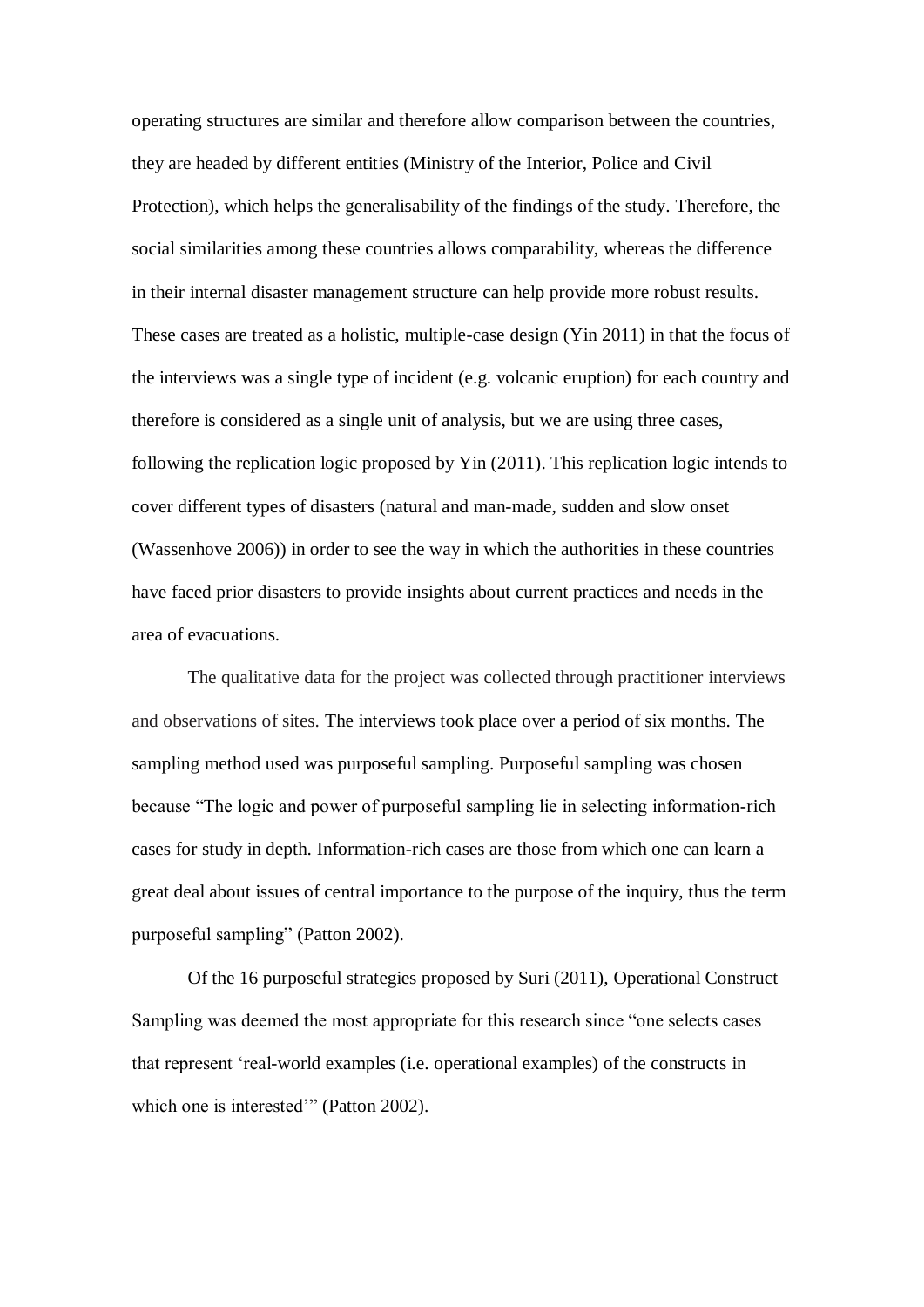Interviews were carried out by teams of at least two researchers, to reduce bias. They were recorded and transcribed. A total of 24 interviews were conducted, comprising a total of 27:17 hours of recordings (See [Table 22](#page-17-0)) and included the following actors: First responders (Police, Fire Service, Ambulance), emergency managers, civil protection officials, NGOs and other relevant organisations (e.g. port authorities, municipal transport). These actors were selected because of their role in the preparation, logistics and execution of evacuation plans.

<span id="page-17-0"></span>

| Country | <b>Interviews</b> | <b>Length of interviews</b> |
|---------|-------------------|-----------------------------|
| Belgium |                   | 11:40                       |
| Denmark |                   | 10:14                       |
| Iceland |                   | 0.5:23                      |

Table 2. Data collection summary

All interviewees were fully informed about the purpose of the interviews and steps were taken to put the interviewees at ease during the interviews so that a two-way, open communications climate existed (Shaughnessy and Zechmeister 1985). All data collection and analysis conformed to the standards required by the University's Ethics Committee. While follow-up questions were used to get respondents to elaborate on ambiguous or incomplete answers, care was also taken to reduce bias through refraining as much as possible from asking leading questions (Miles and Huberman 1994).

Once the interviews were transcribed, data reduction was carried out and subsequently, the data analysis was done using a thematic analysis process (Boyatzis 1998) adopting a manual coding approach which allowed to explore similar dynamics and meanings across the interviewees (Mingers, Mutch, and Willcocks 2013; Yin 2011). A provisional list of codes covering mass evacuation operations was developed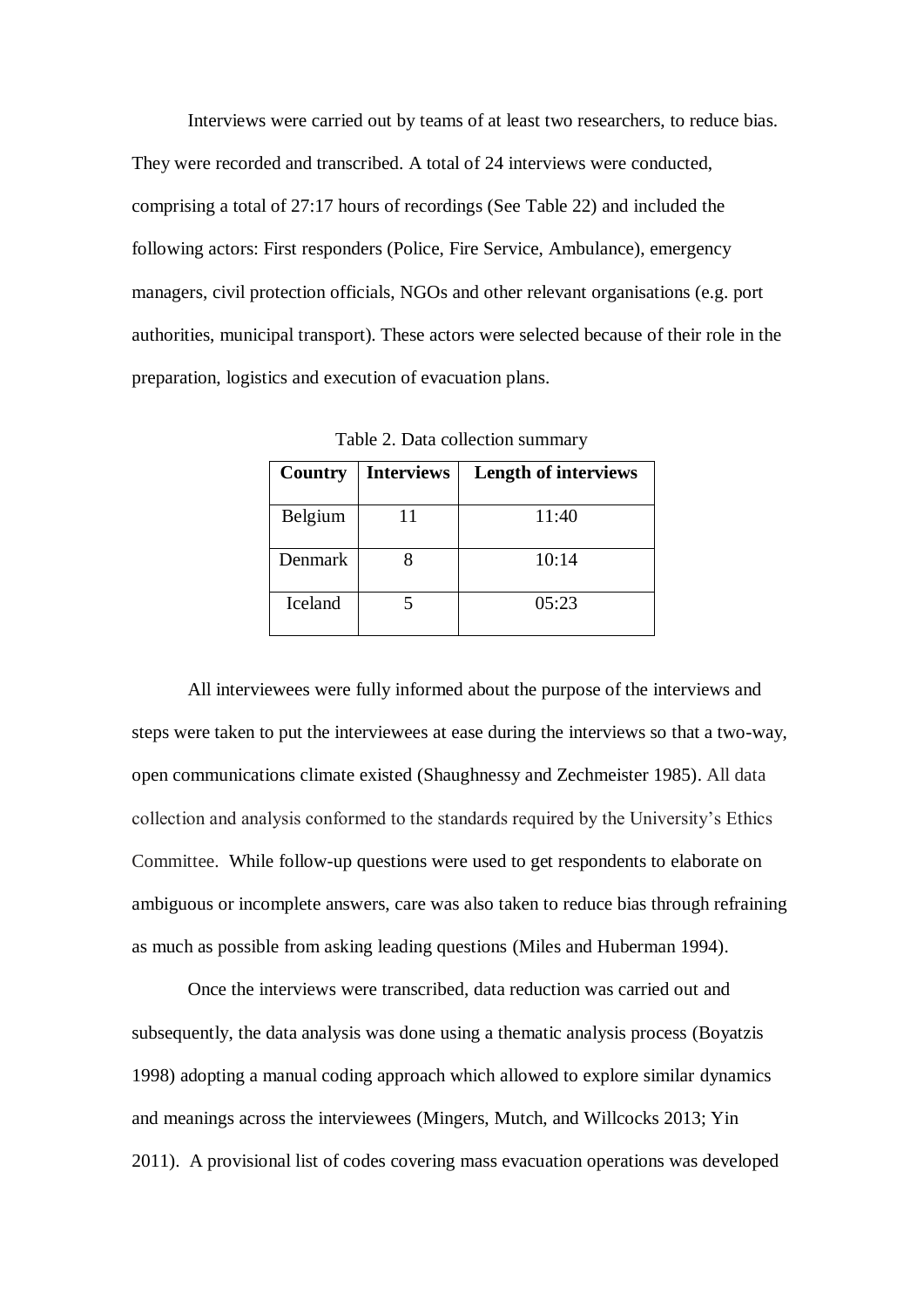from the review of extant literature on humanitarian logistics, evacuation and agile systems in humanitarian logistics. Cross referencing with the literature and informal discussions identified additional codes. Two researchers coded each interview. In order to draw conclusions from the coding, further analysis involved noting patterns and themes. These were clustered to enhance understanding, and then mapped onto the proposed framework. This resulted in an empirically validated framework for incorporating agility in mass evacuation operations considering a context that could be exploited by other European countries with similar resources.

# **4. Findings and Analysis**

The findings sought to understand current practices affecting evacuation operations and the factors that would enable the adoption agility in these operations. Interviews were carried out with 24 managers representing both government and non-governmental organisations from three Northern European Countries namely, Belgium (BE), Iceland (IL) and Denmark (DK). The interviewees have been anonymised and categorised as follows:

- Central government organisations (CGO) Foreign office, Public Transport Authority, Meteorological office
- Civil Defence  $(CD) e.g.$  Military, Police
- Civil Protection  $(CP) e.g.$  Emergency management centre, crisis centre
- Emergency services  $(ES) e.g.$  Fire and health services
- Local government authorities  $(LGAs) e.g.$  Local municipality, communication departments
- Non-government organisations  $(NGOs) e.g.$  Red cross, charities
- Research institutions  $(RI) e.g.$  Universities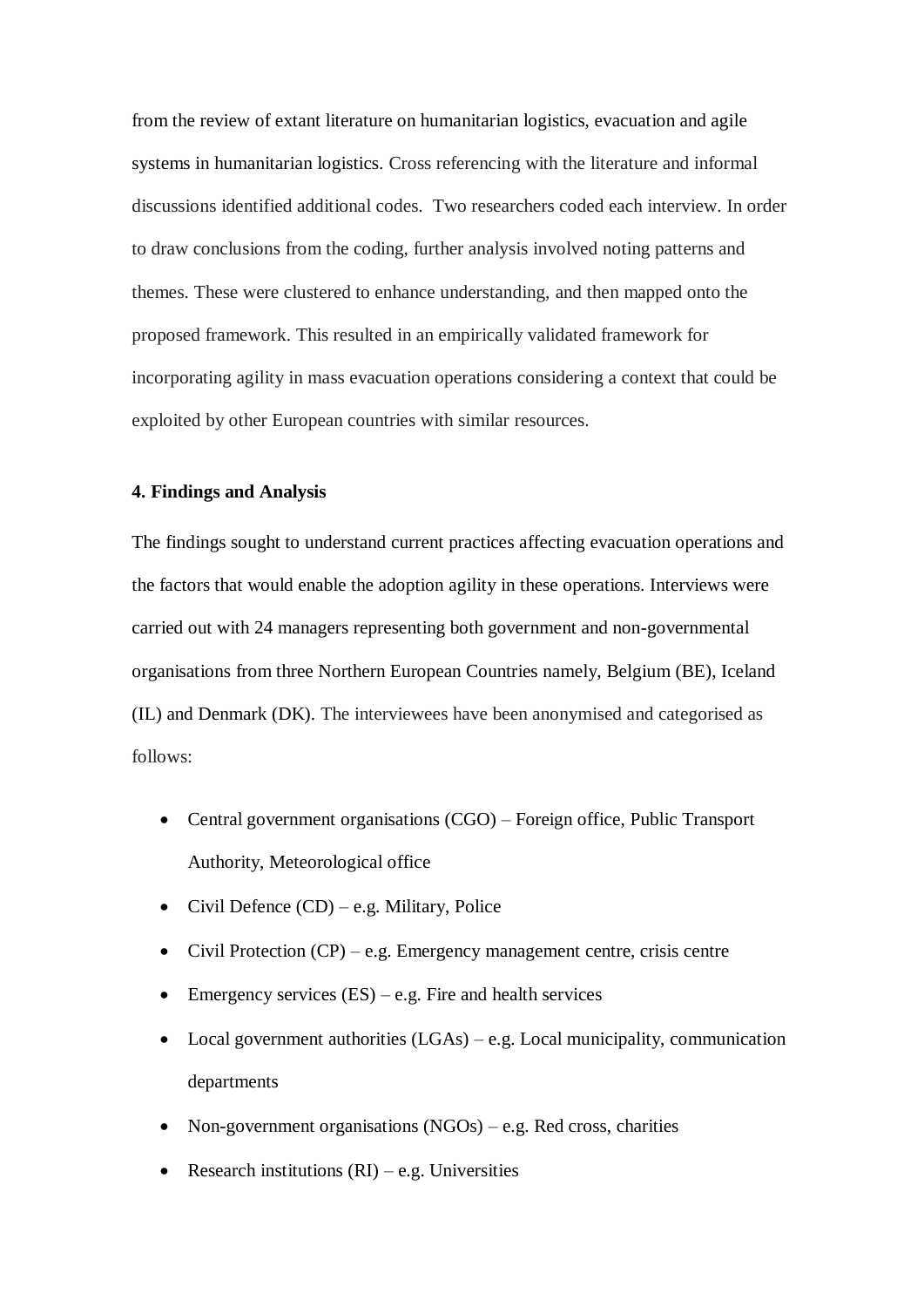Many of the practices (outlined below/ Table 3) considered during evacuation operations by the managers in the countries selected are covered by the existing literature, but findings also highlight additional factors such as local knowledge and support, organisational structure and command of decision making that need to be addressed to introduce agility in evacuation operation. The analysis was summarised using the following themes:

- communication and information sharing
- collaboration and coordination
- adaptability and flexibility
- evacuation drill and training
- local knowledge
- evacuation routes planning and shelter

Evidently, there are different practices among the organisations interviewed and different components driving their decisions. The codes extracted from the literature were analysed to find out the way in which organisations have approached those decisions and the effect of the different components in their practices. The analysis and findings are illustrated using extracts from the interviews. This section shows current practices undertaken by authorities and the dimensions which affect those practices, and the link of those dimensions to the implementation of agility in evacuation planning.

#### *4.1. Collaboration and coordination*

Multi-stakeholder *collaboration* and *coordination* was identified by all the interviewed organisations as a key practice that affects agility in evacuation operations. Authorities are aware of their responsibilities and the need to interact with other stakeholders. In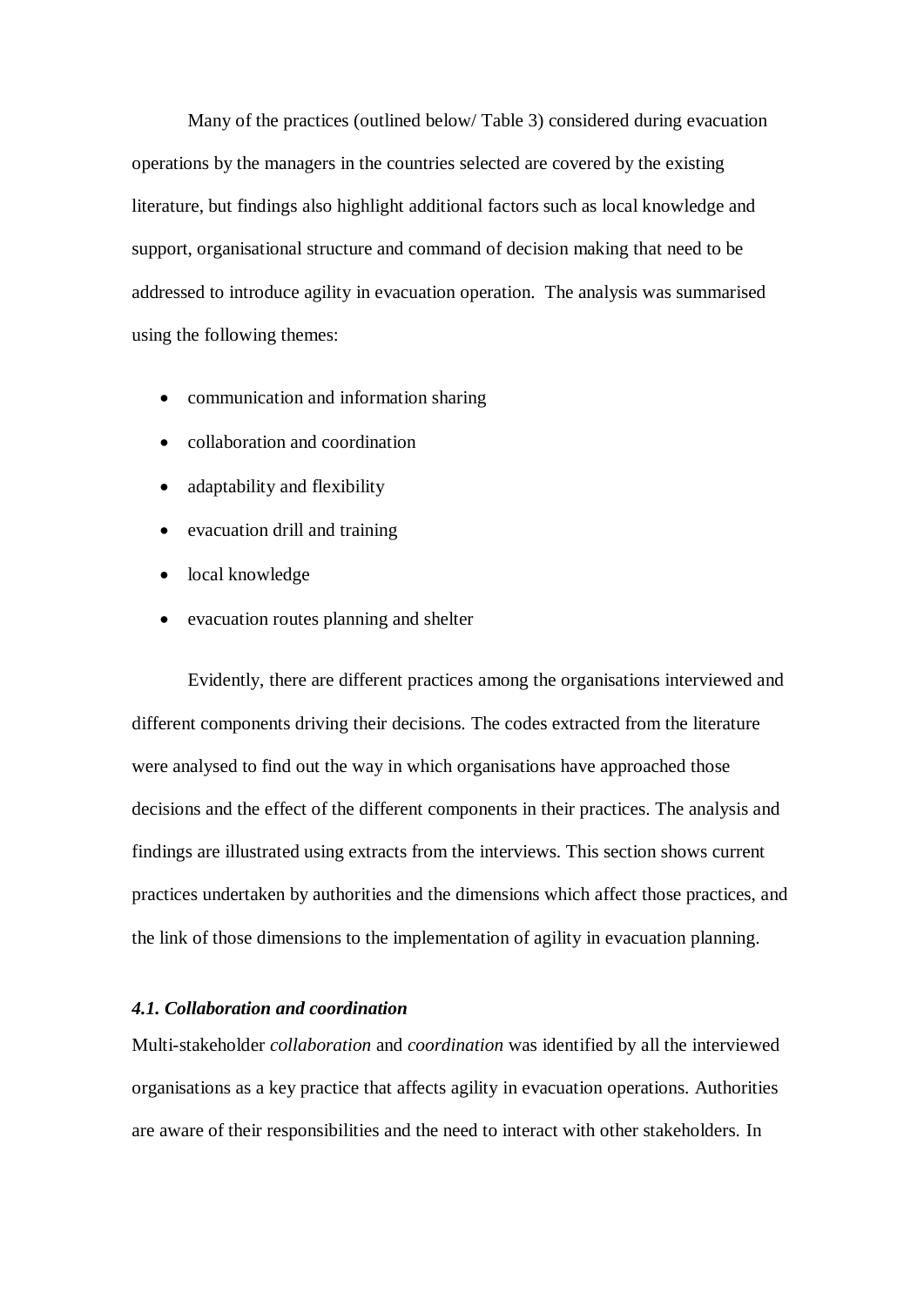Denmark, it was the civil protection organisation taking this coordinated action and one of the interviewees from the emergency services highlighted that:

"So if an incident happens, that and involves more than one agency, then you have a coordination task; and that coordination task within the law is laid upon the police. And so, the police steps in and coordinates, and that goes from very small like traffic incidents, traffic accidents to if a fire factory blows up, and even if flooding…" (ES, DK)

The above statement clearly indicates that the coordination of the evacuation operations was managed by an individual authority enabling to better respond to emergency scenarios. The coordination efforts in the examined countries were relatively adequate and there was consensus that effective disaster management and a speedier evacuation required efficient multiagency coordination and collaboration amongst public and private agencies and organisations on the local and national levels. An interesting finding of this quote is the trade-off between clear hierarchy and flexibility. Police takes the coordinating role regardless of the type of emergency, thereby establishing well-defined jurisdiction at the expense of flexibility, as every disaster is different and requires distinct resources. Unsurprisingly, *communication and information sharing* as part of an effective coordinated effort was also a key factor that was emphasised by almost all government organisations for evacuation operations. Interview findings highlighted that a well-prepared communication strategy that provides a coordinated message and a consistent and joint effort between organisations avoiding any confusing messages is key for agility in evacuation operations, as expected in centralised systems. One of the interviewees from the Central government organisation in Denmark highlighted that:

"very important issue is to come up with the coordinated press release or a communication strategy. So what we also do is that, when we setup the National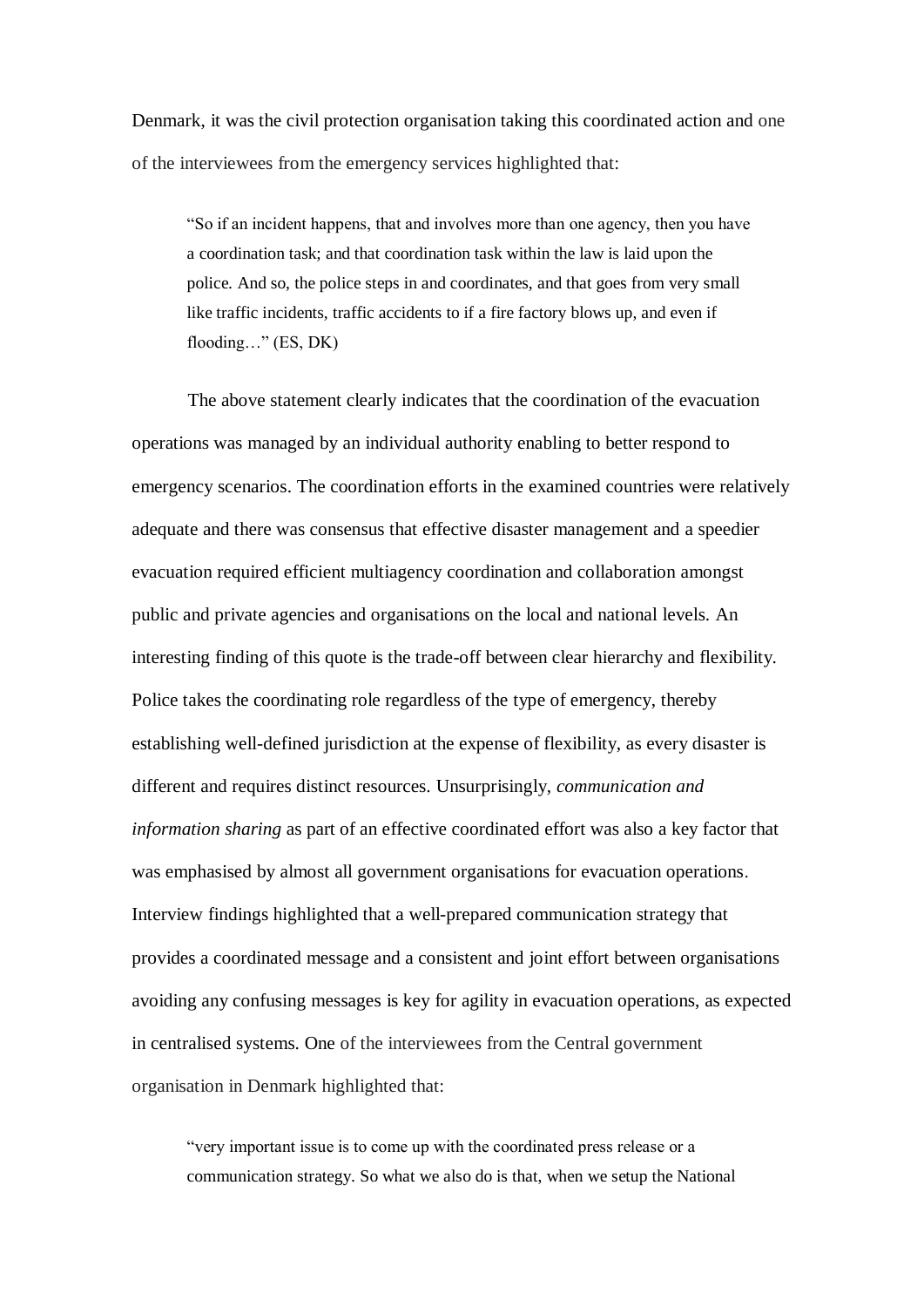Operational Staff, we have a national central communication staff, which consists of communications advisors an experts from the involved agencies. …." (CGO, DK)

The above statement evidently indicates that the coordination with the media is essential to effective disaster management to disseminate accurate information in a consistent timely manner before, during and after disasters from experts is key in mass evacuation operations. In this context, development of a communication plan or strategy is regarded as an important exercise as part of information sharing and public reporting. Moreover, that statement shows the importance of making people aware of the circumstances and the decisions, as their behaviour can affect operations. Findings also highlight that the *complexity in decision making* in a collaborative and coordinated evacuation effort had a significant role to try to implement agility. The decisionmaking process of the responsible officer depending on the incidents adds to the delay in response time for the evacuation time. This centralised decision-making strategy has been criticised by its shortcomings such as lack of responsiveness, but it is still used widely. A civil defence respondent in Belgium highlighted the complexities involved in the decision-making process:

"When I speak - when I speak about mission, I must think about where, which are the limitation of my action. limitation, a question of time. If I [heard?] then we must evacuate a great building like this one. This evacuation will take a great time, to make a complete, total evacuation. Why must I evacuate this building? Maybe because a question of future explosion. The first thing I must know where, and what time we and the bomb explodes. Of the problem explodes. And then I take minimum, enough for our security, 30 minutes before I stop, I will stop my action. Then this limit for the mission, limit of time. Which are the security for my personnel and for the population. Security for 2. I must think and it is an alternative, another situation. If during [SPEAKS IN FRENCH] the passage of a toxic cloud. If the wind take another direction, I must think on that. Okay [this all?] ... I must have alternative…" (CD, BE)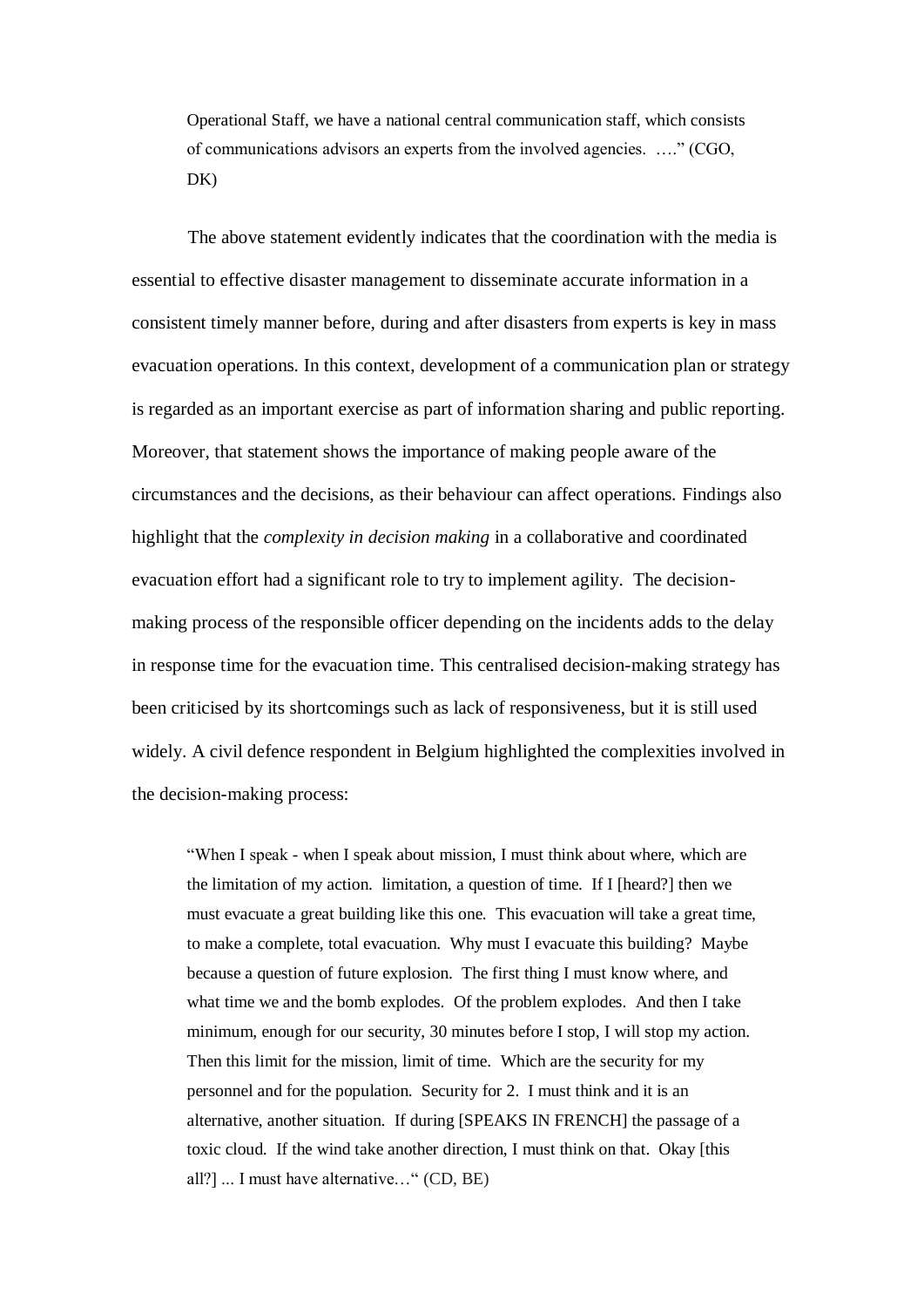The statement above emphasises the importance of key decision points such as whether it is preferable or not to evacuate individuals from potentially affected areas and when to trigger the actions. It clearly underlines the importance of information in decision-making, which can be challenging in a chaotic environment. Depending on the emergency scenario, the decisions for evacuation operations are made within the various level of authorities. For instance, in some cases an evacuation order can simply be made by the civil protection officers on the ground but in certain cases, the decision needs to be escalated to a senior official with the civil protection authority which then might need the approval of a senior central government official. Thus, these layers and inconsistency in the decision making increases the response time in evacuation operations and in many cases reduces the decision-making power of staff. A civil defence respondent highlighted:

"on the very very top we have the government security committee, these are the elected ministers; from the prime minister, the minister of economic and business affairs, the minister of foreign affairs, the minister of defence, and the minister of justice; they have the overall political responsibility regarding crisis management. And, they have senior official groups, which are the heads of departments from these ministries, and then they are supported by the two intelligence services; both the police and the military intelligence services. And then, they have the crisis management groups, which are the heads of offices for the same ministries, and then you will have the national police." (CD)

The above statement clearly indicated the various structural layers that are inherently required coupled with the complexity of decision making depending on the emergency scenario significant affects agility in evacuation operations. It hints the challenges with bureaucracy and responsiveness embedded in these disaster management systems. In some cases, decision on evacuation orders are made by emergency services experts in order to reduce the interference of political motivation in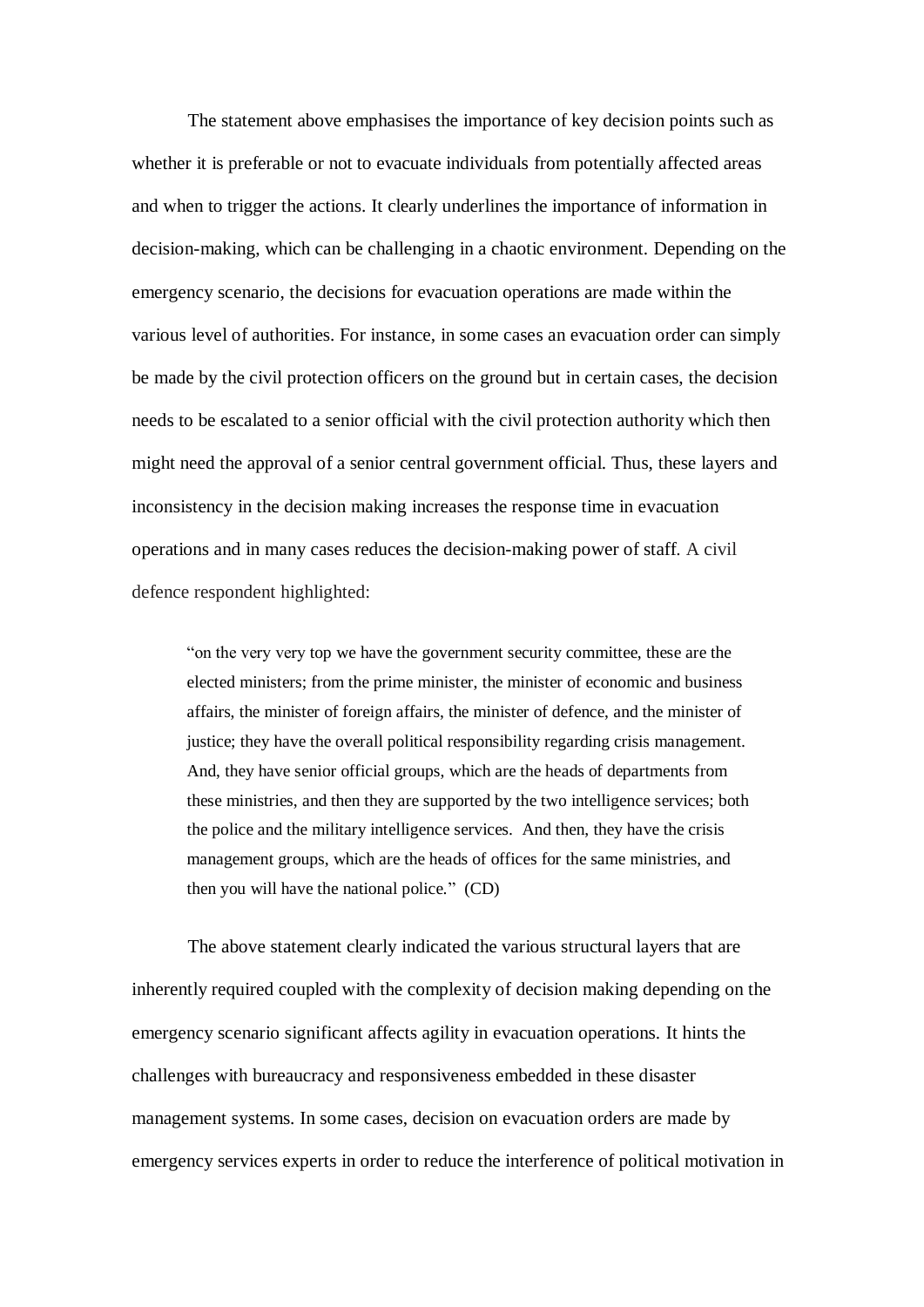emergency decisions and to reduce response time for evacuation operations adding to agility.

# *4.2. Adaptability and flexibility*

It is important for organisations to be able to react to changing conditions swiftly. The interview findings highlight that adaptability and having enough flexibility in the system is a key element that is considered to be of importance for evacuation operations. Adaptability in preparedness and the response planning was found to be a common important practice related to agility in evacuations. Disaster response organisations were found to have a masterplan that can be used as a basis for responding in different types of disasters. This masterplan can be adjusted to different types of disasters, and disaster specific circumstances such as number of people affected. One of the interviewees from the Local Government Authority in evacuations plans in Belgium highlighted that:

"No response plan is final. They are all kind of living documents and we have to change and make changes. It's not like there's only one thing that we have to prepare for, but what we look at, we look at it … we have to have kind of one plan that we can always use. Like this generic plan we can always use it, we can always adjust it to any hazards, but within these plans we have these specific plans that we have to work much … do much more work." (LGA, BE)

Models for evacuations are used a basis for responding to disasters. However, these models should be built in a way that could be adapted to the different emergency situations in real-time and they need to be situation specific. Thus, there is no single way for responding in mass evacuations, and flexibility of plans is essential. However, the way this flexibility is sought is not clearly defined. An expert from the Civil Protection in Belgium highlighted that: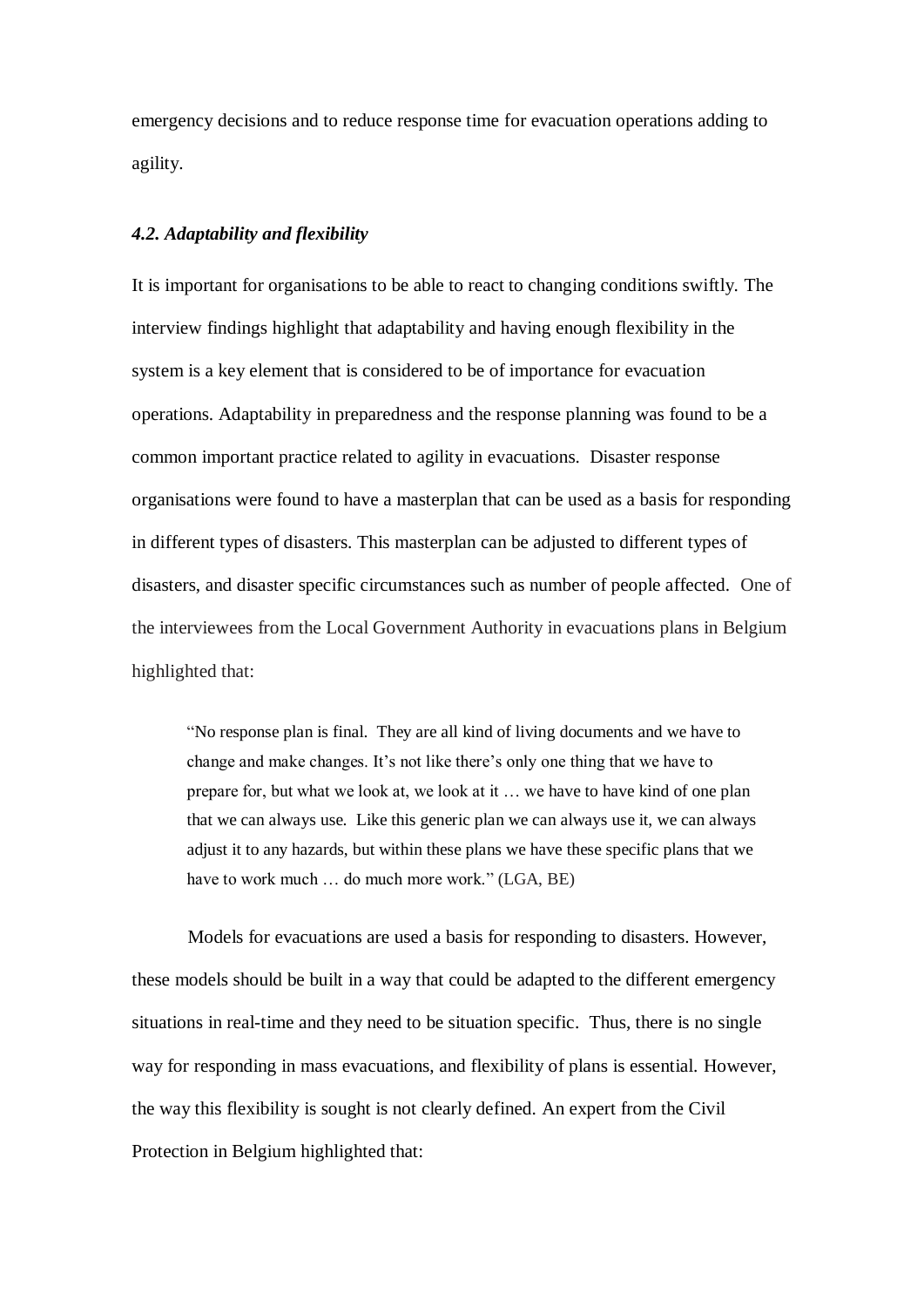"We have a great deal in models, in fact maybe this is a way to respond to your question, we often are confronted with people that ask to prepare a plan or a system to respond to an emergency within the organisation. They say, give us things like this and what do we need to do and there is not one single way, because if we have a broad response to anything that can occur and sometimes we train people in a call centre who say "do tell us what the right sentences are" and the situation is so complex." (CP, BE)

The abovementioned statement by the civil protection officer stresses that there is a need to make efforts to create flexibility and agility while preserving the structure and discipline when responding to stakeholders during emergency evacuation scenarios. The complexity of every disaster specific evacuation requires a basic evacuation plan that will be flexible and adaptable according to the disaster situation. One aspect of paramount importance is training, and how this training must be oriented towards empowering people to avoid them just repeating and depending on the higher levels of the hierarchy. Adaptability is an important element to be considered when prioritising decisions for evacuations. For example, in Iceland simulations are used in the occurrence of the disaster to predict its impact in the next few hours. Based on the predictions the existing basic evacuation plans are adapted. A central government organisation officer responded:

"So, what we did based on the simulations was draw initial grounds to show the advance of the disaster. So one and a half hours after the eruptions starts, the water is at this stage. After two hours it has advanced across the road here and it's still again, uninhabited areas up here and after two and a half hours, it's closing the road junction up here. So based on that information, we looked at the inhabited area and decided on the evacuation priority." (CGO, IL)

The necessity for considering victim/individual needs during the time of evacuation was found to be a key element of adaptability. Based on the evolving needs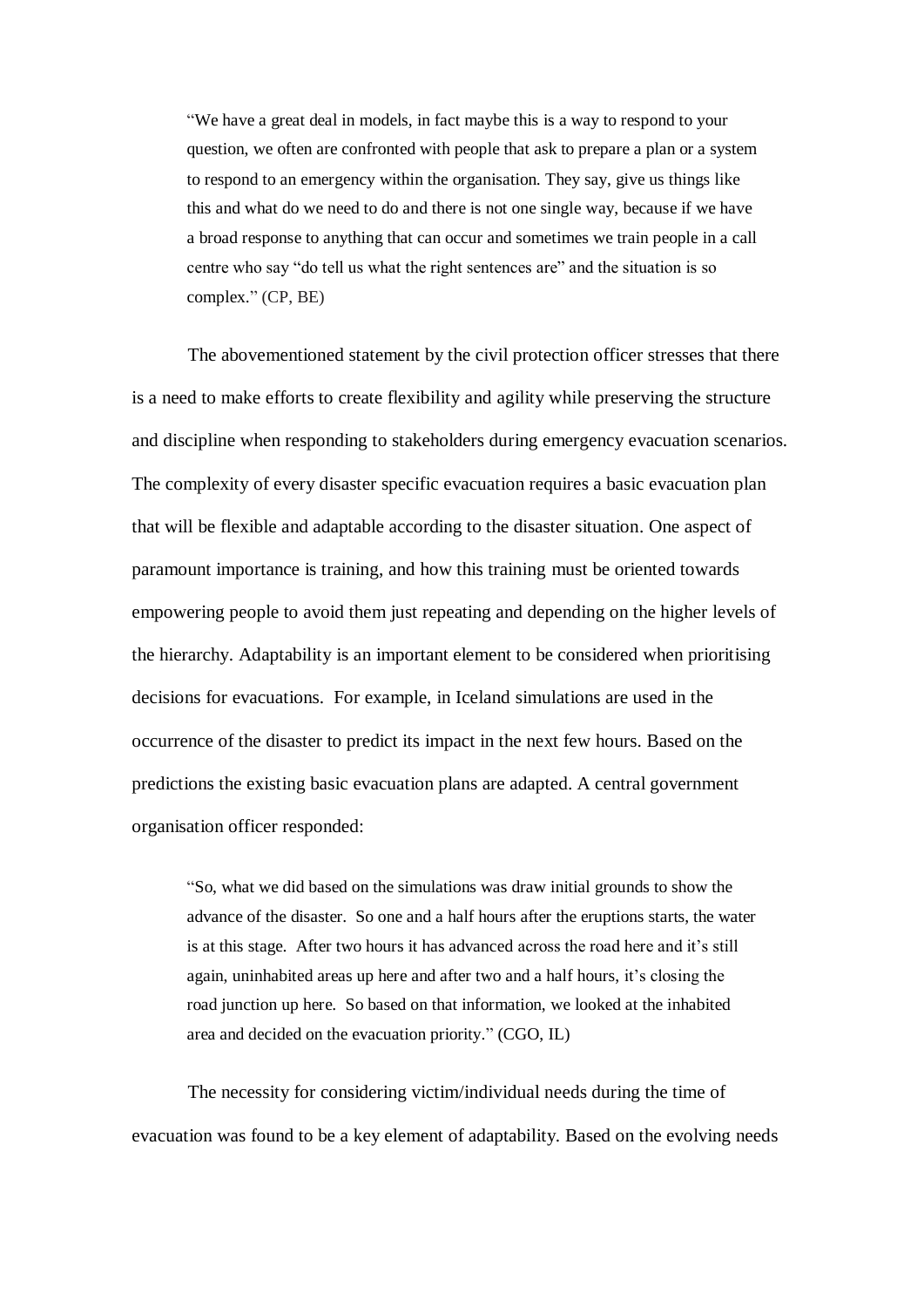of the disaster situation each evacuation is continuously adapted according to the evacuees needs. Specifically, one of the civil protection managers highlighted that:

"Yes and in fact that sort of evaluation is the heart of our activity. We describe ourselves as not delivery specialists but as being able to pay attention to evolving needs, so assessment is continuous and we don't have a survey approach, but once we are in touch with the people, the community, we know that the needs are evolving with the event and that we need to anticipate the evolution of those needs. That is a very important that it will evolve very quickly if you were not able to respond at one time, you may get a chance to respond later on or just drop that and take a chance to respond to the next wave that will come, but there is no way to, we know by experience what the needs are but the response will be different depending on the type of people." (CP)

The above statement noticeably highlights the importance of realising that structured planning and organization are only effective if the ability to improvise is preserved, which leads to flexibility. In other words, without improvisation, evacuation operations and management lose flexibility in the face of everchanging conditions and needs of the beneficiaries. Overall, the interview findings clearly indicate that flexibility and adaptability are key elements that are considered during evacuation operations. Managers are interested in achieving more flexible and adaptable responses, but they struggle to implement initiatives that can lead to better operations.

# *4.3. Evacuation routes and facilities planning*

As part of the evacuation operation, the findings indicate that facilities (e.g. shelter and emergency distribution centres) location and evacuation route planning are key factors for efficient and timely response when an incident occurs and there is a need for immediate mobilization and action of multiple stakeholders for the provision of varying supplies and services needed by the victims. Most of the government organisation interviewees highlighted that evacuation route planning is a complex process consisting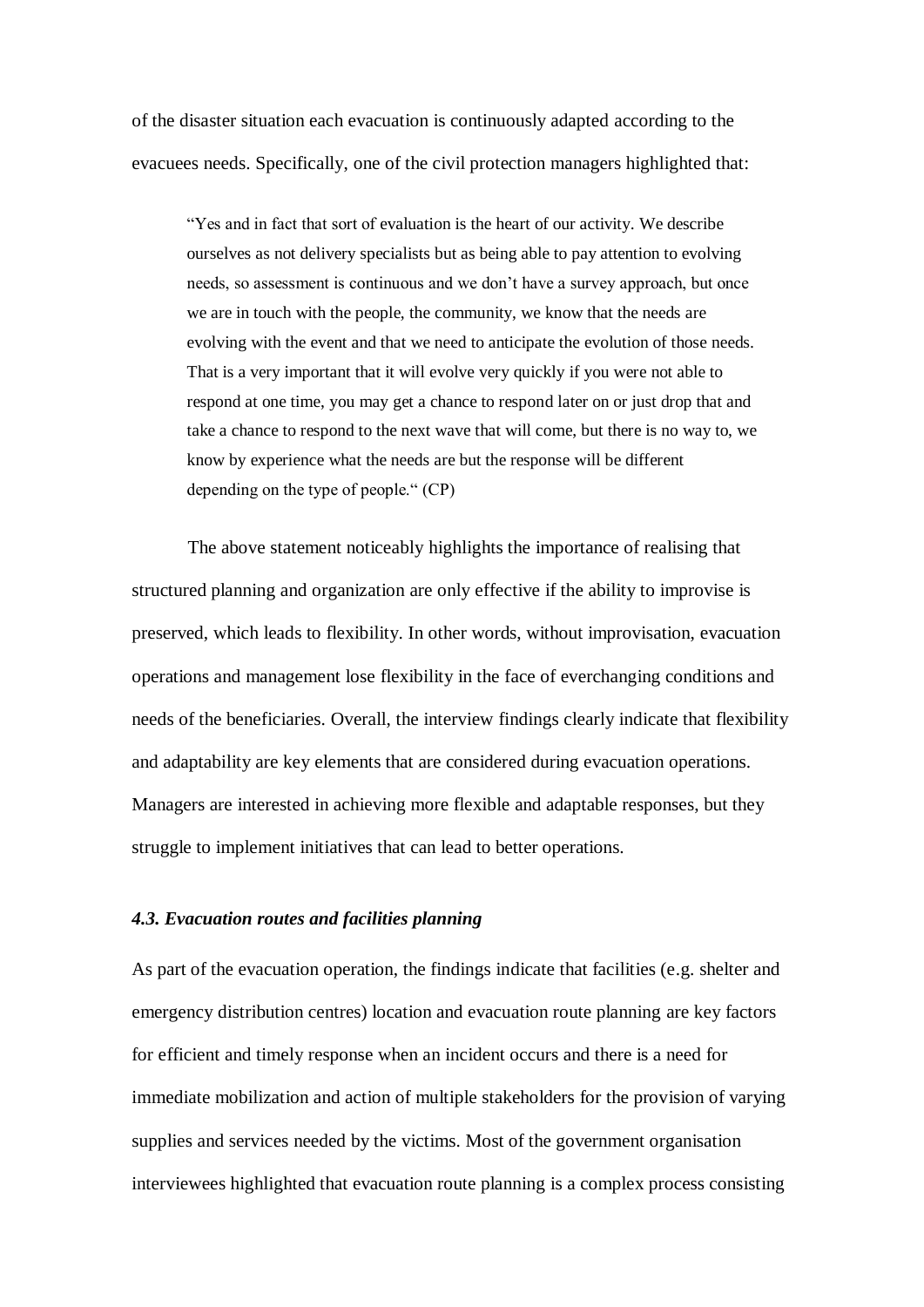of several consecutive phases. For instance, after the detection of an incident, responsible managers (decision makers) need to promptly assess the potential threat for specific areas and then issue an evacuation order and develop a plan for these areas if the risk is significant and there are no shelters to provide adequate in-place protection. An interviewee from the civil protection organisation as a planner of evacuation operations emphasised the importance of local *knowledge of staff and the information provided* at this point helps with timely evacuation routes and facilities planning and to respond accordingly. Without the lack of knowledge of the full environment that includes the local knowledge and information, it would be challenging for the evacuation planner for example to find the shortest routes to closest exits as they do not know the impact of the disaster on potential evacuation routes, and cannot consider capacities. The interviewee stated:

"I can ask this assistant of the quarter policemen because he knows the population who live there. Of the caretaker, concierge, the caretaker. I must have an information about the register of the building. Then very quickly I can have the list of the persons who are registered for this house. After that then in the circulation plan which are the different roads. Which roads can I use for, to make the evacuation? Which safe place for the regroupment, this, when the people are outside. Which are a safe place, I must be sure that it's a safe place and obviously away from future problem. There is how many people in the building, and which kind of population. It may be that the caretaker will give me information because I have old people and old people which have problem too, and then it's for him it's very difficult to follow directly the instruction. And maybe I must go out there with the presence of the medical support...." (CP, BE)

The above response by the civil protection officer emphasises the significance of exploiting local knowledge and engaging both local staff and the beneficiaries in achieving timely evacuation planning and operations. One of the Central Government Organisation interviewees from Iceland reported that in order to manage emergencies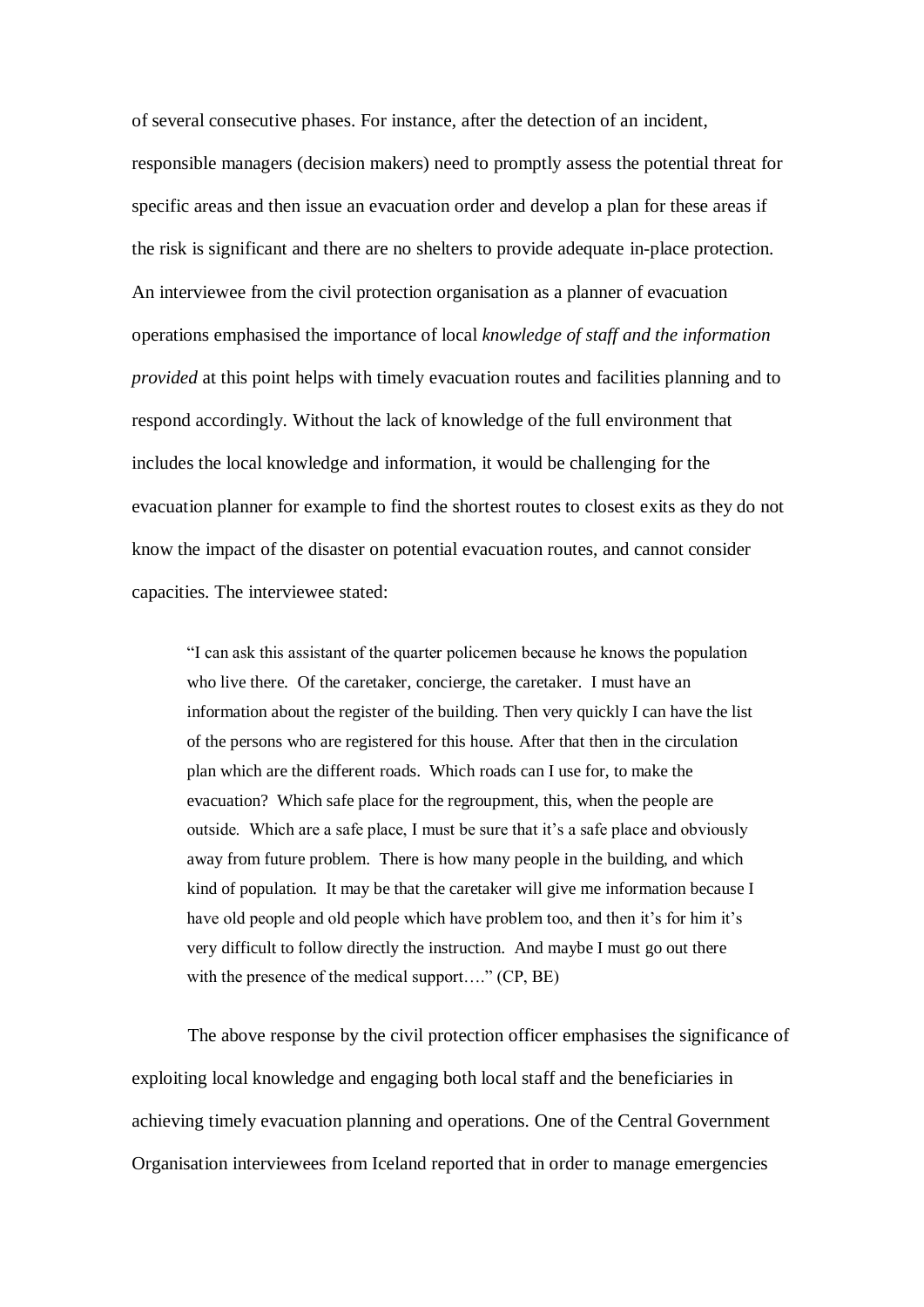more effectively and timely, decision makers may benefit from having in-place evacuation plans for scenarios which are most likely to happen, although real-time design or re-evaluation of evacuation plans may be required after an incident occurs. The interviewees from the Central Government organisation in Iceland stated:

"We have been making evacuation maps, I can show you later I have also a slide of that and then we have marked areas and different levels, we have level one and two and three. Level one is, that is the most serious. That is the first area we evacuate so closest to the hills, to the mountains and this is made by the IMO and the evacuation itself is performed by the locals, by the head of police and the civil defences…" (CGO, IL)

The respondent stressed the need for evacuation planning where authorities in surrounding areas have an important role to play in facilitating agile evacuation operations. Thus, highlighting that route and facilities planning undertakings such as traffic management, providing shelter, and delivering equipment and services are an integral set of activities in ensuring effective mass evacuation operations. Furthermore, one of the officers from Civil Protection organisations mentioned that:

"You have prearranged places where you can bring people in some incidents. And what you do is, in the initial planning, you sit down actually and figure out who will we need if we have to evacuate this and this facility. We need somebody to transport people, we need somebody to host people until they can get back to their homes, and we need somebody to feed them, and so on and so on. And then, you bring in all the different sectors or companies or whatever it is." (CP, BE)

Thus, the above interviewee statements clearly emphasise the need for the preplanning and operational aspects to include the involvement of multiple stakeholders in the plan in order to execute a timely evacuation response when an incident strikes. One of the major challenges the interview findings highlighted in evacuation operations is that evacuation zone exit routes are often limited in number and insufficient in capacity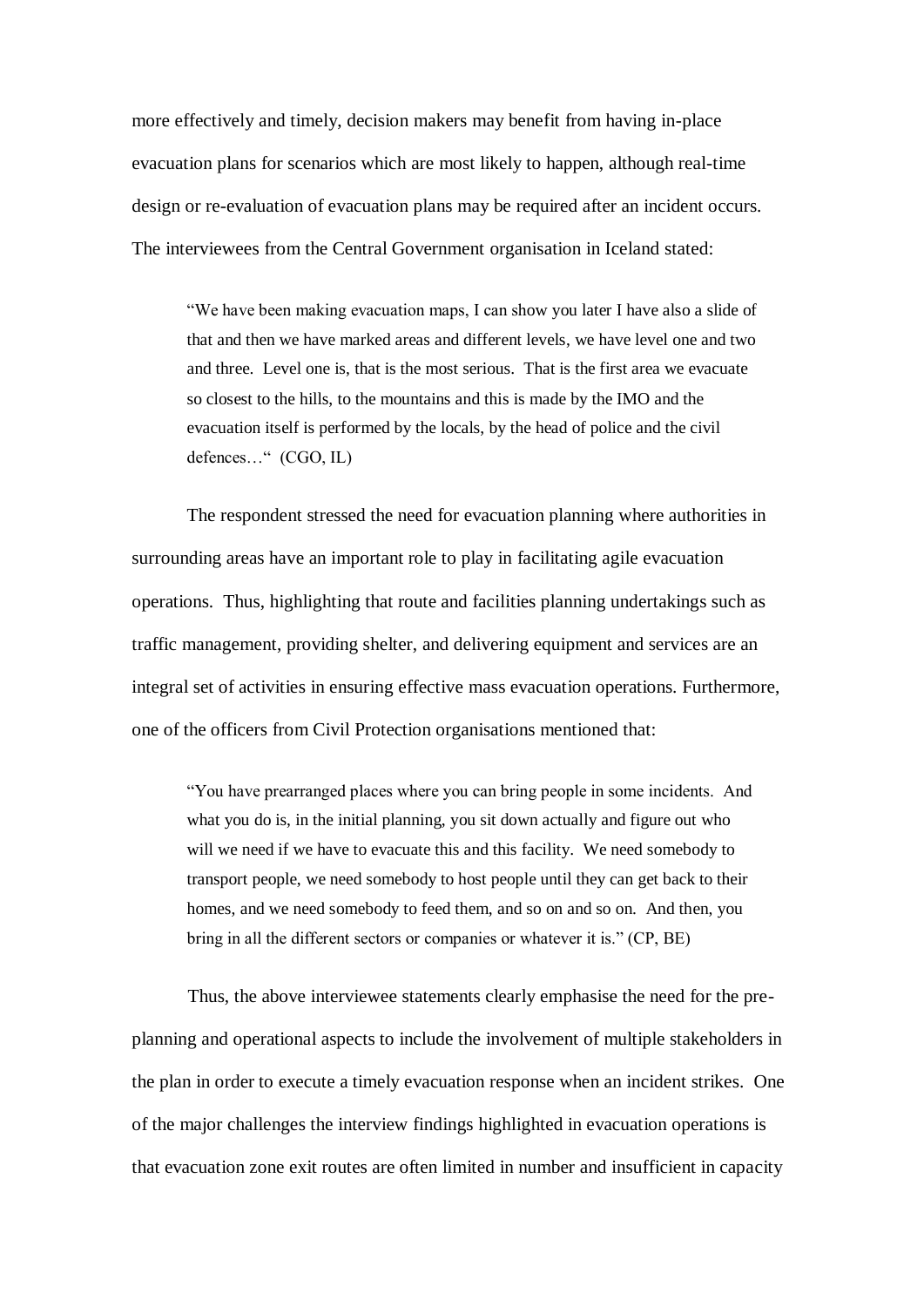to handle the traffic surge during a large-scale emergency evacuation. In particular, the capacity of transportation networks generally cannot satisfy the intense demand for transportation during an evacuation, and that even on small neighbourhood-scale evacuations, transportation networks can impede the fast clearing of the population from an effected area. This calls for organisations to work together and pool their resources in order to effectively carry out an evacuation operation and to address resource limitations and demand fluctuations.

#### *4.4. Evacuation drill and training*

The findings highlight that the evacuation drills and training provided to support staff working in emergency management roles, outlining procedures during the incident, are helpful in preparing staff to react promptly and efficiently during evacuation operations, thus, having a positive impact on agility. It was noted that training about emergency planning in collaboration with different organisations, instead of independently, plays an important role as part of the disaster preparedness process. Different authorities are involved in emergency planning such as civil defence, Red Cross, crisis experts, research institutes, and governments. An expert from the Civil Protection in Belgium stated:

"The institute organises specific training for various authorities about emergency planning and the organisation of rescue services. So it's mainly for provincial authorities that we organise our information days for. We also develop internal and external emergency planning know how and risk identification. Risk analysis and management know how for local and national or international authorities. We try to set up networks with academics, experts and centres and the European and international level." (CP, BE)

However, it was also noted that training for evacuations is not limited to disaster response authorities. Training of volunteers and the public takes place in all three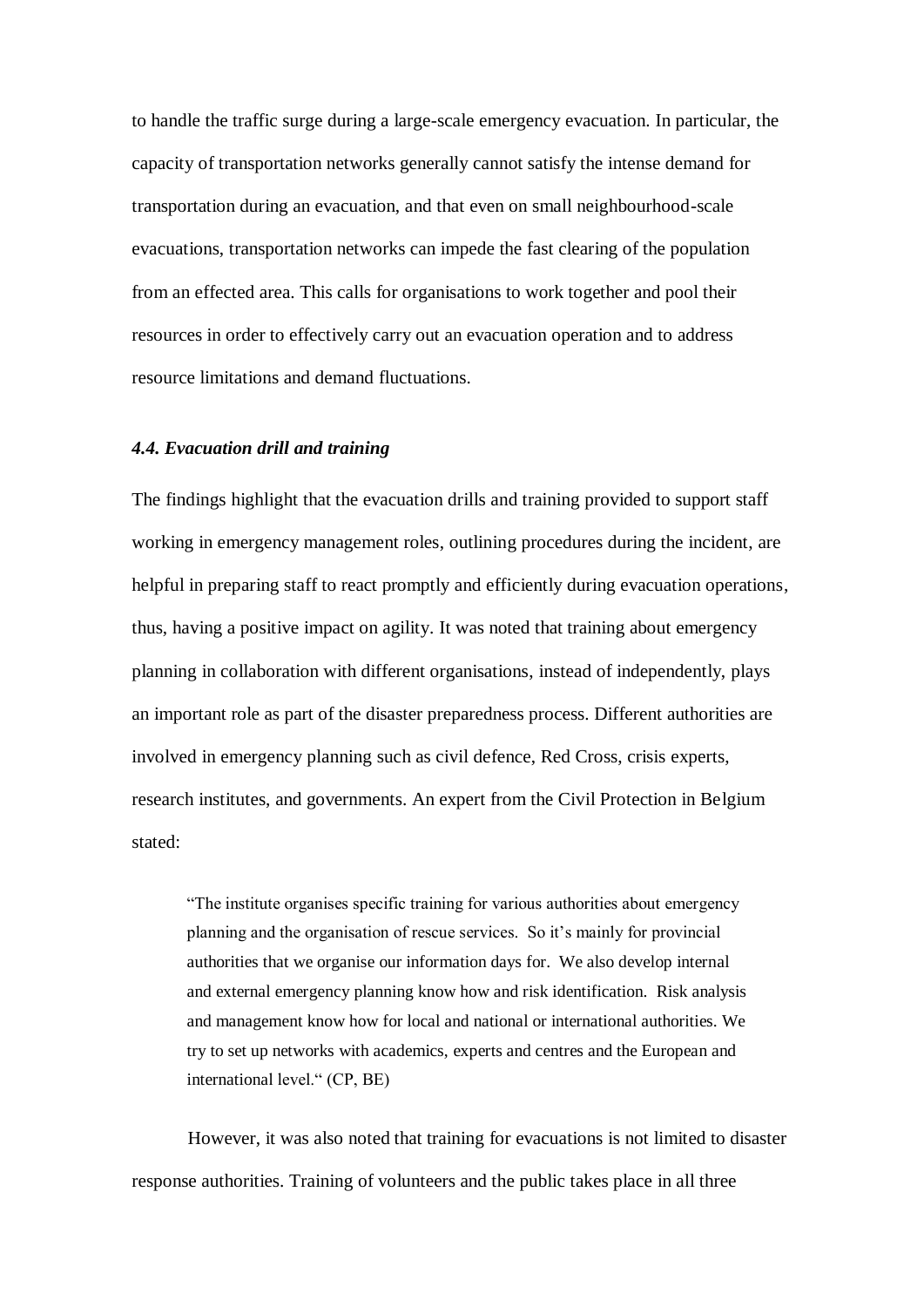countries which aids with improved awareness for public evacuation leading to prompt response an incident occurs and the public reacting faster. There seems to be a need for psychosocial first aid training for both volunteers and public during evacuations people face stressful situations due to traumatic events. One of the respondents from the civil protection organisation in Belgium stated:

"We have been working quite a lot with the authorities with their training volunteers and gradually we see any interest moving to let's say organisation of their own like private firms, not for profit organisations that are requiring first assistance in any emergency they are confronted with and ready prevention as well. And we are considering having a sort of separate training for individuals so that people get first aid emergency training, they would have psycho social first aid training to have an idea of what it is." (CP, BE)

The above statement shows an initial step to involve beneficiaries to improve operations, acknowledging that their preparedness and actions affect the whole response system. The importance of evacuation plans to be driven by the evacuees needs is evident here. Different exercises take place frequently by both government and nongovernment organisations in order to prepare the public for evacuations. Public preparation for mass evacuations in order to be able to respond to the evacuation guidelines from authorities is a significant element for agile evacuation. An interviewee from the Civil Protection in Denmark stated:

"Then on the other hand, if they might die from a smoke suffocation, if they are alerted, you might better get them up and then you start the sirens all over the country. And everybody, I think everybody in Denmark knows that if they hear the sirens, they know this means go indoor, close windows, stop ventilation, listen to the radio." (CP, DK)

The importance of public drill is emphasised by the civil protection officer and thus highlighting that no evacuation planning effort is complete without testing. For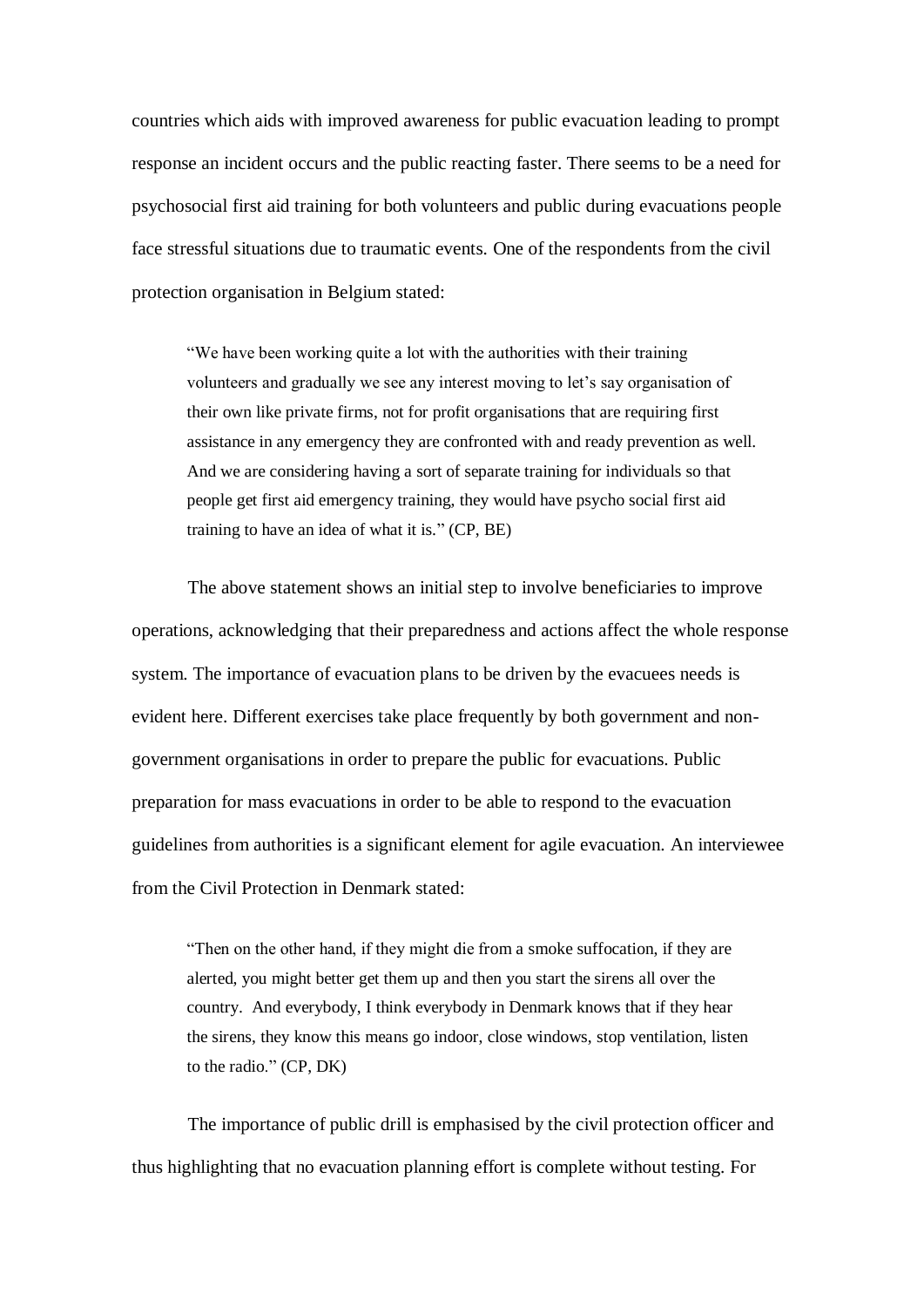example, periodic drills may be an effective way to get a realistic view of how an evacuation operation might work. Especially, the involvement of public community groups and the necessary emergency services to participate in these drills will instil preparedness and swift evacuation operations when a disaster does strike. In sum, it is most certain that evacuation drill and training provision is key for both staff of organisations involved evacuation operations and public for an efficient and prompt response to disasters.

## *4.5. Role of Technology*

The findings highlight that technology systems have an important role in agility of evacuation operations. There was a range of channels (e.g. telephone, radio, website, warning systems, sirens etc) used to disseminate public messages in the event of an emergency scenario. For instance, in Belgium, radio alarm receiver systems were installed in households which could be remotely activated to warn the individuals in the house in case of an emergency. Countries also had more technologically advanced warning systems such as a telephone warning service used in Belgium to disseminate a warning message to the household phones and which helps with the agility of evacuation operations. One of NGO respondents highlighted how it worked:

"Well we use an automatic tool to alert people in which the scenarios are built in so it's not a person dialling one person after another, it picks a scenario and the tool starts to call people and page people and send emails with any possible communication." (NGO, BE)

The above statement emphasised the use of an automated tool was key to efficient and quick information transfer and communications between the organizations involved and the public. Thus, the use of technology in this instance provided immediate action for the effective and agile management of evacuation operations for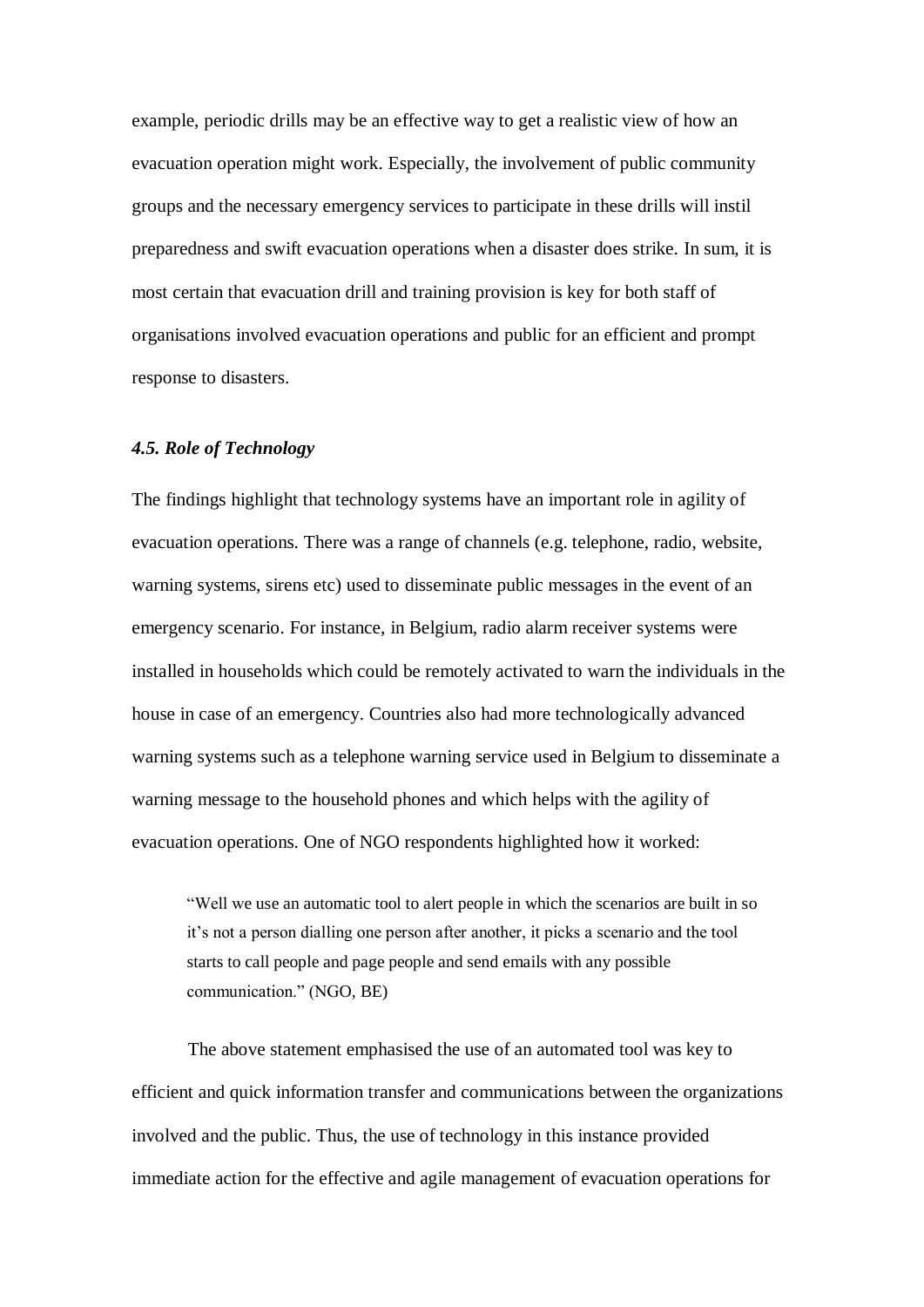pre-planned multiple scenarios by reducing response time to unforeseen events. Apart from the role of technology for warning and generating awareness to public, some of the government organisations in Denmark highlighted that in-house technical systems for the staff members helped with speeding up their internal operations. A civil protection respondent highlighted:

"very simple technical system which enabled you to send out a pre-recorded messaged on the cell phones. So for instance, it goes out to, you can setup different groups according whom you want to alert. And then, you can send it out, and it calls up all the members, board members of the National Operational Staff saying due to an incident so and so, you are called to the National Operational Staff, and please respond if you can be present within thirty minutes; please press 2, if you could be present within an hour; please press 3, if you cannot come in. …… So, that has helped us a lot when we have to get a big group, a large group into the operations there." (CP, DK)

Having an automated technical system to coordinate the different authorities involved in evacuations as groups will speed up the evacuation process by eliminating wasting time to check for staff and or volunteer's availability. Hence, the timing required for evacuation seems to be considerably affected by the warning message, so its timeliness is important. The interview findings highlight that network failure, the time of the day when the evacuation order is issued and the medium of channel (radio versus website) used for warning dissemination have an effect on the level of information provided to evacuees, which in turn can delay evacuation operations.

Overall, Table 3 and the above analysis of the findings provides an understanding of practices affecting agility in evacuations operation from 24 managers representative both government and non-government organisations across three countries. Findings clearly highlighted the significance of multi-stakeholder *collaboration* and *coordination* amongst organisations in the countries that affects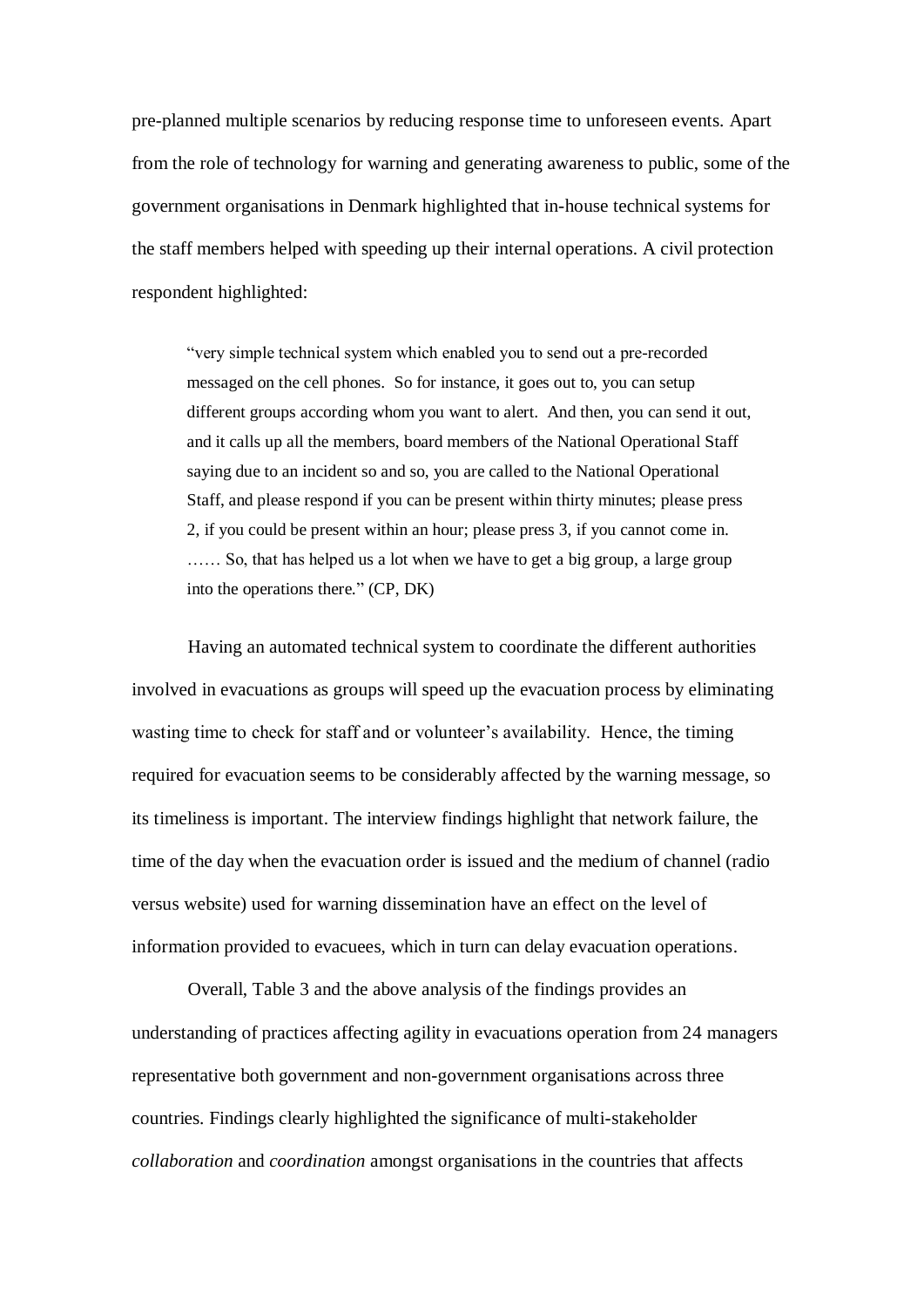agility in evacuation operations. Adaptability in preparedness and the response planning was found to be a common important factor related to agility in evacuations. There was also consensus amongst organisations that evacuation models should be built in a way that could be adapted to the different emergency situations and thus there is no single way for responding in mass evacuations, and flexibility of plans is essential. The emphasis on technology was mostly reported in civil protection, non-government organisations and emergency services and there was reliance on automation and specialist evacuation systems for agile evacuation operations.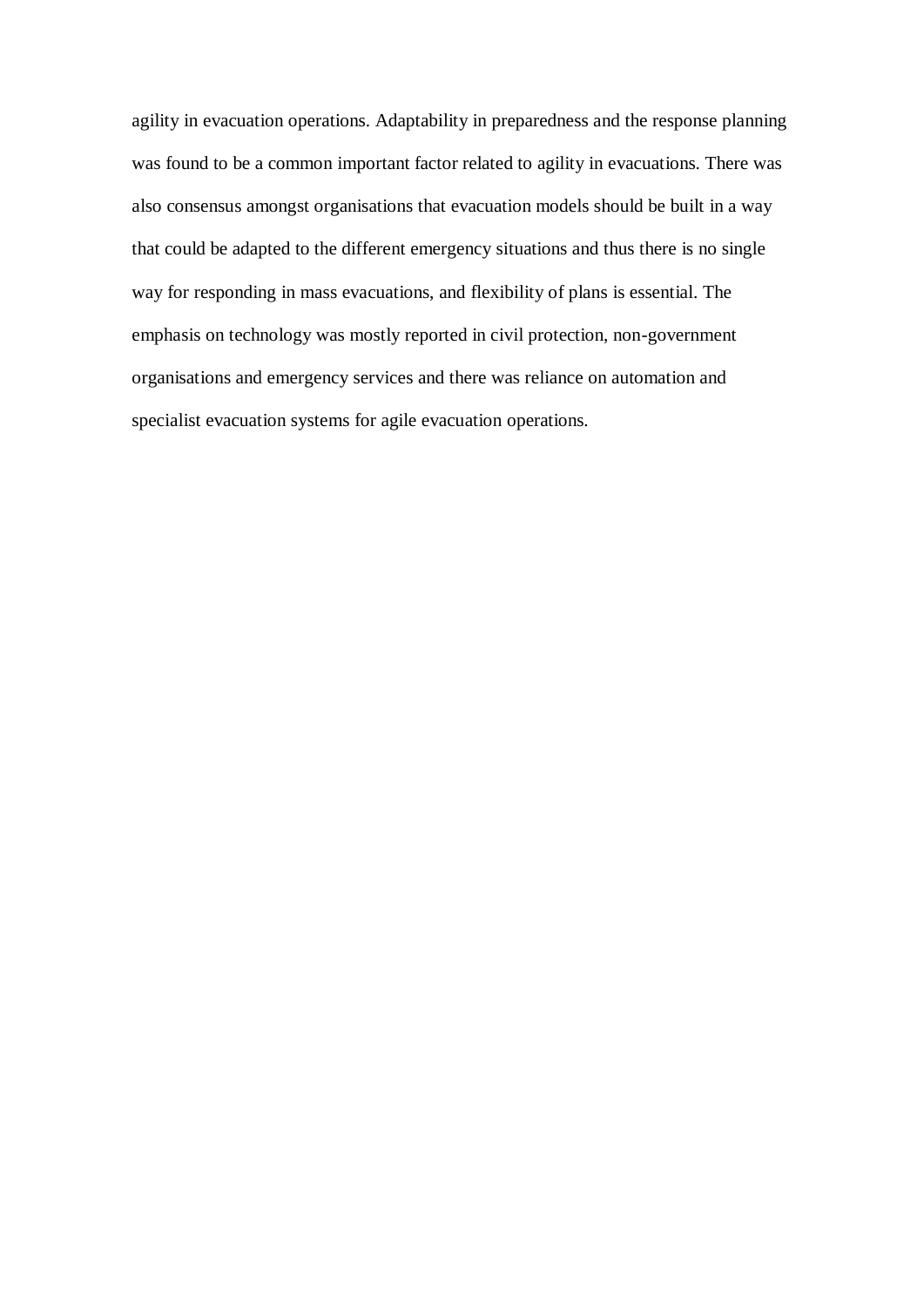|                                                  | <b>Belgium</b>            |                           |                           |                       | <b>Denmark</b>      |                    |                          |                           |                           | Iceland                   |                           |                     |                           |               |                           |                       |                           |
|--------------------------------------------------|---------------------------|---------------------------|---------------------------|-----------------------|---------------------|--------------------|--------------------------|---------------------------|---------------------------|---------------------------|---------------------------|---------------------|---------------------------|---------------|---------------------------|-----------------------|---------------------------|
| <b>Evacuation Operations Factors</b>             | government<br>Central     | Civil Defence             | Protection<br>Civil       | Emergency<br>services | government<br>Local | government<br>Non- | organisation<br>Research | government<br>Central     | Civil Defence             | Protection<br>Civil       | Emergency<br>services     | government<br>Local | government<br>Central     | Civil Defence | Protection<br>Civil       | Emergency<br>services | Local<br>government       |
| <b>Collaboration and Coordination</b>            |                           |                           |                           |                       |                     |                    |                          |                           |                           |                           |                           |                     |                           |               |                           |                       |                           |
| Collaboration                                    | X                         | x                         | x                         | x                     | x                   | X                  |                          |                           | x                         | x                         | x                         |                     | x                         | x             | X                         | x                     | X                         |
| <b>Internal Communication</b>                    | $\boldsymbol{\mathsf{x}}$ | $\boldsymbol{\mathsf{x}}$ |                           | $\mathsf{x}$          |                     |                    |                          | $\boldsymbol{\mathsf{x}}$ | $\boldsymbol{\mathsf{x}}$ | $\boldsymbol{\mathsf{x}}$ | $\boldsymbol{\mathsf{x}}$ |                     | $\pmb{\times}$            | $\pmb{\chi}$  | X                         | $\mathsf{x}$          | $\pmb{\mathsf{x}}$        |
| <b>Cross Functional Coordination</b>             | x                         | X                         | x                         | X                     |                     | X                  | X                        | x                         | X                         | x                         | x                         | x                   | X                         | X             | X                         | X                     | X                         |
| <b>Public Engagement</b>                         | X                         | X                         |                           |                       | x                   | x                  |                          | $\mathsf{x}$              | $\boldsymbol{\mathsf{x}}$ | X                         | $\mathsf{x}$              |                     | X                         | x             | X                         | x                     | X                         |
| Information exchange                             | x                         | x                         | x                         | x                     |                     |                    |                          | x                         |                           |                           |                           |                     | X                         |               |                           |                       |                           |
| Organisation structure                           |                           |                           |                           | X                     |                     |                    |                          |                           | X                         | x                         | x                         | x                   | X                         |               | X                         |                       |                           |
| Command of Decision making                       |                           |                           |                           |                       |                     |                    |                          |                           | $\boldsymbol{\mathsf{x}}$ | $\boldsymbol{\mathsf{x}}$ | $\boldsymbol{\mathsf{x}}$ | $\mathsf{x}$        | x                         |               | $\pmb{\times}$            |                       |                           |
| <b>Adaptability and Flexibility</b>              |                           |                           |                           |                       |                     |                    |                          |                           |                           |                           |                           |                     |                           |               |                           |                       |                           |
| Response speed                                   |                           |                           | x                         | x                     |                     | x                  |                          | x                         |                           |                           | X                         | x                   |                           |               |                           |                       |                           |
| Resources availability                           | $\pmb{\times}$            |                           |                           |                       | X                   | X                  |                          |                           |                           |                           | X                         | x                   |                           |               | $\pmb{\times}$            | x                     | $\boldsymbol{\mathsf{x}}$ |
| <b>Victim Needs</b>                              |                           |                           | x                         | x                     |                     | x                  |                          | x                         |                           |                           | $\boldsymbol{\mathsf{x}}$ |                     |                           |               |                           | x                     |                           |
| Readiness to Change                              |                           | $\boldsymbol{\mathsf{x}}$ | $\boldsymbol{\mathsf{x}}$ |                       |                     |                    |                          |                           |                           |                           | $\boldsymbol{\mathsf{x}}$ |                     |                           |               |                           |                       |                           |
| <b>Evacuation routes and facilities planning</b> |                           |                           |                           |                       |                     |                    |                          |                           |                           |                           |                           |                     |                           |               |                           |                       |                           |
| <b>Fast Recovery</b>                             |                           | X                         |                           | X                     |                     |                    |                          |                           | $\boldsymbol{\mathsf{x}}$ | x                         | X                         |                     |                           |               | X                         |                       |                           |
| Shelters/refuges                                 |                           |                           |                           |                       | x                   |                    |                          |                           | X                         | $\boldsymbol{\mathsf{x}}$ | $\boldsymbol{\mathsf{x}}$ |                     |                           |               | $\boldsymbol{\mathsf{x}}$ | X                     |                           |
| Demand planning                                  |                           |                           | X                         | X                     | X                   |                    |                          |                           |                           |                           |                           |                     |                           |               |                           |                       | $\mathsf{x}$              |
| Pre-planning/Preparedness/Readiness              |                           | x                         | x                         | X                     |                     |                    | x                        | x                         | x                         | x                         | x                         | x                   | x                         |               |                           | X                     |                           |
| Local knowledge and support                      |                           |                           |                           |                       | X                   |                    |                          |                           | $\boldsymbol{\mathsf{x}}$ | $\boldsymbol{\mathsf{x}}$ | $\mathsf{x}$              |                     | $\boldsymbol{\mathsf{x}}$ |               |                           | $\mathsf{x}$          |                           |
| <b>Evacuation drill and training</b>             |                           |                           |                           |                       |                     |                    |                          |                           |                           |                           |                           |                     |                           |               |                           |                       |                           |
| Post Incident Learning                           |                           |                           | X                         |                       | x                   |                    |                          |                           | $\pmb{\chi}$              |                           |                           |                     | X                         |               | X                         | X                     |                           |
| <b>Staff Training</b>                            | X                         | X                         | X                         |                       |                     | $\mathsf{x}$       |                          | $\mathsf{x}$              | $\boldsymbol{\mathsf{x}}$ | $\boldsymbol{\mathsf{x}}$ | $\boldsymbol{\mathsf{x}}$ |                     |                           |               | $\boldsymbol{\mathsf{x}}$ | $\mathsf{x}$          |                           |
| <b>Public Education and Training</b>             |                           |                           |                           |                       |                     | X                  |                          | x                         | $\pmb{\times}$            | x                         | X                         |                     |                           |               | $\pmb{\chi}$              | x                     |                           |
| <b>Evaluation and Risk Assessments</b>           |                           |                           | X                         |                       |                     | X                  | x                        |                           |                           |                           |                           |                     |                           |               |                           | x                     |                           |
| Role of technology                               |                           |                           |                           |                       |                     |                    |                          |                           |                           |                           |                           |                     |                           |               |                           |                       |                           |
| Automation                                       | x                         | x                         |                           |                       |                     |                    |                          |                           | x                         | X                         | X                         |                     |                           |               | X                         |                       |                           |
| Crowdsourcing                                    |                           |                           |                           |                       |                     |                    |                          |                           |                           |                           |                           |                     |                           |               |                           | X                     |                           |
| Specialist evacuation systems                    |                           |                           | x                         |                       |                     | X                  | x                        |                           | X                         | X                         |                           |                     |                           |               | X                         | x                     |                           |
| Mobile communication system                      |                           |                           | x                         |                       |                     | x                  |                          |                           | x                         | $\boldsymbol{\mathsf{x}}$ |                           |                     | x                         |               |                           | x                     | X                         |

Table 3. Summary of the findings of practices affecting evacuation operation agility mapped against the government organisations.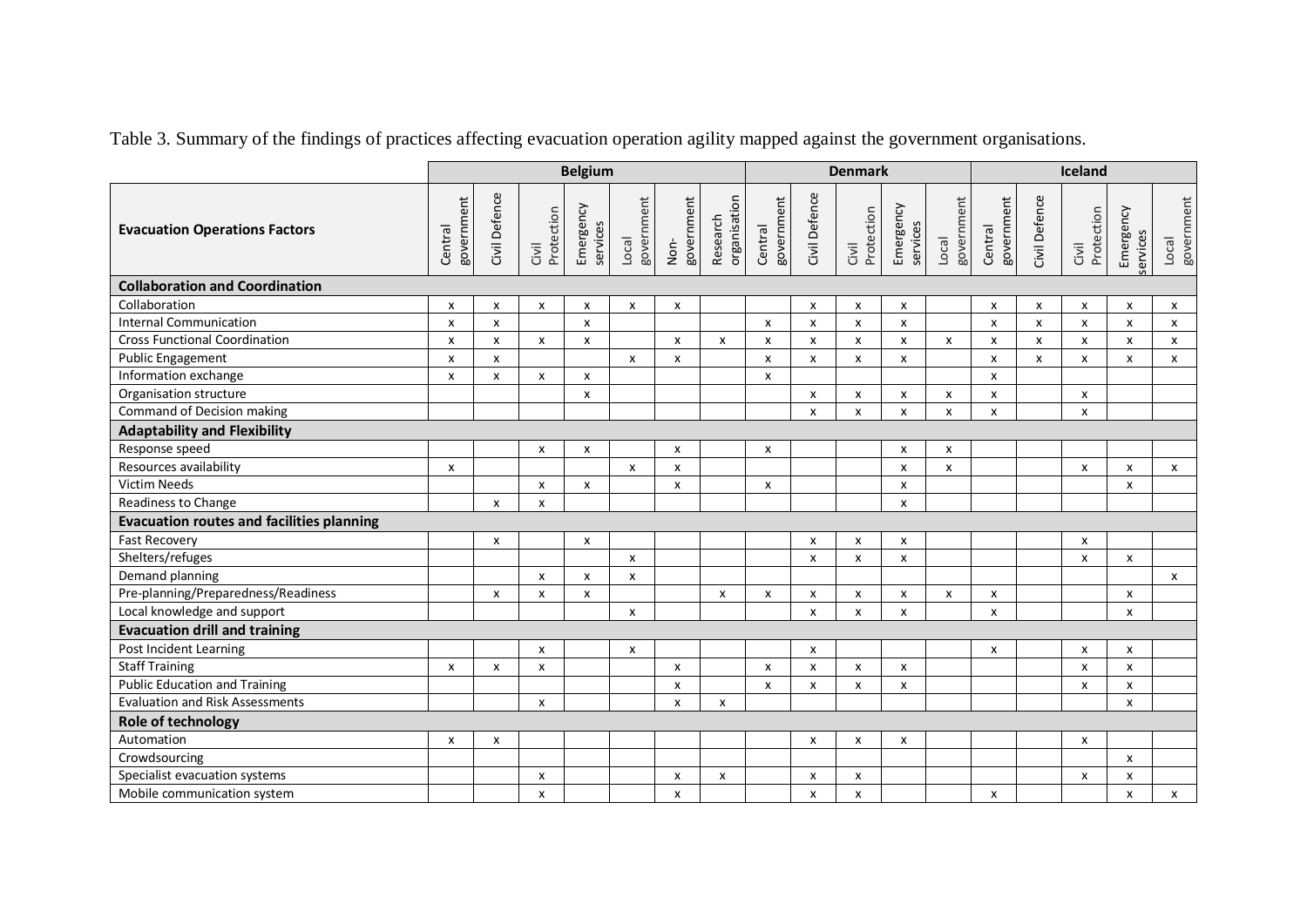### **5. Agile Evacuation Operations (AEO) Framework**

#### *5.1. Framework development*

The interviews gathered from stakeholders in the three countries provided insights about relevant elements that ought to be considered to improve evacuation operations under different contexts. In this section, a framework for the introduction of agile operations for evacuation planning and management is presented (See Table 4). The framework is integrated by the different steps of evacuation planning stated by Southworth (1991) and the different components of agile practices. This research argues that instead of a linear model, evacuation planning requires to be cyclic in nature to introduce agile practices. The framework is joining practices declared by organisations with opportunities for improvement based on their needs.

This study is adapting the classification presented by Maskell (2001) to fit the evacuation setting. Beneficiary involvement was introduced as part of evacuation because of the need to look at the value of the service provided to the victims. Loss and Crave (2011) mention that in times of crisis, it is important to change the roles from "passive" victims to more engaged stakeholders. Unlike commercial settings, in humanitarian logistics the value added to the customer is related to the reduction of death and suffering (Nathan et al. 2017). To that end, the items listed under beneficiary involvement are looking at practices enabling the victims to engage with organisations in order to have more robust plans and operations, integrating different stakeholders, and introducing reconfiguration possibilities as part of design looking to adapt and react based on different conditions.

In humanitarian logistics, technology has been commonly viewed as a valuable asset to improve operations (Özdamar and Ertem 2015). To make agility functional and benefit from its advantages, it is important to exploit technology to introduce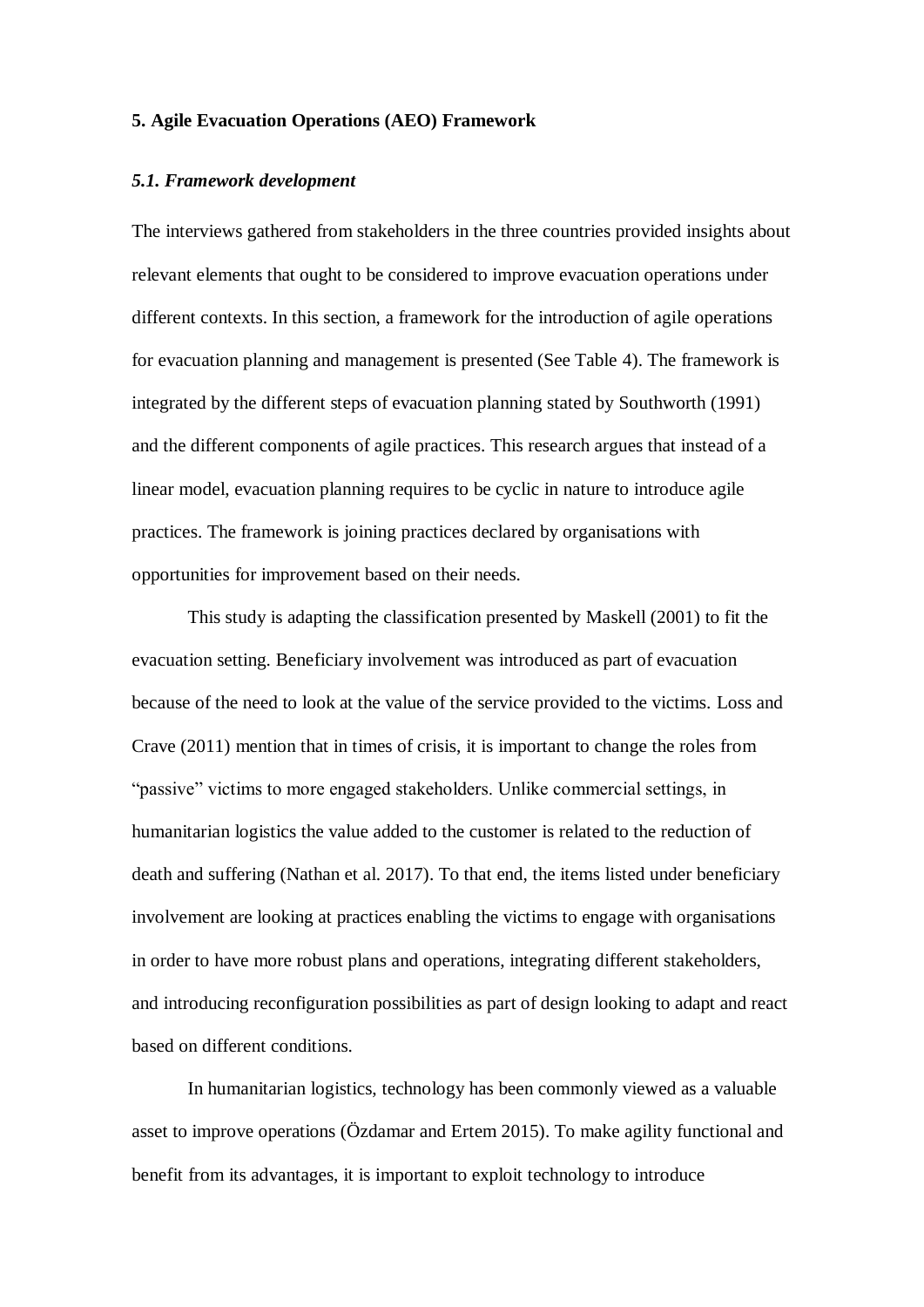appropriate systems for information management and communication. At the same time, there is a need to train staff with the skillset to manage them. The practices included in this category are related to collecting, sharing, and managing real-time information to improve evacuations. These items are looking at the use of knowledgebased systems to integrate stakeholders and introduce interactive solutions that can be used to support decision-making.

Cooperation and coordination are required because of the high number of stakeholders involved during disasters (Drabek and McEntire 2003). The purpose is to exploit the capabilities and expertise of each one of the stakeholders at the same time as their weaknesses are minimised. Starting with internal collaboration, the practices proposed in the framework are looking at the need to simplify processes and interactions between departments to enhance responsiveness. External collaboration is also included, encouraging the exploitation of opportunistic alliances and co-operative partnerships (Maskell 2001). The engagement of different stakeholders at different stages and the analysis of potential alternative sources of resources (both human and material) are also encouraged. The combination of these elements would allow to create a collaborative network that can achieve more efficient and agile operations (Loss and Crave 2011).

The practices included in the category of fitness for change are looking to ensure that the organisation(s) involved in evacuation are able to handle and adapt to turbulences. The uncertainty experienced during disaster situations require a high degree of flexibility to fulfil the needs of the customer (Maskell 2001). The items listed in this category are introducing that degree of flexibility, empowering the teams in the field to react and make informed decisions, and to allow the introduction of improvement initiatives. This category is strengthening the interaction between the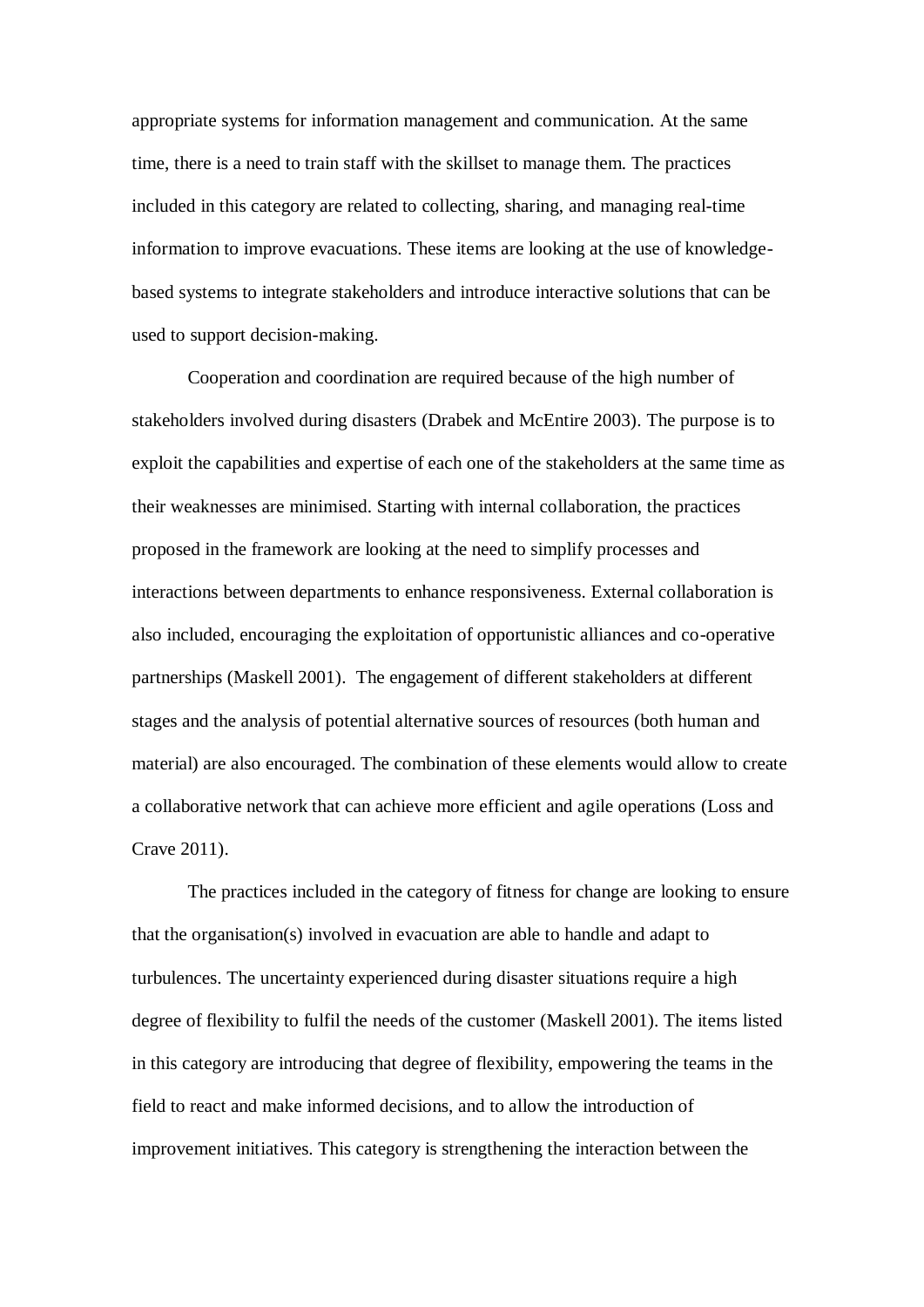organisations, technology and the victims with the capability to react, adapt and recover under different settings.

# *5.2. Discussions*

The interviews undertaken stressed the importance of embedding flexibility during evacuations. Although there is an acknowledgement of the value of different models used at each stage of the evacuation process, in reality, managers needed to adapt to changing circumstances which can hardly be foreseen by prescriptive models. This idea is closely related to the category of "fitness for change", in which the purpose was to develop capabilities that would allow managers to have a robust response and enable them to modify according to the circumstances experienced.

Individual and human behaviour came across as one of the main aspects in need for agile approaches. There are different studies looking at the characteristics and variations of this behaviour, but to implement an agile approach it is important to engage more with the beneficiaries. This engagement can be achieved through the use of two-way communication, involvement in planning, and the training of local representatives/liaisons to help organise the population. Engaging and ensuring beneficiaries take part in the process can lead to smoother operations and to exploit the use of their knowledge and collective intelligence to design more reliable plans.

An interesting approach to have constant communication with beneficiaries during evacuation was the use of automated dissemination systems based on predesigned scenarios. In a more flexible strategy, however, real-time information about the actual conditions can be more valuable for organisations, staff and beneficiaries. The advent of information technology can be an enabler to improve the value of the information provided through the use of practices such as crowdsourcing.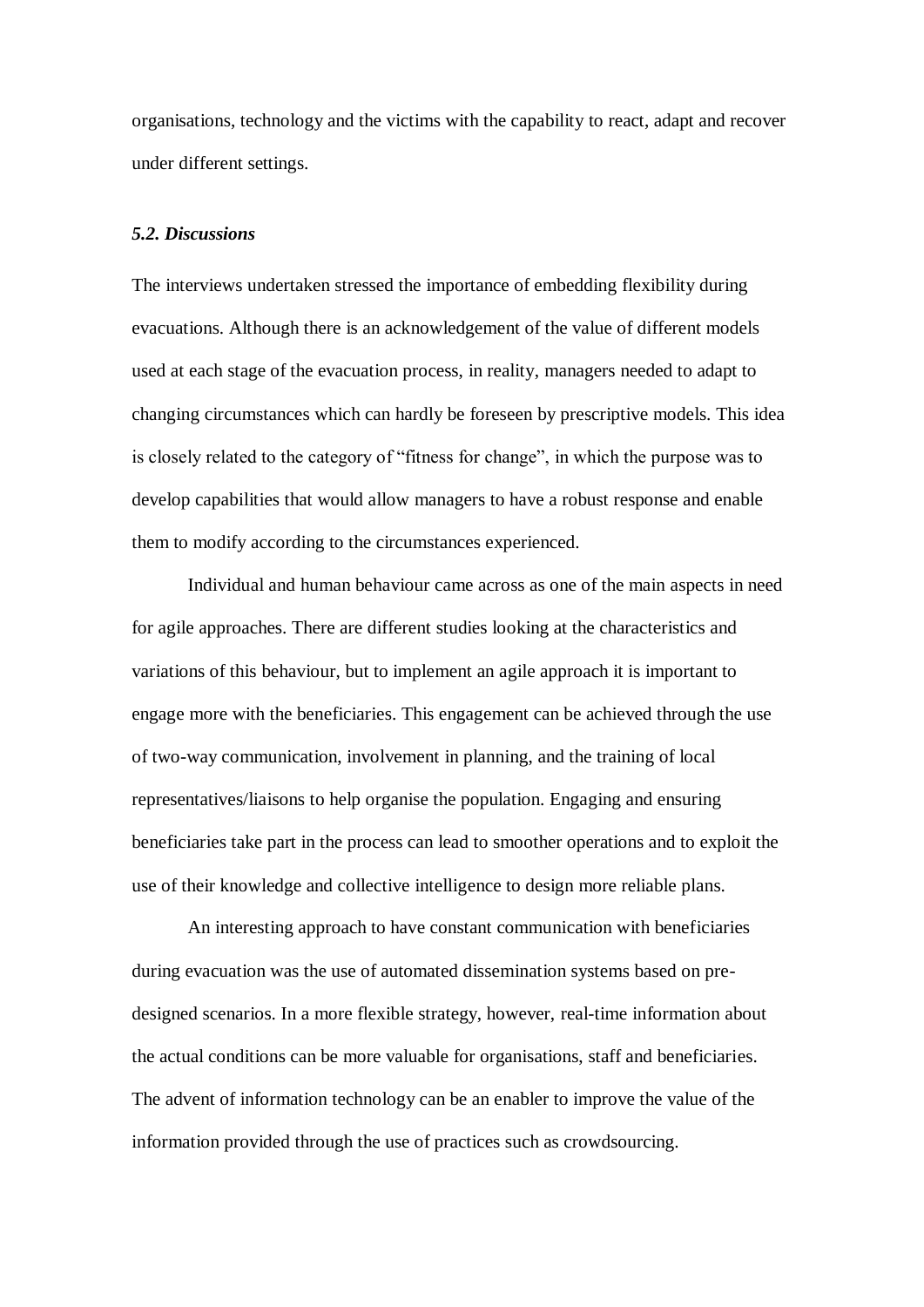# Table 4. Framework for agility in evacuations

|                         | <b>Beneficiary involvement</b>                                                                                                                                                                                                                                                                                                                                                                                                               | <b>Staff and information</b>                                                                                                                                                                                                                                                                                              | <b>Cooperation and coordination</b>                                                                                                                                                                                                                                  | <b>Fitness for change</b>                                                                                                                                                                                                                                                                                                                                                   |  |  |  |  |  |
|-------------------------|----------------------------------------------------------------------------------------------------------------------------------------------------------------------------------------------------------------------------------------------------------------------------------------------------------------------------------------------------------------------------------------------------------------------------------------------|---------------------------------------------------------------------------------------------------------------------------------------------------------------------------------------------------------------------------------------------------------------------------------------------------------------------------|----------------------------------------------------------------------------------------------------------------------------------------------------------------------------------------------------------------------------------------------------------------------|-----------------------------------------------------------------------------------------------------------------------------------------------------------------------------------------------------------------------------------------------------------------------------------------------------------------------------------------------------------------------------|--|--|--|--|--|
| Trip<br>generation      | Interface with customers about<br>$\bullet$<br>vehicles and preferences<br>Consider evacuation per family (unit)<br>$\bullet$<br>Encourage prepared and informed<br>$\bullet$<br>beneficiaries                                                                                                                                                                                                                                               | Use interactive real-time collection<br>$\bullet$<br>methods to support the<br>implementation of the plan<br>Close monitoring of victims' queries in<br>$\bullet$<br>digital media<br>Automate dissemination systems based<br>$\bullet$<br>on response scenarios                                                          | Look at potential suppliers for<br>$\bullet$<br>substitute resources (vehicles)<br>Introduce co-operative<br>$\bullet$<br>arrangements<br>Coordinate with companies in<br>$\bullet$<br>the area affected to join<br>resources                                        | Consider the use of local liaisons to monitor<br>$\bullet$<br>changes in infrastructure and resources<br>Introduce flexible plans/processes to account<br>for the varying conditions (time, day, etc.)<br>Adopt methods to decide the optimal scale of<br>$\bullet$<br>deployment from volunteers                                                                           |  |  |  |  |  |
| Trip<br>departure       | Account for customer behaviour<br>$\bullet$<br>Disseminate good practices to reduce<br>household evacuation time<br>Use local knowledge about the<br>community                                                                                                                                                                                                                                                                               | Introduce monitoring systems to<br>$\bullet$<br>control departures and allow<br>modifications of the plan<br>Use social media to guide evacuees<br>$\bullet$<br>during the preparation process<br>Determine evacuation priority using<br>$\bullet$<br>updated information                                                 | Simplify processes and engage<br>with other stakeholders to<br>make the evacuation process<br>more efficient<br>Facilitate communication<br>$\bullet$<br>between different services                                                                                  | Liaison with local leaders and representatives<br>$\bullet$<br>to allow smother management and more<br>efficient flows of evacuees.<br>Use staged evacuation based on local<br>$\bullet$<br>expertise                                                                                                                                                                       |  |  |  |  |  |
| Trip<br>distribution    | • Introduce customer preferences and<br>dynamics of their network<br>• Engage with the private sector to allow<br>the increase in the pool of resources if<br>needed<br>• Introduce customer knowledge and<br>opinion about the infrastructure to<br>avoid re-evacuations                                                                                                                                                                    | Monitor in real-time facility occupation<br>$\bullet$<br>to recalibrate plans if necessary<br>Introduce systems and apps to allow<br>$\bullet$<br>people to follow the evacuations<br>Empower employees to adapt he plan<br>$\bullet$<br>and look for areas of opportunity                                                | Use a decentralised approach<br>to facilitate evacuation and<br>facility management<br>Flattening structures to have<br>$\bullet$<br>more reactive departments<br>Integration of "functional<br>$\bullet$<br>departments" similar to<br>clusters                     | Modularise and cluster areas into plans<br>$\bullet$<br>allowing reconfiguration under changing<br>conditions<br>Allow flexibility in the organisational structure<br>$\bullet$<br>of shelters to adapt depending on the<br>requirements<br>Monitor shelters continuously to feedback to<br>$\bullet$<br>the staff on the field and allow them to adapt                     |  |  |  |  |  |
| Network<br>assignment   | Introduce local knowledge into the<br>$\bullet$<br>planning<br>• Consider the preferences of other<br>potential stakeholders in the area at<br>the time of evacuation<br>Inform independent evacuees of<br>$\bullet$<br>recommended evacuation routes                                                                                                                                                                                        | Employ crowdsourcing information to<br>$\bullet$<br>update routes<br>Use real-time traffic information and<br>$\bullet$<br>alternatives<br>Adopt different channels, digital<br>$\bullet$<br>platforms and varied formats to reach<br>the victims                                                                         | Allow for opportunistic<br>$\bullet$<br>alliances with NGOs, voluntary<br>groups and other<br>stakeholders.<br>Enable collaboration with self-<br>$\bullet$<br>initiated participants                                                                                | Consider reconfigurable routes for evacuation<br>Provide training for employees to be able to<br>take up different roles according to the<br>circumstances<br>Introduce dynamic services for handicapped<br>$\bullet$<br>or injured people                                                                                                                                  |  |  |  |  |  |
| Planning<br>and testing | Introduce feedback loops from the<br>$\bullet$<br>customers about the evacuation<br>process in drills and focus groups<br>Consider the potential and<br>$\bullet$<br>implications (positive and negative) of<br>citizen-led initiatives<br>Engage people at different levels of<br>$\bullet$<br>society through volunteer<br>programmes to smooth interaction<br>Constant contact with evacuees<br>$\bullet$<br>across the evacuation stages | Use of early warning systems to inform<br>and prepare people<br>Introduce two-way communication<br>$\bullet$<br>systems to evaluate the strategy<br>Direct communication contact between<br>$\bullet$<br>authorities and beneficiaries<br>Empower employees to introduce<br>$\bullet$<br>continuous improvement practices | Introduce "emergency cells"<br>$\bullet$<br>for cross-disciplinary<br>coordination of self-contained<br>blocks<br>Simplify process for escalation<br>$\bullet$<br>of deployment<br>Engage multiple stakeholders<br>and introduce continuous<br>improvement practices | Consider reconfiguration options at the time<br>of deciding on barricades and control<br>strategies<br>Engage in discussions with employees on the<br>$\bullet$<br>field to improve plans<br>Introduce campaigns to train response<br>$\bullet$<br>community representatives and liaisons<br>Introduce team-based, cross-functional<br>$\bullet$<br>improvement initiatives |  |  |  |  |  |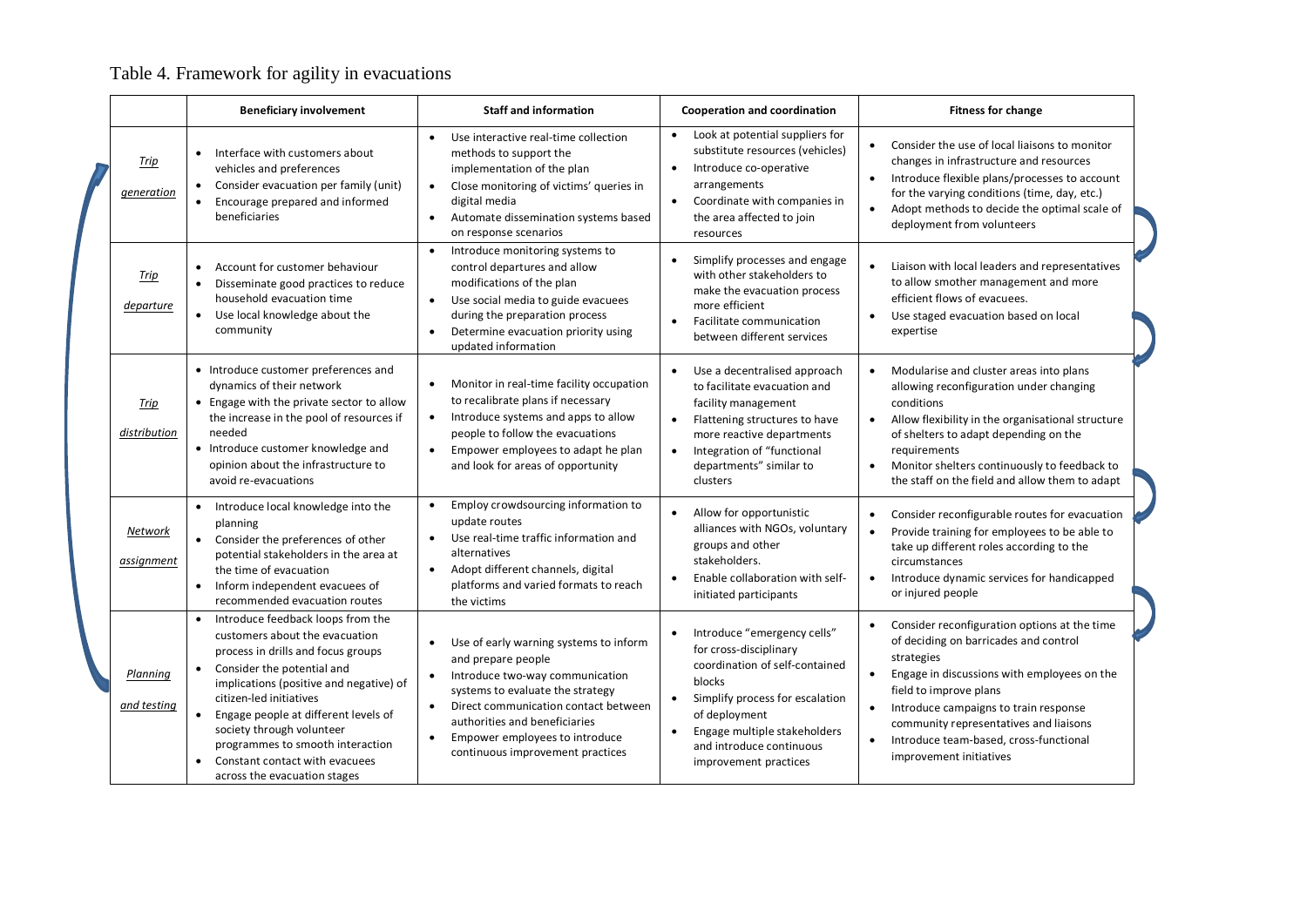Dissemination channels can be linked to these sources of information to reduce uncertainty during the evacuation.

Humanitarian operations are carried out in chaotic environments which require a degree of flexibility and adaptability. These conditions often clash with standard procedures. There was mention of the way plans and instructions are given to staff in the field to follow them in the best way they can, but changing conditions and unexpected situations can make it often difficult to follow those guidelines. An important idea found in the interviews was the importance to engage staff in decision-making. This involvement should take place at two times: at the planning stage and at the response stage. At the planning stage it is vital to consider their experience and insights to have a more realistic picture of the situation and develop implementable plans. But it is even more important is to empower the employees to use their judgement under complex situations at the response stage. Training staff to adapt to the circumstances, to learn how to exploit local knowledge, and to understand the implications of different alternatives can serve to react appropriately to dynamic conditions. The success of this measure also relies on the information provided to the staff. The use of tracking systems and coordinated communication plans has been suggested during the interviews, but constant monitoring and real-time updates of the evolution of the evacuation *and* the conditions of the safe areas have to be in place to allow staff to perform informed decision-making.

There was a lot of emphasis on cooperation and coordination as key elements to implement an agile approach. Often, the level of responsiveness desired can create even more problems if those components are missing. The key takeaways from the interviews were the importance of opportunistic partnerships to expand capabilities, and the value of communication among stakeholders. Currently, it is very difficult for smaller/less established organisations to liaise with the government, which causes a number of self-initiated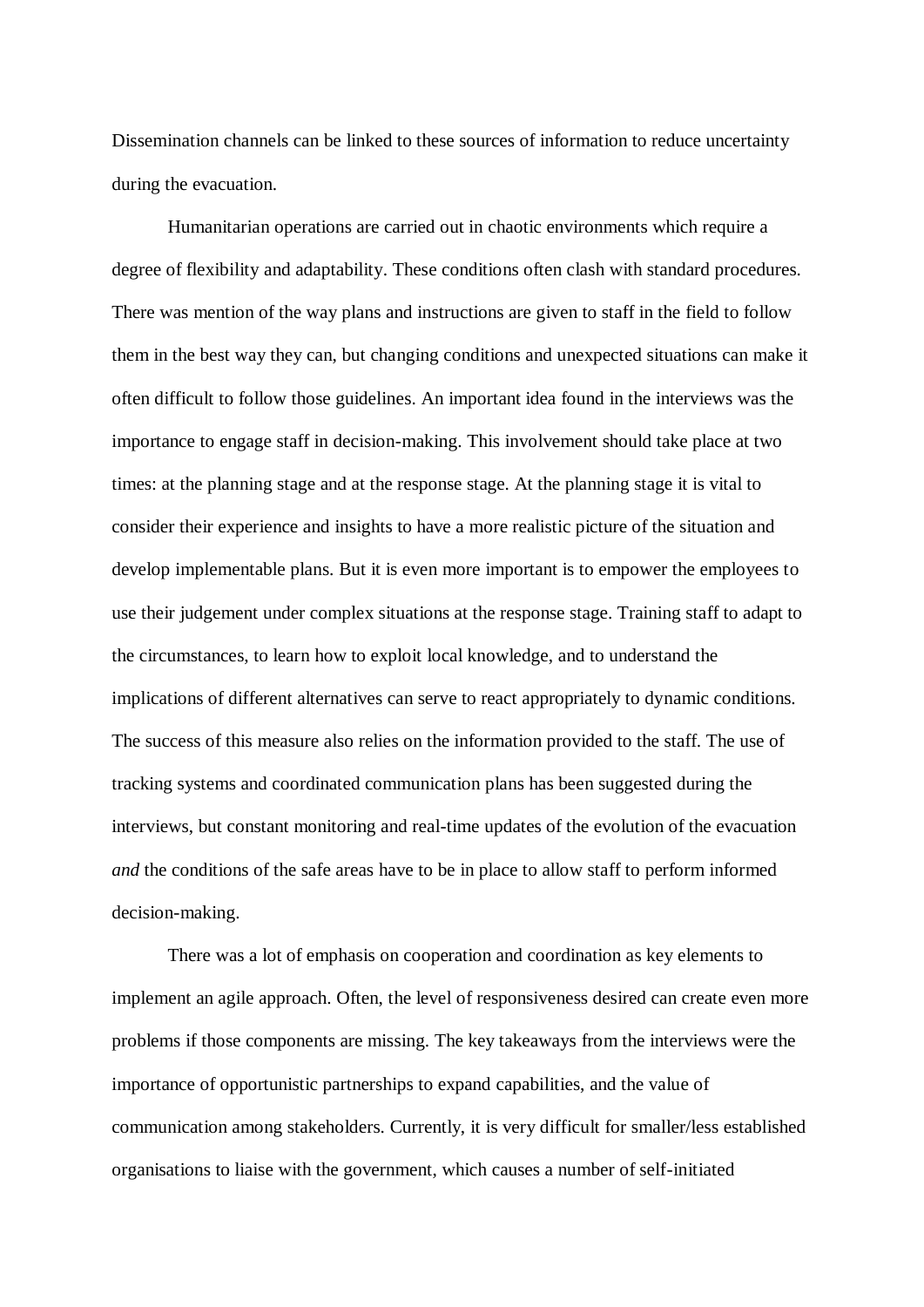participants creating congestion and clashing with each other. Given the uncertainty about the location and magnitude of disasters, it is important to ease the potential interaction with other organisations to make up for shortcomings of human and material resources for evacuation. Encouraging these opportunistic alliances working under a collaborating umbrella through standardised procedures and prior contact can save significant time and effort during the disaster. On the other hand, these partnerships require constant communication and high level of visibility to prevent problems with overcrowding, duplication of efforts and inconsistent operations.

Modularity is a concept from the agile toolbox that can be useful to enhance evacuation management. Decentralisation has been commonly postulated as a good approach for disaster management, but modularisation can make it more functional for the evacuation setting. The interviews made evident the jurisdictional boundaries for different organisations, but that resembled a silo approach more than a well-connected response system. Similar to the clustering system currently designed by the Inter-Agency Standing Committee (IASC), managers from different agencies/organisations can structure evacuation response in the way of modules that fit together depending on the circumstances. Then, the concept of emergency cells suggested by interviewees becomes an interesting solution that could enable an agile evacuation. These cells are cross-disciplinary units for decision-making focused on a welldefined area, and they have the possibility to make decisions and take action. The use of this approach can simplify the organisational structures and enable more responsive operations, but it relies heavily in communication and information sharing for collaboration inside and outside the cell. In that sense, the size of the cell as well becomes a relevant factor. It was set as a fix number during the interviews (5 people), but its implementation would be better served through a set of well-defined roles which are filled depending on the magnitude of the event.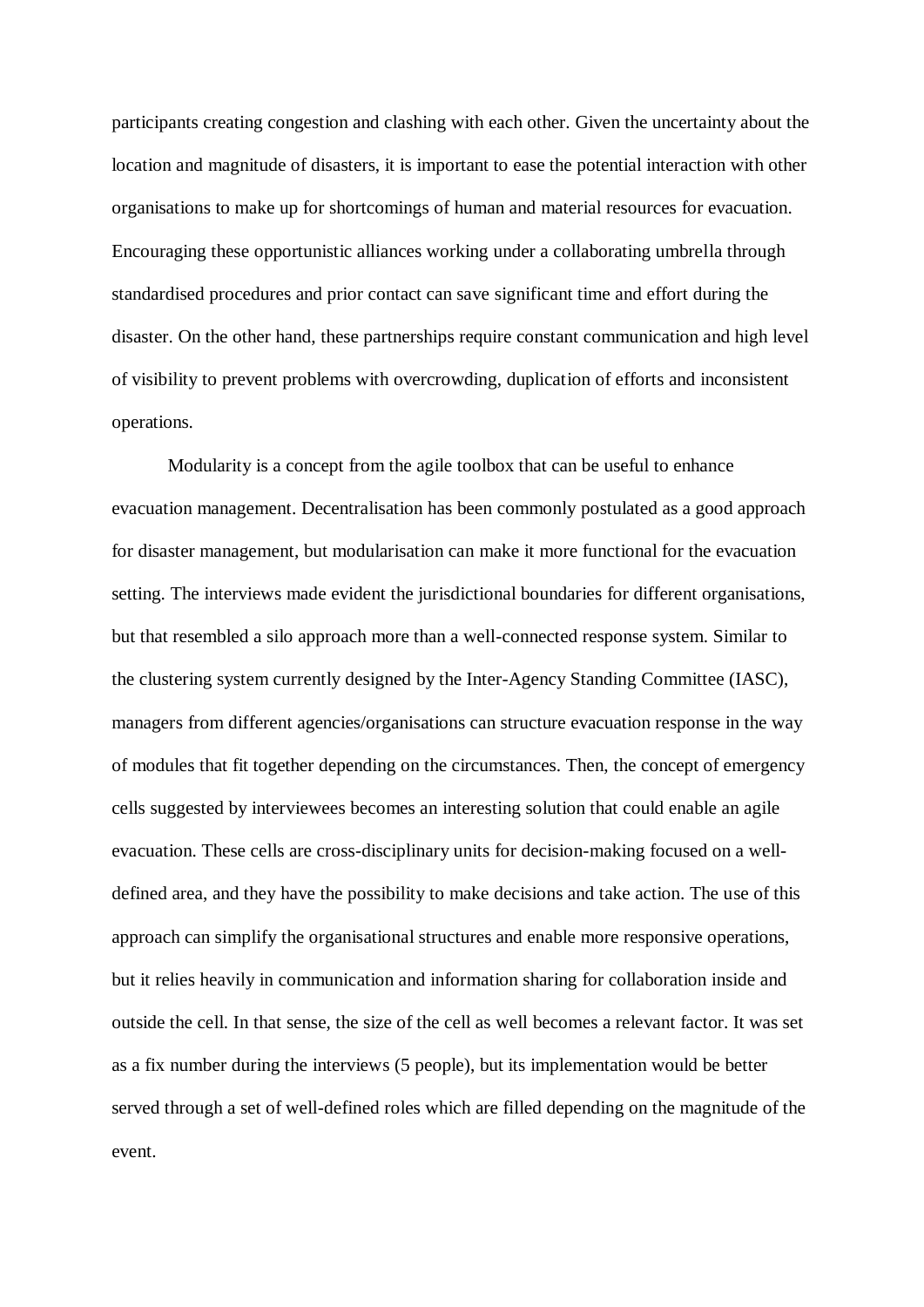An argument worth mentioning was related to the importance of the destination. Commonly, there is a significant emphasis on the activity of transporting people, but a significant factor to avoid the need for relocation and reluctance from the evacuees to follow the plan is to put more emphasis on what interviewees called "the reception". This is closely related to the human factor in decision-making, because the conditions of the safe facility and the way evacuees are received can affect the need for relocation, which can create congestion especially in staged-evacuations.

The framework presented shows how agility can be a useful approach across the different stages of evacuation planning and provides pointers about planning evacuations using an agile approach. At each stage, the interaction between people, staff, organisations and systems can enable decision-makers to prepare flexible and adaptable strategies to improve the service provided to the beneficiaries. It is also important to mention the cyclic approach presented. At the planning stage, it involves engaging the different stakeholders and setting up the processes for evacuations, which can be tested through drills and discussions. The purpose is to pursue continuous improvement and enhance the evacuation capabilities of the region.

#### *5.3. Framework implementation*

The AEO evidence-based framework (Table 4) proposed in this article can be used to aid planning and preparedness for mass evacuations. Following the traditional process for transportation planning, the framework proposed can be seen as a five-stage procedure for evacuation planning in disaster situations.

The implementation of this framework requires looking at the four aspects of agility whilst planning each one of the stages for the evacuation. The steps to follow are: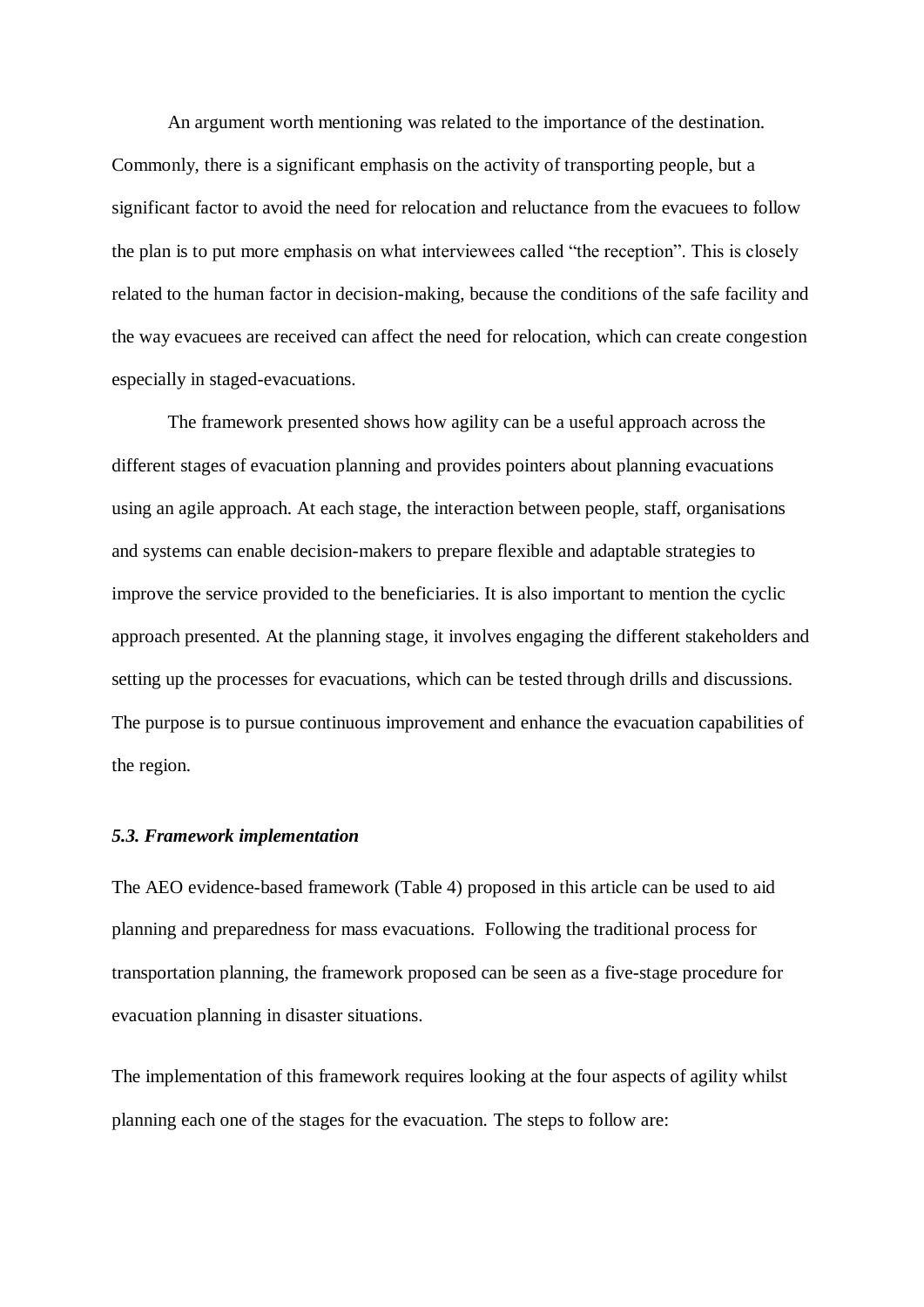- *Identify the area, the disaster and its characteristics* Analyse the potential conditions and recognise the potential sources for demand *and* the resources from different stakeholders that are available for the evacuation. Once these elements are known, it is essential to identify the way in which they will interact, and the feedback loops integrated to improve their engagement. Finally, approaches to cope with potential changes or mistakes in planning must be incorporated to allow the system to be adaptive and responsive.
- *Determine the conditions of departure* Factors such as willingness to evacuate, capacity of the infrastructure, and potential for staged evacuation should be carefully analysed. At this stage, the elements identified previously are combined to identify the most suitable plan to start the evacuation. As in the previous stage, the beneficiaries and the stakeholders available must be intertwined to increase swiftness and coordination in the process, paying attention to exploit local knowledge and putting provisions in place to modify the plan if needed.
- *Allocate evacuees to safe areas* Through an analysis of the conditions stated at stage one, the stakeholders need to determine the final destination of the evacuees and the criteria for selection of these destinations depending on the geographical location of demand. This allocation has to consider the dynamic conditions of the disaster through careful communication and monitoring of capacities, engaging with beneficiaries to ensure their awareness of the decision to prevent re-evacuations, and it should be introducing ideas to adapt to unforeseen changes such as flattening structures and allowing for decentralisation.
- *Route selection* Once the demand, evacuation order and destinations are assessed and known, the next step is to transfer the beneficiaries from the affected area to safe locations. This stage is related to transportation and it has to look at the expertise of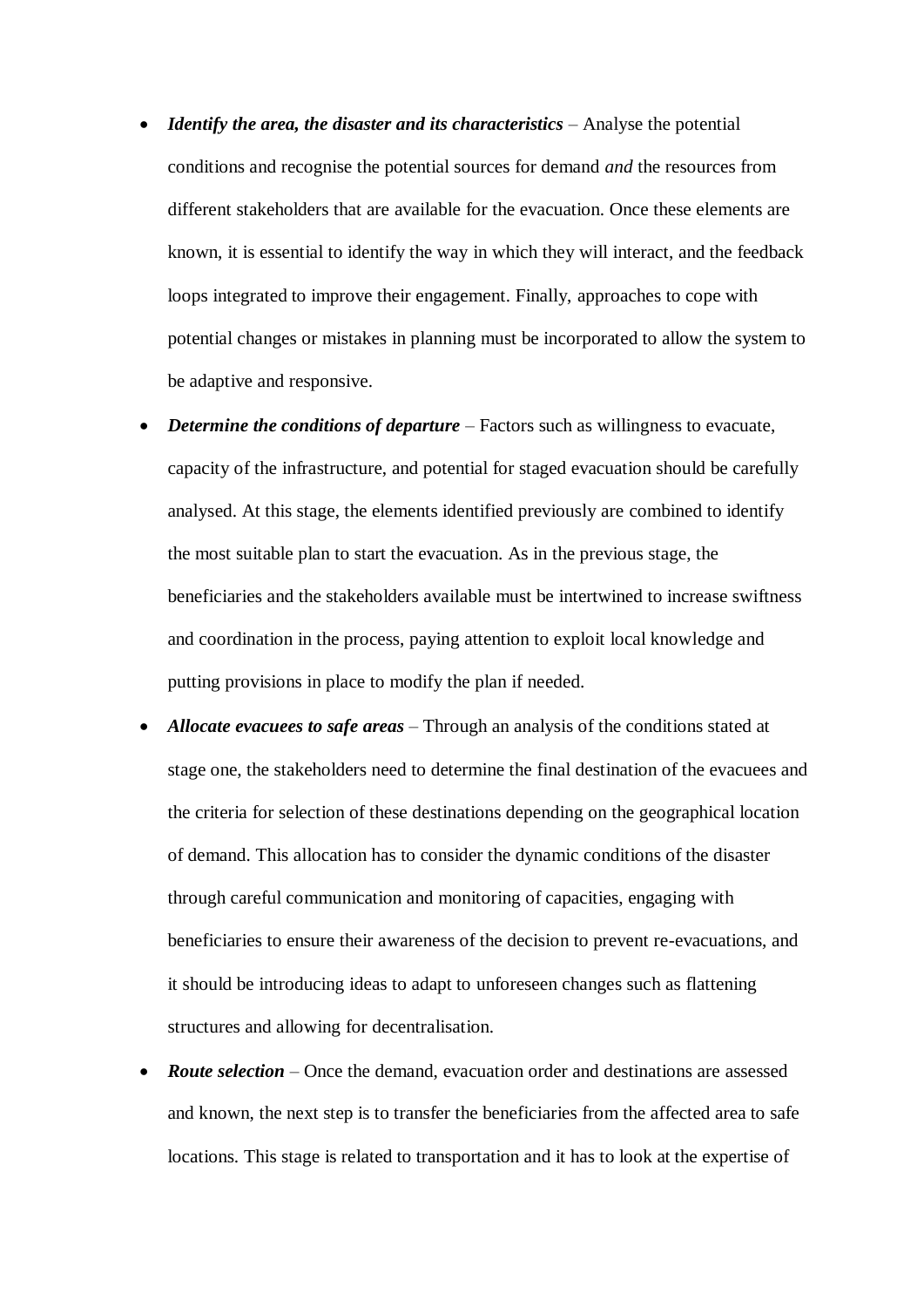the different stakeholders, including local knowledge from the beneficiaries. Coordination among stakeholders is crucial at this stage to avoid congestion, and flexibility driven by the notion to empower employees to react to changing conditions.

• *Plan preparation* – This stage is bringing the outcome of the different stages together and integrating a holistic evacuation plan. At this stage procedural and structural decisions are made to facilitate the execution of the different stages, and feedback is gathered from different stakeholders (including beneficiary representatives) to find potential improvements.

Once feedback has been collected, a new iteration starting from the trip generation stage can be started to improve the plan. The number of iterations depends on the decision maker and the feedback obtained, but this approach adheres to the principles of operational excellence portraying continuous improvement.

# *5.4. Implications for managers*

The implementation of the AEO framework proposed in practice relies in changing the paradigm from disaster victims to beneficiaries. Introducing agility in evacuation planning and response has the potential to considerably improve operations through enhanced flexibility and adaptability. The implications of this approach are:

- Empower staff to make informed decisions based on their expertise and their interaction with the beneficiaries.
- Delegate activities and decisions to ground units, which will allow managers to become coordinators instead of micro-managers.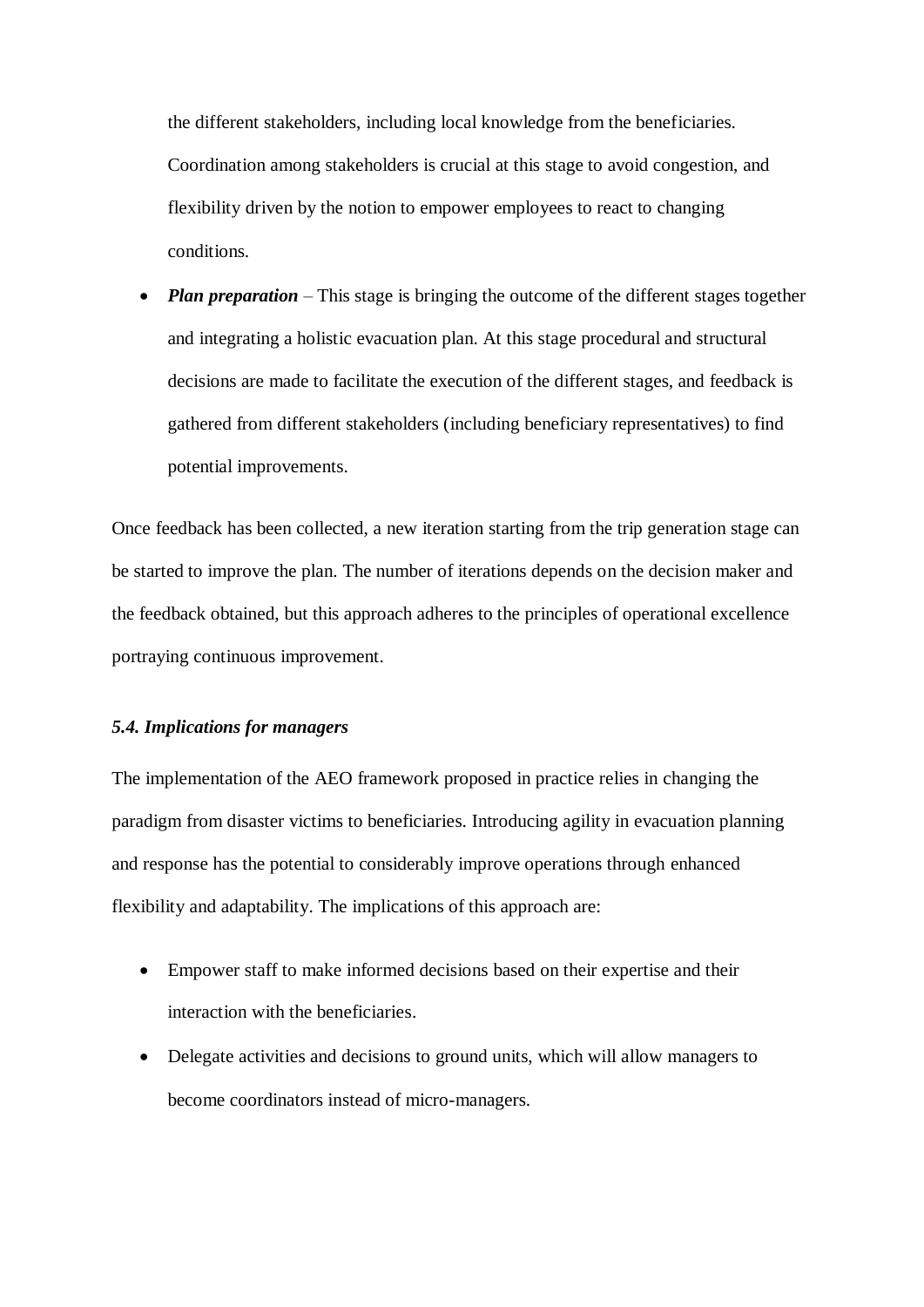- Enhanced and robust communication between stakeholders. Thus, ensuring a streamlined and cohesive communication strategy for stakeholders including the beneficiaries during mass evacuation operations.
- The important role of technology to monitor in real-time facility occupation to recalibrate plans if necessary and introduce systems and apps to allow people to follow the evacuations in order to have responsive evacuation operations. There is also a need for managers to explore and leverage the use emerging technologies such as robotics, artificial intelligence-based platforms and unmanned aerial vehicles (e.g. drones) for mass humanitarian operations. For instance, using these technologies could mean that managers during emergency operations can map terrain more effectively, increase situational awareness, and deliver relief faster and more efficiently.
- The potential function of decentralisation provided by modularisation to reduce response time and bottlenecks in the command centre.
- Managers will need to be able to liaise with community representatives to ensure a good level of service at the same time as plans are continuously reviewed and inclusion of beneficiaries in the all the evacuation planning stages.

The AEO framework developed in this research was based on data collected from three European countries. This framework could be used for agility planning for mass evacuation in other European countries facing similar types of disasters. However, the countries examined were developed countries and the interaction of the beneficiaries with authorities has been found to be related to cultural and socio-economical aspects. Thus, the application of this framework should be adapted accordingly to the specific region to be used for evacuation planning in developing countries where technological infrastructure, and crossorganisational collaboration may be limited. This can be done within the purview of the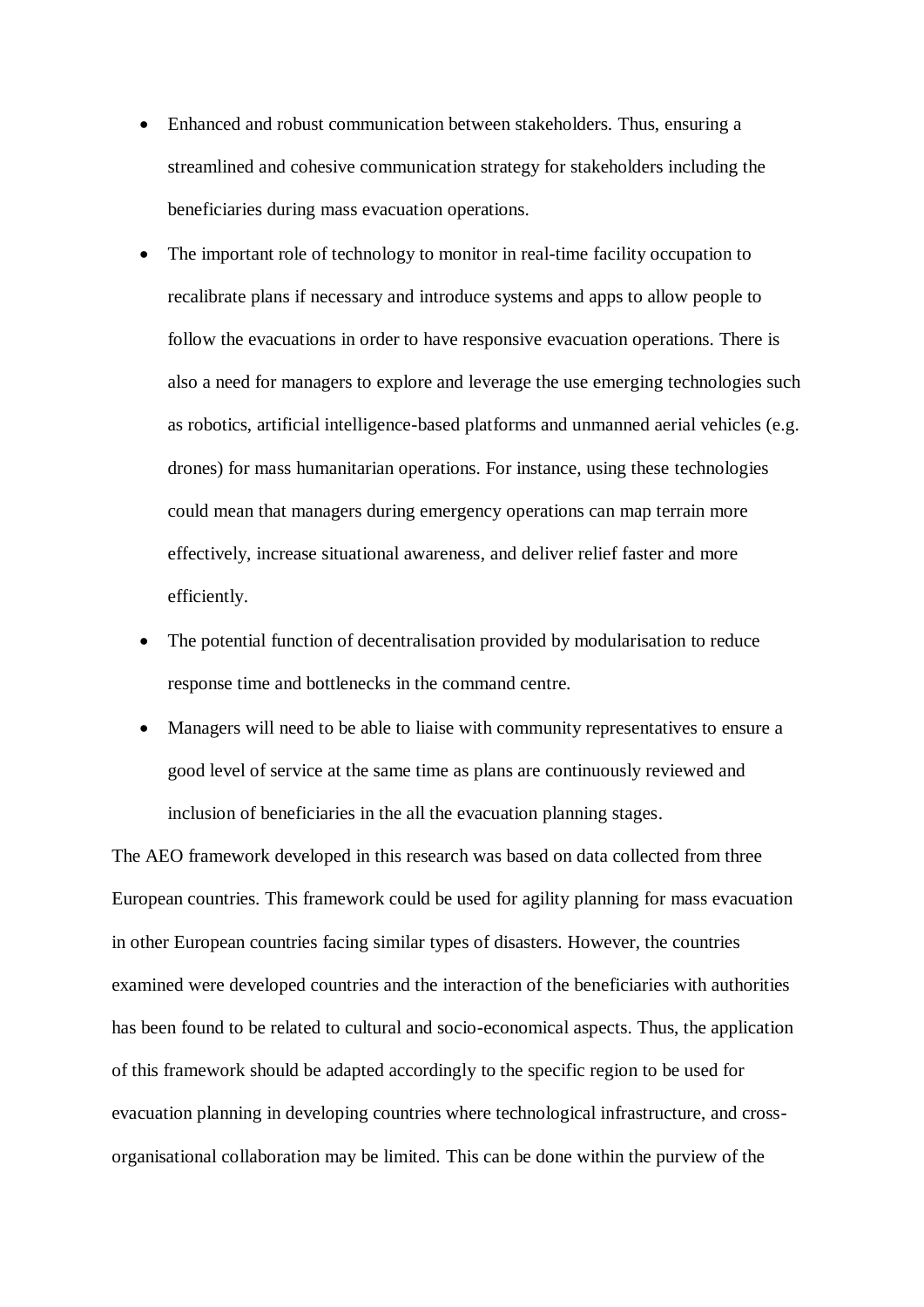principles of flexibility, adaptability and empowerment stemming from the result of this research.

#### **6. Conclusions**

Facing a large-scale crisis, efficient and effective evacuation management can be the difference between life and death for a lot of vulnerable people. Unfortunately, this activity is plagued with uncertainty. Variables such as the conditions of the disaster and the context (i.e. time of the day, day of the week, etc.) affect the behaviour of the victims and the viability of different alternatives. Hence, despite the value of prescriptive plans, a high degree of flexibility and adaptability is needed to achieve successful evacuations.

A relevant finding of this research is the evidence of some activities to add a degree of flexibility to evacuations introduced by managers. However, we argue that the impact of these initiatives relies on the adoption of agility as part of the holistic view. Introducing agility as part of the strategy for evacuation planning involves considering the interaction between beneficiaries, organisations, information and staff. The synergy of those elements can boost the performance during evacuations and increase the level of impact of that activity.

The implementation of agility in evacuation planning also relies on looking at the different stages and the impact of decisions from one step to the next. Although a lot of emphasis has been placed on transportation itself, the interaction and consistency with the approach to decide on resources, understand the demand, determine timings, prepare control measures, and identify the best destinations needs to be carefully considered to achieve the benefits of agility in evacuations.

Engaging beneficiaries, having smaller self-contained decision-making units, exploiting local knowledge, training and empowering staff, and introducing information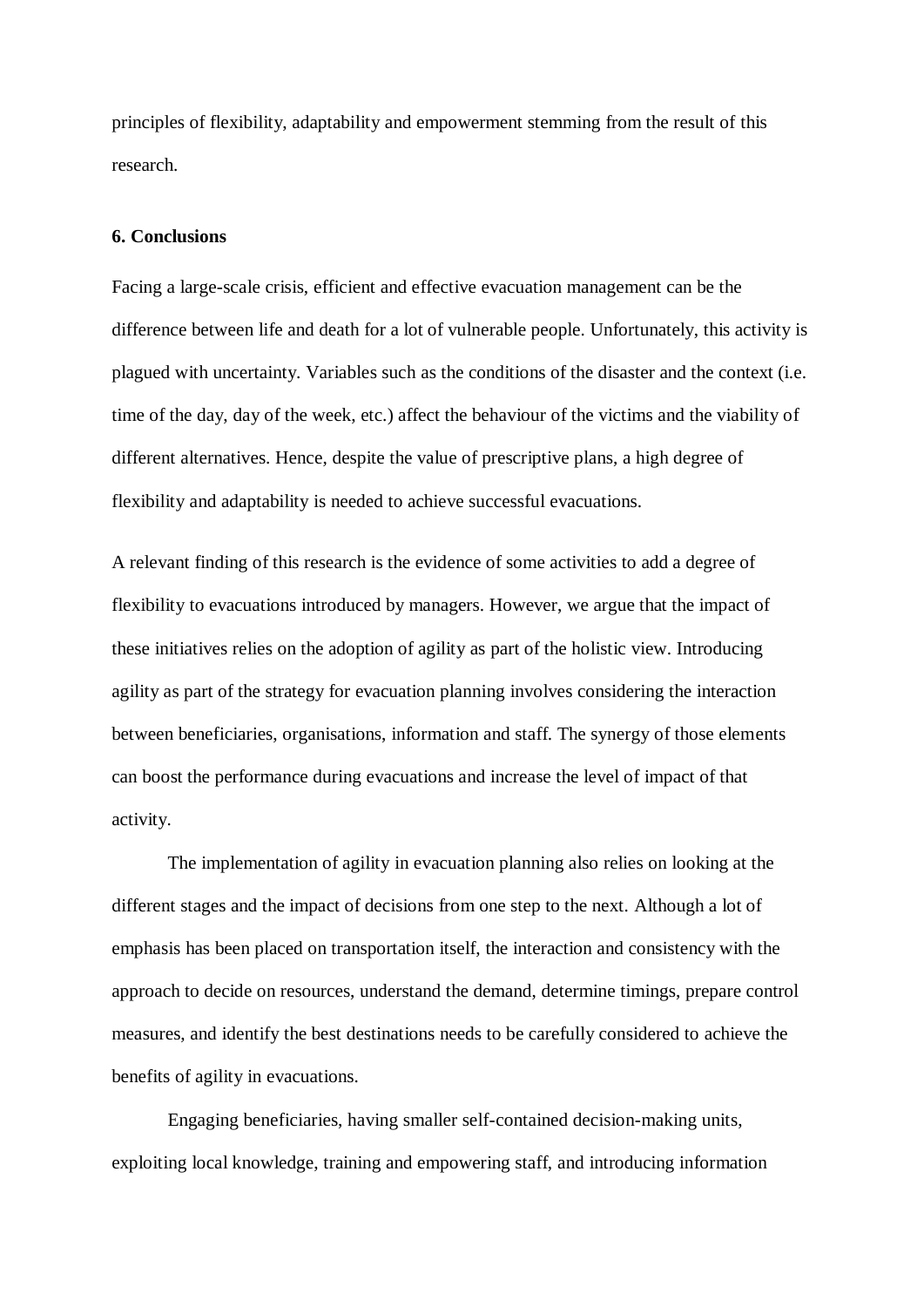systems for improved decision-making are some of the requirements to achieve more flexible humanitarian operations. The implementation of these requirements lead to an added level of adaptability with the potential to increase responsiveness and enhance the experience of the beneficiaries.

Overall, this study has looked at the potential implementation of agile practices to improve evacuation planning. Beyond the popular focus on relief fulfilment, this paper has gathered information from several managers in three different countries to propose a framework for the implementation of agile practices for evacuation planning. The framework can inform authorities (both from government and non-governmental organisations) in different countries about the requirements and conditions needed to successfully introduce agility in evacuations.

There are interesting research venues for future work departing from the results of this study. Looking at the change in the paradigm about the role of the beneficiaries, a possible area for future research would be to analyse the potential citizen-driven operations as part of the implementation of agile practices. Additionally, the value of communication and information sharing to introduce agility makes a study about the use of analytics and big data to enable agile evacuation very interesting. Also, the literature review shows the little attention that has been placed to evacuation to achieve continuous improvement. The study of the value of different operational excellence approaches for evacuation management is another opportunity for further study. Finally, extending this study looking at the link between evacuation, casualty transportation and search-and-rescue would provide valuable insights for the development of an integrated agile disaster response plan.

# **Acknowledgements**

The data collection was funded with the support of the European Commission, Directorate-General Home Affairs.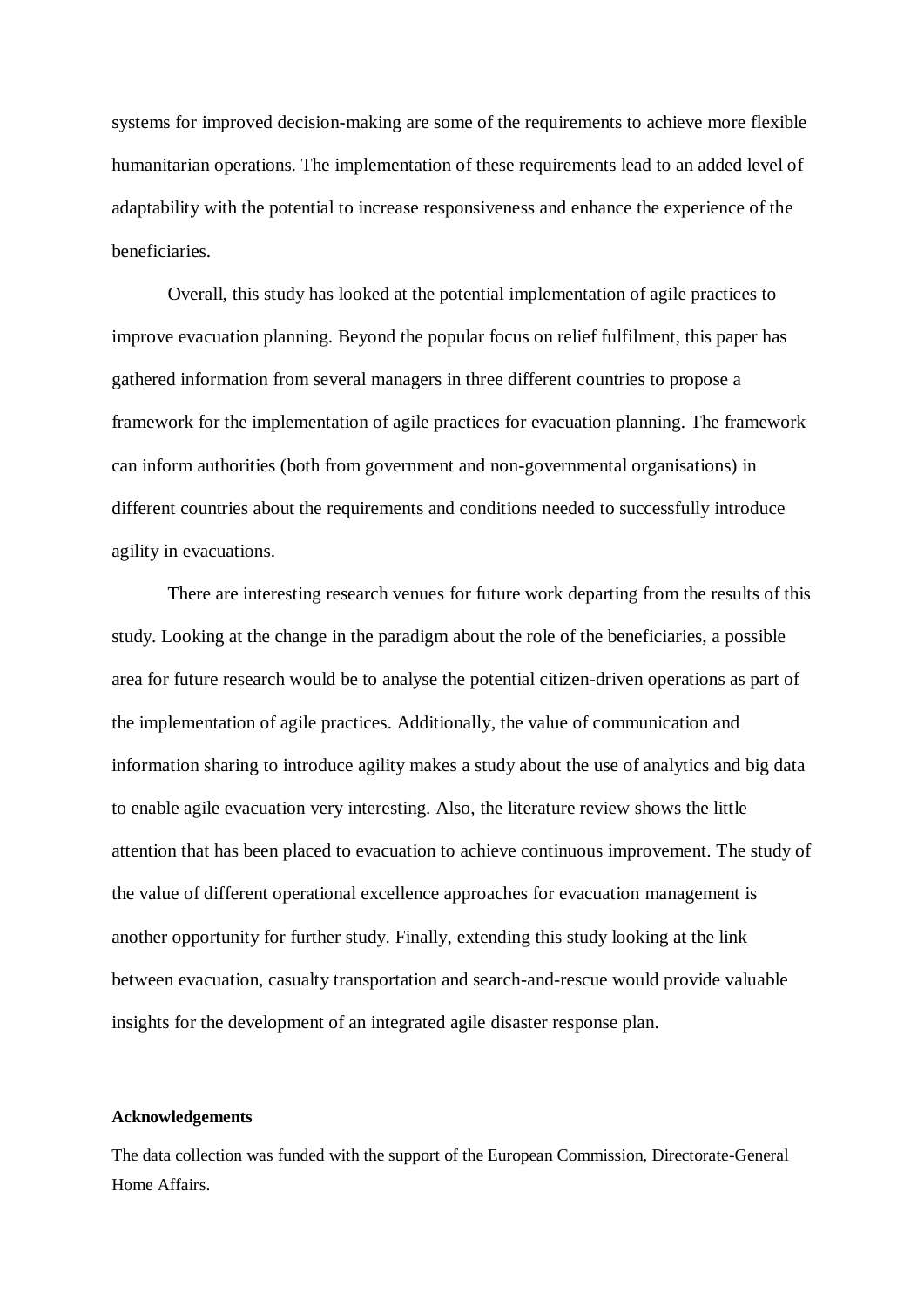# **References**

- ADB. "Global Increase in Climate-related Disasters." [https://reliefweb.int/sites/reliefweb.int/files/resources/global-increase-climate-related](https://reliefweb.int/sites/reliefweb.int/files/resources/global-increase-climate-related-disasters.pdf)[disasters.pdf.](https://reliefweb.int/sites/reliefweb.int/files/resources/global-increase-climate-related-disasters.pdf)
- Altay, Nezih, and Walter G. Green. 2006. "OR/MS research in disaster operations management." *European Journal of Operational Research* 175 (1):475-93. doi: 10.1016/j.ejor.2005.05.016.
- Altay, Nezih, Angappa Gunasekaran, Rameshwar Dubey, and Stephen J. Childe. 2018. "Agility and resilience as antecedents of supply chain performance under moderating effects of organizational culture within the humanitarian setting: a dynamic capability view AU - Altay, Nezih." *Production Planning & Control*:1-17. doi: 10.1080/09537287.2018.1542174.
- Apivatanagul, Pruttipong, RachelA Davidson, and LindaK Nozick. 2012. "Bi-level optimization for risk-based regional hurricane evacuation planning." *Natural Hazards* 60 (2):567-88. doi: 10.1007/s11069-011-0029-9.
- AZDS. "Disaster Emergency Evacuation Preparedness: A guide to manage the essential elements of disaster preparedness strategies ".

[https://azdhs.gov/documents/licensing/childcare-facilities/training/deep-manual.pdf.](https://azdhs.gov/documents/licensing/childcare-facilities/training/deep-manual.pdf)

- Baham, Corey, Rudy Hirschheim, Andres A. Calderon, and Victoria Kisekka. 2017. "An Agile Methodology for the Disaster Recovery of Information Systems Under Catastrophic Scenarios." *Journal of Management Information Systems* 34 (3):633-63. doi: 10.1080/07421222.2017.1372996.
- Balcik, B., and B. M. Beamon. 2008. "Facility location in humanitarian relief." *International Journal of Logistics Research and Applications* 11 (2):101-21. doi: 10.1080/13675560701561789.
- Bayram, Vedat. 2016. "Optimization models for large scale network evacuation planning and management: A literature review." *Surveys in Operations Research and Management Science* 21 (2):63-84. doi: [https://doi.org/10.1016/j.sorms.2016.11.001.](https://doi.org/10.1016/j.sorms.2016.11.001)
- Beamon, Benita M., and Stephen A. Kotleba. 2006. "Inventory management support systems for emergency humanitarian relief operations in South Sudan." *International Journal of Logistics Management* 17 (2):187-212. doi: 10.1108/09574090610689952.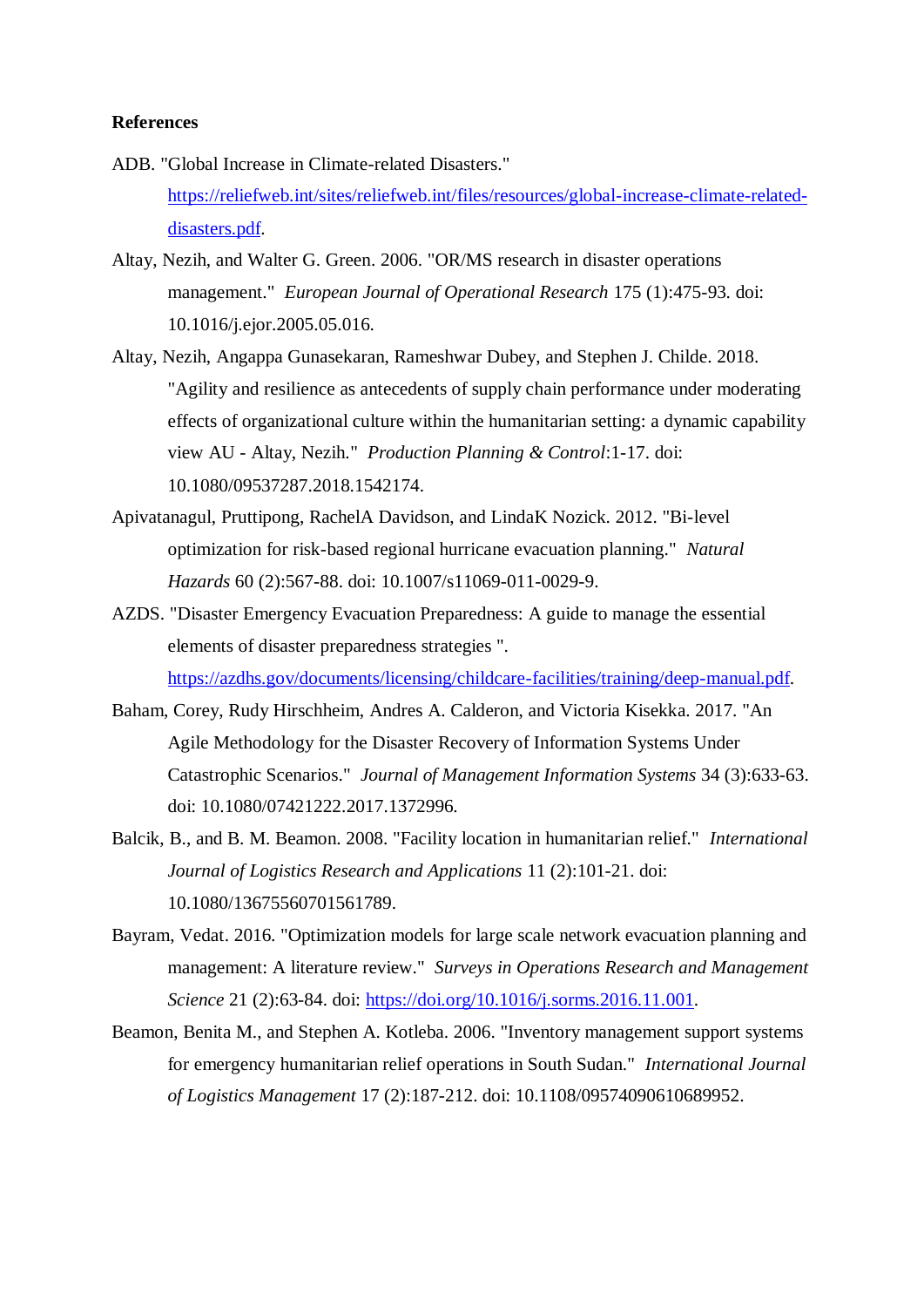- Bogard, William C. 1988. "Bringing Social Theory to Hazards Research: Conditions and Consequences of the Mitigation of Environmental Hazards." *Sociological Perspectives* (2):147. doi: 10.2307/1389080.
- Boyatzis, Richard. 1998. *Transforming qualitative information: Thematic analysis and code development*: SAGE.
- Bruce, Margaret, and Lucy Daly. 2011. "Adding value: challenges for UK apparel supply chain management – a review AU - Bruce, Margaret." *Production Planning & Control* 22 (3):210-20. doi: 10.1080/09537287.2010.498574.
- Caunhye, Aakil M., Xiaofeng Nie, and Shaligram Pokharel. 2012. "Optimization models in emergency logistics: A literature review." *Socio-Economic Planning Sciences* 46 (1):4-13. doi: 10.1016/j.seps.2011.04.004.
- Chandra, Charu, and Sameer Kumar. 2001. "Enterprise architectural framework for supply‐ chain integration." *Industrial Management & Data Systems* 101 (6):290-304. doi: doi:10.1108/EUM0000000005578.
- Charles, A., M. Lauras, and L. Van Wassenhove. 2010. "A model to define and assess the agility of supply chains: building on humanitarian experience." *International Journal of Physical Distribution & Logistics Management* 40 (8-9):722-41. doi: 10.1108/09600031011079355.
- Christopher, M., and P. Tatham. 2011. *Humanitarian logistics : meeting the challenge of preparing for and responding to disasters*. Edited by M. Christopher & P. Tatham: London : Kogan Page, 2011.
- Cozzolino, Alessandra, Silvia Rossi, and Alessio Conforti. 2012. "Agile and lean principles in the humanitarian supply chain: The case of the United Nations World Food Programme." *Journal of Humanitarian Logistics and Supply Chain Management* 2 (1):16-33. doi: 10.1108/20426741211225984.
- CRED. "Annual Disaster Statistical Review 2016: The Numbers and Trends." [https://reliefweb.int/sites/reliefweb.int/files/resources/adsr\\_2016.pdf.](https://reliefweb.int/sites/reliefweb.int/files/resources/adsr_2016.pdf)
- Dikert, Kim, Maria Paasivaara, and Casper Lassenius. 2016. "Challenges and success factors for large-scale agile transformations: A systematic literature review." *Journal of Systems and Software* 119:87-108. doi: [https://doi.org/10.1016/j.jss.2016.06.013.](https://doi.org/10.1016/j.jss.2016.06.013)
- Drabek, T. E., and G. J. Hoetmer. 1991. *Emergency management: principles and practice for local government*: International City Management Association.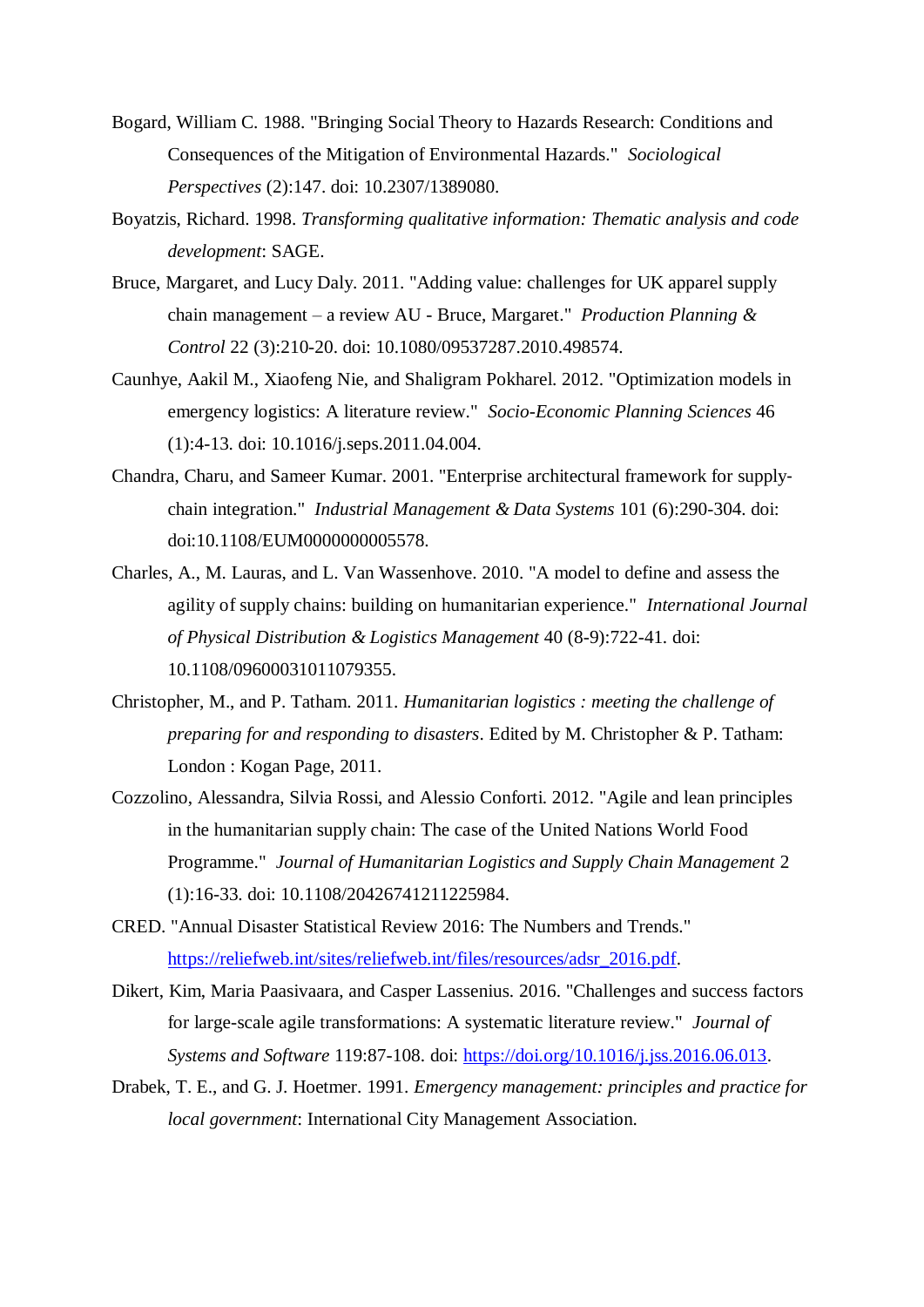- Drabek, T. E., and D. A. McEntire. 2003. "Emergent phenomena and the sociology of disaster: Lessons, trends and opportunities from the research literature." *Disaster Prevention and Management* 12 (2):97-112. doi: 10.1108/09653560310474214.
- Durage, Samanthi W., Lina Kattan, S. C. Wirasinghe, and Janaka Y. Ruwanpura. 2014. "Evacuation behaviour of households and drivers during a tornado." *Natural Hazards* 71 (3):1495-517. doi: 10.1007/s11069-013-0958-6.
- Easterby-Smith, Mark, Richard Thorpe, and Paul Jackson. 2012. *Management research : an introduction / Mark Easterby-Smith, Richard Thorpe and Paul Jackson*: London ; Thousand Oaks, CA : SAGE, 2012. 4th ed.
- EEA. 2018. "Economic losses from climate-related extremes."
- EM-DAT. 2015. "Advance search." Accessed 18th March. [http://www.emdat.be/advanced\\_search/index.html.](http://www.emdat.be/advanced_search/index.html)
- Galindo, Gina, and Rajan Batta. 2013. "Review of recent developments in OR/MS research in disaster operations management." *European Journal of Operational Research* 230 (2):201-11.
- Ifandoudas, Panayiotis, and Ross Chapman. 2009. "A practical approach to achieving Agility–a theory of constraints perspective AU - Ifandoudas, Panayiotis." *Production Planning & Control* 20 (8):691-702. doi: 10.1080/09537280903107473.
- Kolen, Bas, Matthijs Kok, Ira Helsloot, and Bob Maaskant. 2013. "EvacuAid: A Probabilistic Model to Determine the Expected Loss of Life for Different Mass Evacuation Strategies During Flood Threats." *Risk Analysis: An International Journal* 33 (7):1312-33. doi: 10.1111/j.1539-6924.2012.01932.x.
- Kovács, Gyöngyi, and Karen M. Spens. 2007. "Humanitarian logistics in disaster relief operations." *International Journal of Physical Distribution & Logistics Management* 37 (2):99 - 114.
- L'Hermitte, Cécile, Peter Tatham, Ben Brooks, and Marcus Bowles. 2016. "Supply chain agility in humanitarian protracted operations." *Journal of Humanitarian Logistics and Supply Chain Management* 6 (2):173-201. doi: 10.1108/JHLSCM-09-2015-0037.
- Lauras, Matthieu, Lionel Dupont, and Vérane Humez. 2012. "A decision support system for optimising the order fulfilment process AU - Okongwu, Uche." *Production Planning & Control* 23 (8):581-98. doi: 10.1080/09537287.2011.566230.
- Lee, H. Wally, and Zbinden Marc. 2003. "Marrying logistics and technology for effective relief." *Forced Migration Review, Iss 18, Pp 34-35 (2003)* (18):34.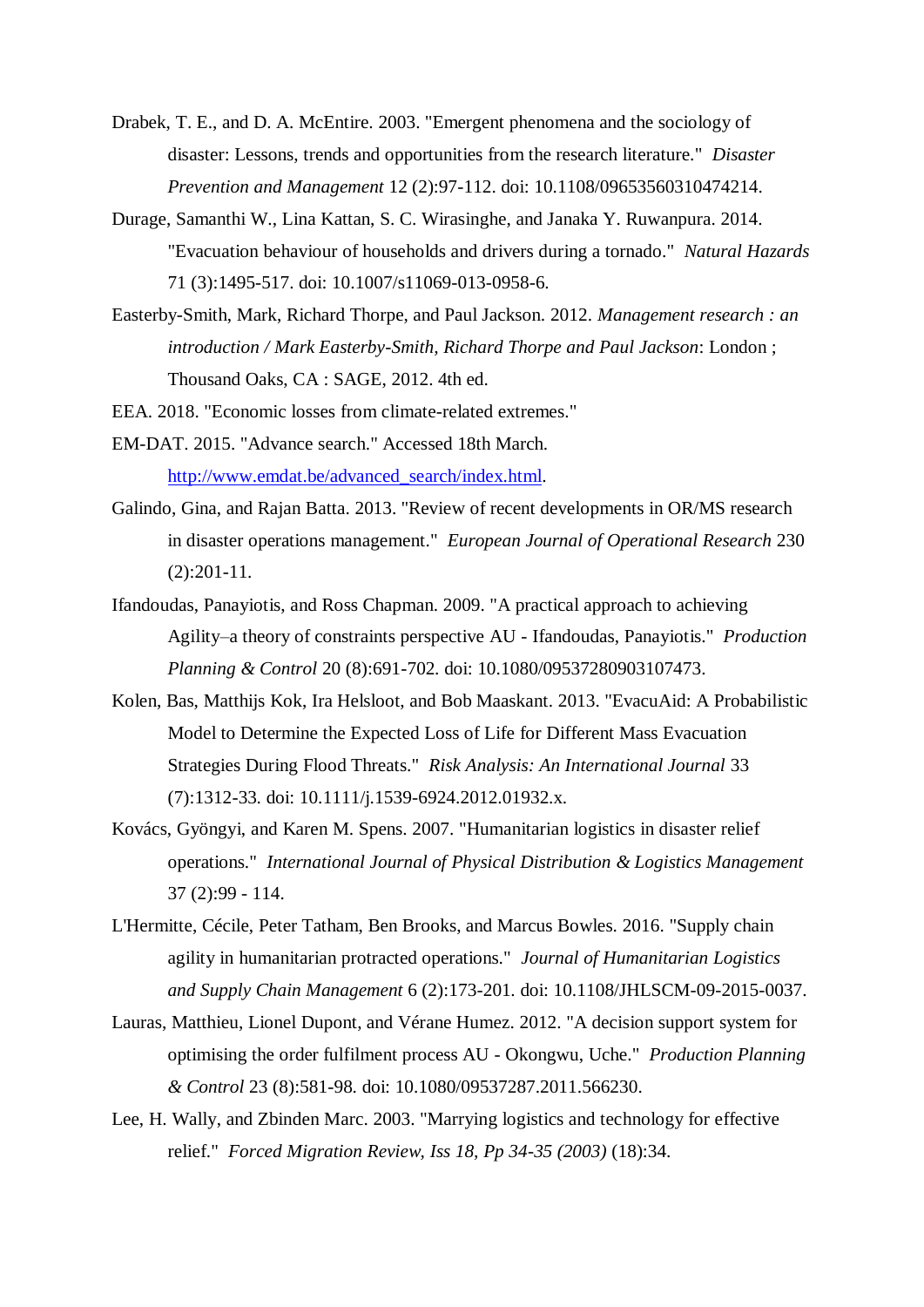- Li, Shuying, Jun Zhuang, and Shifei Shen. 2017. "A three-stage evacuation decision-making and behavior model for the onset of an attack." *Transportation Research Part C: Emerging Technologies* 79:119-35. doi: [https://doi.org/10.1016/j.trc.2017.03.008.](https://doi.org/10.1016/j.trc.2017.03.008)
- Loss, Leandro, and Servane Crave. 2011. "Agile Business Models: an approach to support collaborative networks." *Production Planning & Control* 22 (5-6):571-80. doi: 10.1080/09537287.2010.536646.
- Lotfi, Maryam, and Soroosh Saghiri. 2017. "Disentangling resilience, agility and leanness: Conceptual development and empirical analysis." *Journal of Manufacturing Technology Management* 29 (1):168-97. doi: 10.1108/JMTM-01-2017-0014.
- Lujak, Marin, and Stefano Giordani. 2018. "Centrality measures for evacuation: Finding agile evacuation routes." *Future Generation Computer Systems* 83:401-12. doi: [https://doi.org/10.1016/j.future.2017.05.014.](https://doi.org/10.1016/j.future.2017.05.014)
- Mafakheri, Fereshteh, Fuzhan Nasiri, and Mahmood Mousavi. 2008. "Project agility assessment: an integrated decision analysis approach AU - Mafakheri, Fereshteh." *Production Planning & Control* 19 (6):567-76. doi: 10.1080/09537280802360884.
- Maskell, Brian. 2001. "The age of agile manufacturing." *Supply Chain Management: An International Journal* 6 (1):5-11. doi: 10.1108/13598540110380868.
- Miles, Matthew B., and A. M. Huberman. 1994. *Qualitative data analysis : an expanded sourcebook*: Thousand Oaks, Calif. ; London : Sage, 1994. 2nd ed.
- Mingers, John, Alistair Mutch, and Leslie Willcocks. 2013. "CRITICAL REALISM IN INFORMATION SYSTEMS RESEARCH." *MIS Quarterly* 37 (3):795-802.
- Moyano-Fuentes, José, Sebastián Bruque-Cámara, and Juan Manuel Maqueira-Marín. 2018. "Development and validation of a lean supply chain management measurement instrument AU - Moyano-Fuentes, José." *Production Planning & Control*:1-13. doi: 10.1080/09537287.2018.1519731.
- Murray-Tuite, P., and B. Wolshon. 2013. "Evacuation transportation modeling: An overview of research, development, and practice." *Transportation Research Part C: Emerging Technologies* 27:25-45. doi: 10.1016/j.trc.2012.11.005.
- Nagarajan, M., D. Shaw, and P. Albores. 2012. "Disseminating a warning message to evacuate: A simulation study of the behaviour of neighbours." *European Journal of Operational Research* 220 (3):810-9. doi: 10.1016/j.ejor.2012.02.026.
- Nathan, Kunz, N. Van Wassenhove Luk, Besiou Maria, Hambye Christophe, and Kovács Gyöngyi. 2017. "Relevance of humanitarian logistics research: best practices and way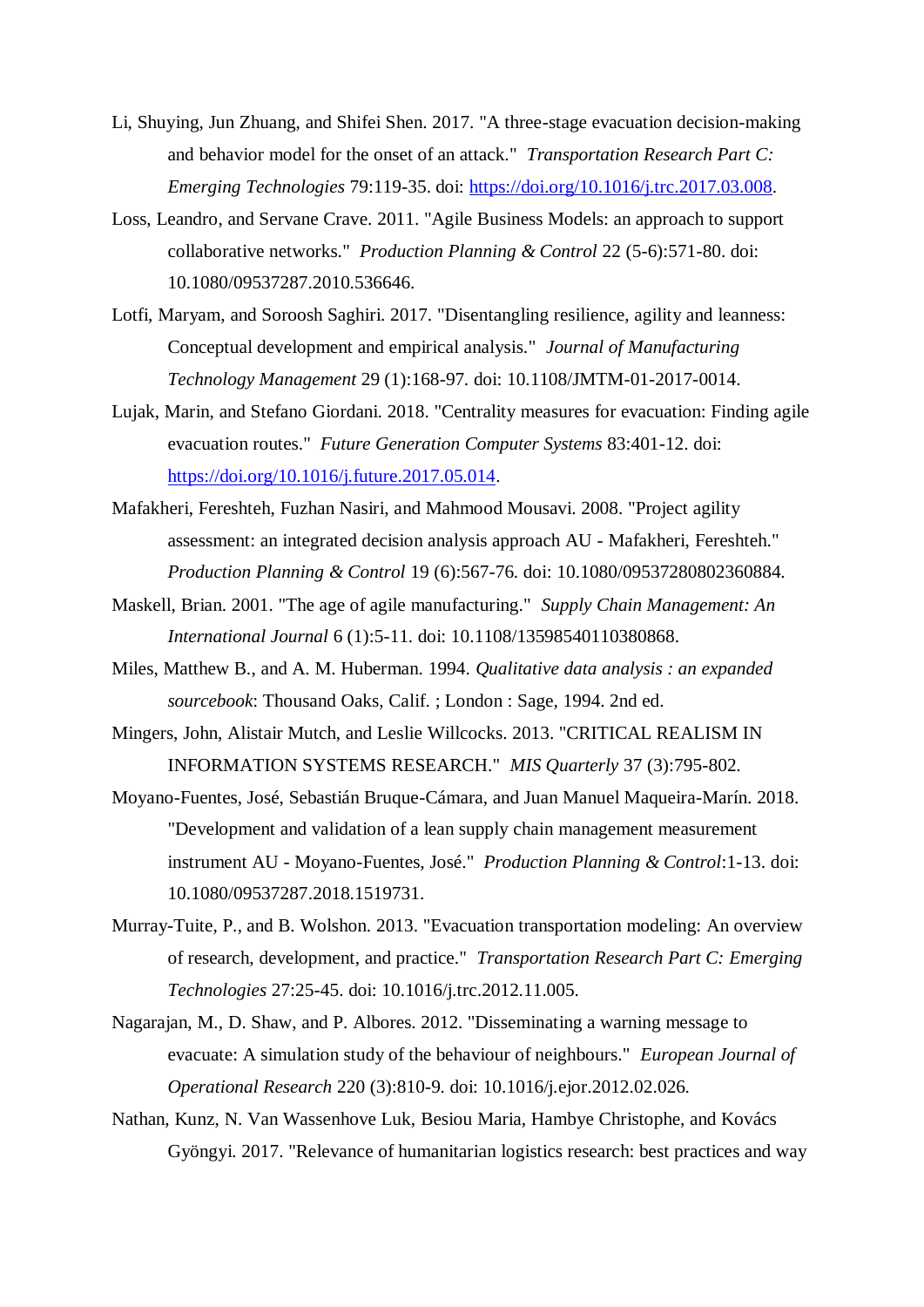forward." *International Journal of Operations & Production Management* 37 (11):1585-99. doi: 10.1108/IJOPM-04-2016-0202.

- Nelan, Mary M., Tricia Wachtendorf, and Samantha Penta. 2018. "Agility in Disaster Relief: A Social Construction Approach." *Risk, Hazards & Crisis in Public Policy* 9 (2):132- 50. doi: 10.1002/rhc3.12135.
- Oloruntoba, Richard, and Richard Gray. 2006. "Humanitarian aid: an agile supply chain?" *Supply Chain Management: An International Journal* 11 (2):115-20. doi: 10.1108/13598540610652492.
- Özdamar, Linet, and Mustafa Alp Ertem. 2015. "Models, solutions and enabling technologies in humanitarian logistics." *European Journal of Operational Research* 244 (1):55-65. doi: [http://dx.doi.org/10.1016/j.ejor.2014.11.030.](http://dx.doi.org/10.1016/j.ejor.2014.11.030)
- Patton, Michael Quinn. 2002. *Qualitative research & evaluation methods*: Thousand Oaks, Calif. ; London : Sage, ©2002. 3rd ed / Michael Quinn Patton.
- Potdar, Pavan Kumar, Srikanta Routroy, and Astajyoti Behera. 2017. "Agile manufacturing: a systematic review of literature and implications for future research." *Benchmarking: An International Journal* 24 (7):2022-48. doi: 10.1108/BIJ-06-2016-0100.
- Purvis, L., S. Spall, M. Naim, and V. Spiegler. 2016. "Developing a resilient supply chain strategy during 'boom' and 'bust' AU - Purvis, L." *Production Planning & Control* 27 (7-8):579-90. doi: 10.1080/09537287.2016.1165306.
- Qu, Sandy Q., and John Dumay. 2011. "The qualitative research interview." *Qualitative Research in Accounting & Management* 8 (3):238-64. doi: doi:10.1108/11766091111162070.
- Quarantelli, E.L. 1980. "Evacuation Behavior and Problems: Findings and Implications from the Research Literature." In. Delaware, USA.
- Rawls, Carmen G., and Mark A. Turnquist. 2010. "Pre-positioning of emergency supplies for disaster response." *Transportation Research Part B: Methodological* 44 (4):521-34. doi: 10.1016/j.trb.2009.08.003.
- Rodríguez-Espíndola, Oscar, Pavel Albores, and Christopher Brewster. 2018a. "Disaster preparedness in humanitarian logistics: A collaborative approach for resource management in floods." *European Journal of Operational Research* 264 (3):978-93. doi: [https://doi.org/10.1016/j.ejor.2017.01.021.](https://doi.org/10.1016/j.ejor.2017.01.021)
	- ———. 2018b. "Dynamic formulation for humanitarian response operations incorporating multiple organisations." *International Journal of Production Economics* 204:83-98. doi: [https://doi.org/10.1016/j.ijpe.2018.07.023.](https://doi.org/10.1016/j.ijpe.2018.07.023)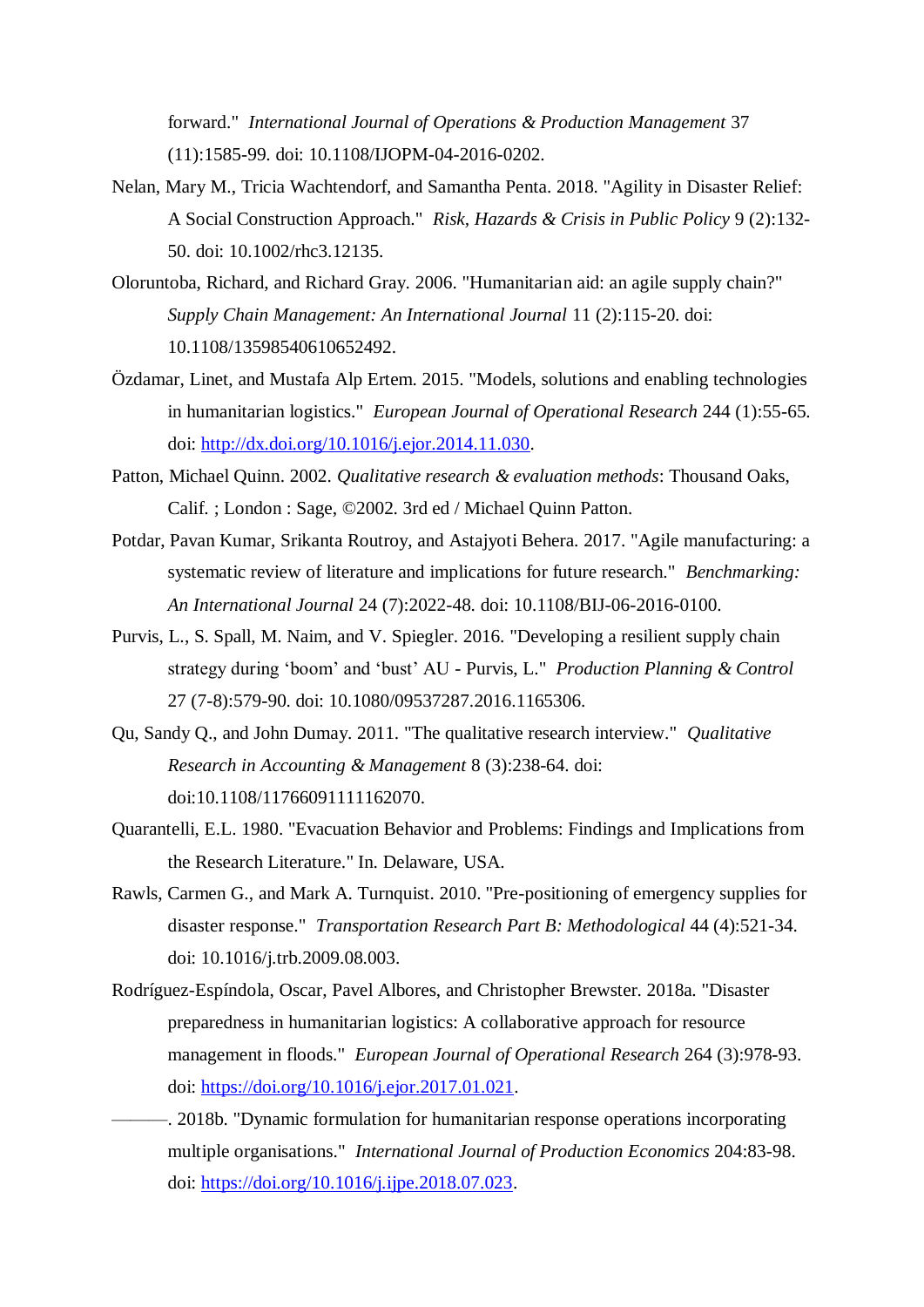- Santos-Reyes, Jaime, Rafael Alvarado-Corona, and Samuel Olmos-Peña. 2010. "Learning from Tabasco's floods by applying MORT." *Safety Science* 48 (10):1351-60. doi: [http://dx.doi.org/10.1016/j.ssci.2010.05.008.](http://dx.doi.org/10.1016/j.ssci.2010.05.008)
- Shaughnessy, John J., and Eugene B. Zechmeister. 1985. *Research methods in psychology*, *Research methods in psychology.* New York, NY, US: Alfred A. Knopf.
- Shaw, Duncan, Pavel Albores, Susan Anson, Paul Kailiponi, Magesh Nagarajan, Patrick Tissington, and Tom Hart. 2011. "Evacuation Responsiveness by Government Organisations (ERGO). Final Rport." In, edited by Aston Centre for Research into safety and Security (CRISIS), 318. Birmingham, UK.
- Sherali, Hanif D., Todd B. Carter, and Antoine G. Hobeika. 1991. "A location-allocation model and algorithm for evacuation planning under hurricane/flood conditions." *Transportation Research Part B: Methodological* 25 (6):439-52. doi: 10.1016/0191- 2615(91)90037-J.
- Soni, Gunjan , and Rambabu Kodali. 2012. "Evaluating reliability and validity of lean, agile and leagile supply chain constructs in Indian manufacturing industry AU - Soni, Gunjan." *Production Planning & Control* 23 (10-11):864-84. doi: 10.1080/09537287.2011.642207.
- Southworth, F. 1991. "Regional evacuation modeling: A state-of-the art review." In.
- Suri, Harsh. 2011. "Purposeful Sampling in Qualitative Research Synthesis." *Qualitative Research Journal* (2):63. doi: 10.3316/QRJ1102063.
- Tatham, P., and K. Spens. 2011. "Towards a humanitarian logistics knowledge management system." *Disaster Prevention and Management* 20 (1):6-26.
- Thomas, A, and M Mizushima. 2005. "Logistics training: necessity or luxury?" *Forced Migration Review* 22:60-1.
- Toledo, Tomer, Ido Marom, Einat Grimberg, and Shlomo Bekhor. 2018. "Analysis of evacuation behavior in a wildfire event." *International Journal of Disaster Risk Reduction* 31:1366-73. doi: [https://doi.org/10.1016/j.ijdrr.2018.03.033.](https://doi.org/10.1016/j.ijdrr.2018.03.033)
- Van-Maanen, John. 1983. *Qualitative Methodology*: SAGE.
- Van Wassenhove, L. N. 2006. "Humanitarian Aid Logistics: Supply Chain Management in High Gear." *The Journal of the Operational Research Society* (5):475. doi: 10.2307/4102445.
- Whybark, D. Clay, Steven A. Melnyk, Jamison Day, and Ed Davis. 2010. "Disaster Relief Supply Chain Management: New Realities, Management Challenges, Emerging Opportunities." *Decision Line* 41 (3):4-7.